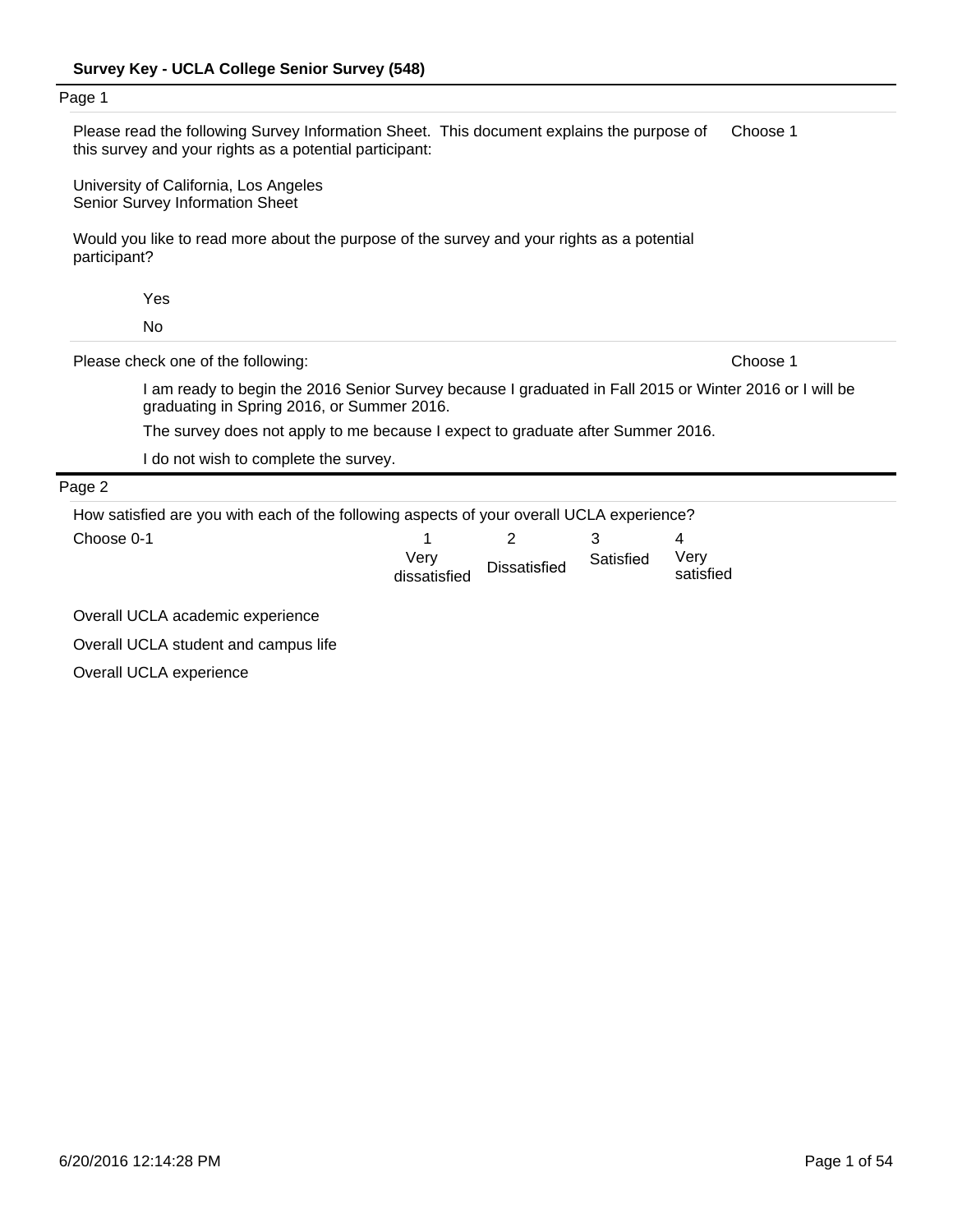Please indicate to what extent your UCLA experience has contributed to your:

| <b>PORT IN THE REAL PROPERTY OF A SUPPORT OF THE CONTINUOUS TO YOUR</b>                         |                              |           |                     |                   |
|-------------------------------------------------------------------------------------------------|------------------------------|-----------|---------------------|-------------------|
| Choose 0-1                                                                                      | 1<br>None/<br>Very<br>little | 2<br>Some | 3<br>Quite a<br>bit | 4<br>Very<br>much |
| Ability to make informed decisions that require<br>analyzing information from many perspectives |                              |           |                     |                   |
| Critical thinking                                                                               |                              |           |                     |                   |
| Quantitative reasoning                                                                          |                              |           |                     |                   |
| Creativity                                                                                      |                              |           |                     |                   |
| Ability to communicate effectively in writing                                                   |                              |           |                     |                   |
| Ability to communicate effectively verbally                                                     |                              |           |                     |                   |
| Confidence in approaching new areas of learning                                                 |                              |           |                     |                   |
| Openness to new ideas and experiences                                                           |                              |           |                     |                   |
| Desire for lifelong learning                                                                    |                              |           |                     |                   |
| Interest in community service and engagement                                                    |                              |           |                     |                   |
| Understanding of different philosophies, cultures<br>and ways of life                           |                              |           |                     |                   |
| Ability to get along with different kinds of people                                             |                              |           |                     |                   |
| Leadership skills                                                                               |                              |           |                     |                   |
| Ability to work effectively in a group                                                          |                              |           |                     |                   |
| Ability to uphold high ethical standards                                                        |                              |           |                     |                   |
| Understanding of yourself, your abilities, and your<br>interests                                |                              |           |                     |                   |
| Self-management skills (e.g., ability to express<br>emotions, manage stress, cope with life     |                              |           |                     |                   |

challenges)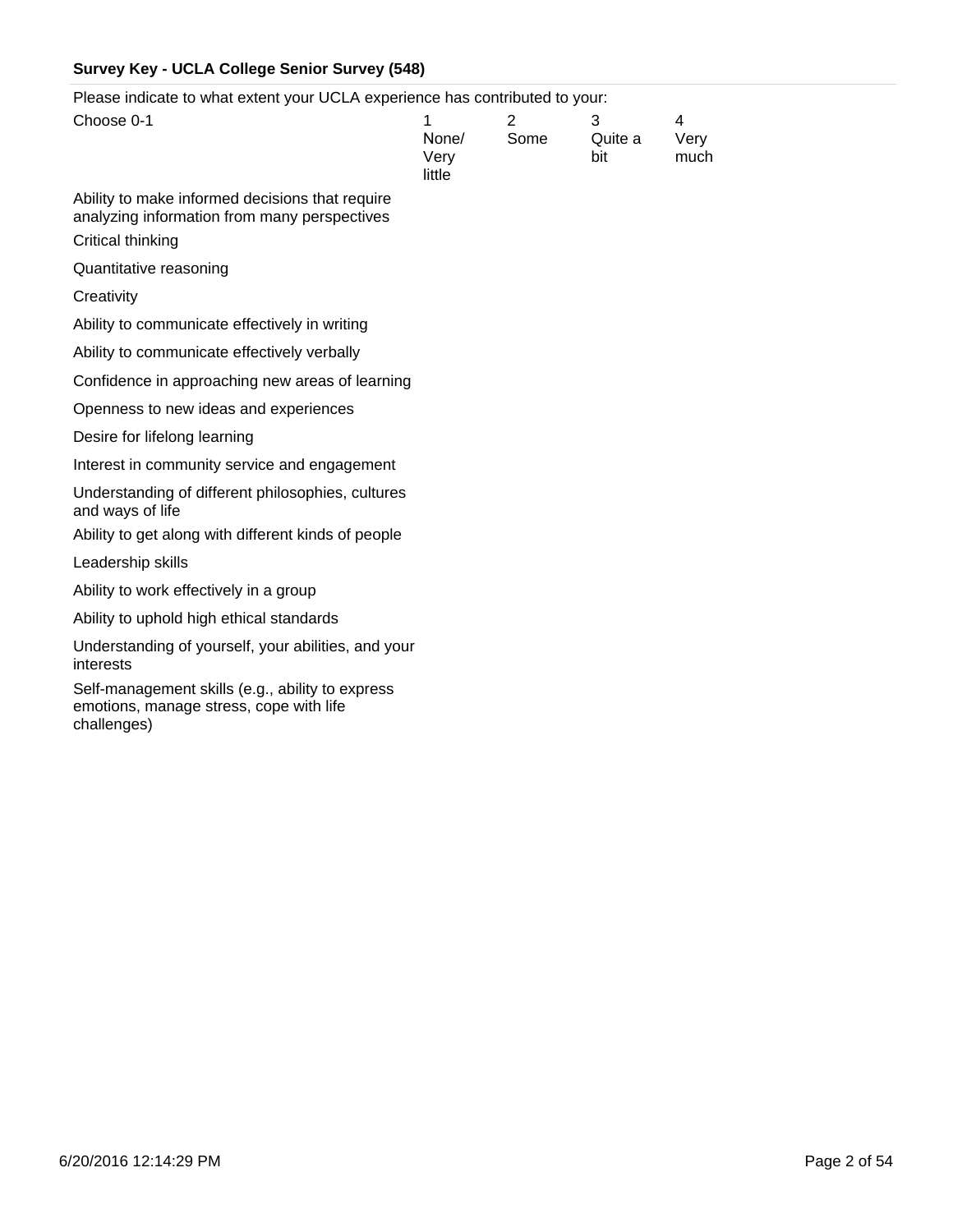Rate yourself on each of the following traits as compared with the average person your age. We want the most accurate estimate of how you see yourself. Mark one in each row.

| Choose 0-1                     | 1<br>Lowest<br>10% | 2<br>Below<br>average | 3<br>Average | 4<br>Above<br>average | 5<br>Highest 10% |
|--------------------------------|--------------------|-----------------------|--------------|-----------------------|------------------|
| Academic ability               |                    |                       |              |                       |                  |
| Competitiveness                |                    |                       |              |                       |                  |
| Computer skills                |                    |                       |              |                       |                  |
| Creativity                     |                    |                       |              |                       |                  |
| Drive to achieve               |                    |                       |              |                       |                  |
| Leadership ability             |                    |                       |              |                       |                  |
| Public speaking ability        |                    |                       |              |                       |                  |
| Self-confidence (intellectual) |                    |                       |              |                       |                  |
| Self-confidence (social)       |                    |                       |              |                       |                  |
| Spirituality                   |                    |                       |              |                       |                  |
| Artistic ability               |                    |                       |              |                       |                  |
| Cooperativeness                |                    |                       |              |                       |                  |
| Understanding of others        |                    |                       |              |                       |                  |
| Writing ability                |                    |                       |              |                       |                  |
| Work ethic                     |                    |                       |              |                       |                  |
| Page 3                         |                    |                       |              |                       |                  |

Please select the name of the major you will evaluate. If you have a second major, you will have the opportunity to select and evaluate it in the next section. Choose 1

| 360-10  | Aerospace Engineering<br>279              |
|---------|-------------------------------------------|
| 360-20  | African American Studies<br>08V           |
| 360-30  | African and Middle Eastern Studies<br>06M |
| 360-40  | African Languages<br>016                  |
| 360-60  | American Indian Studies<br>030            |
| 360-70  | American Literature and Culture<br>761    |
| 360-80  | Ancient Near East and Egyptology<br>07X   |
| 360-90  | Anthropology, B.A.<br>064                 |
| 360-100 | Anthropology, B.S.<br>065                 |
|         | 360-110 Applied Linguistics<br>074        |
|         |                                           |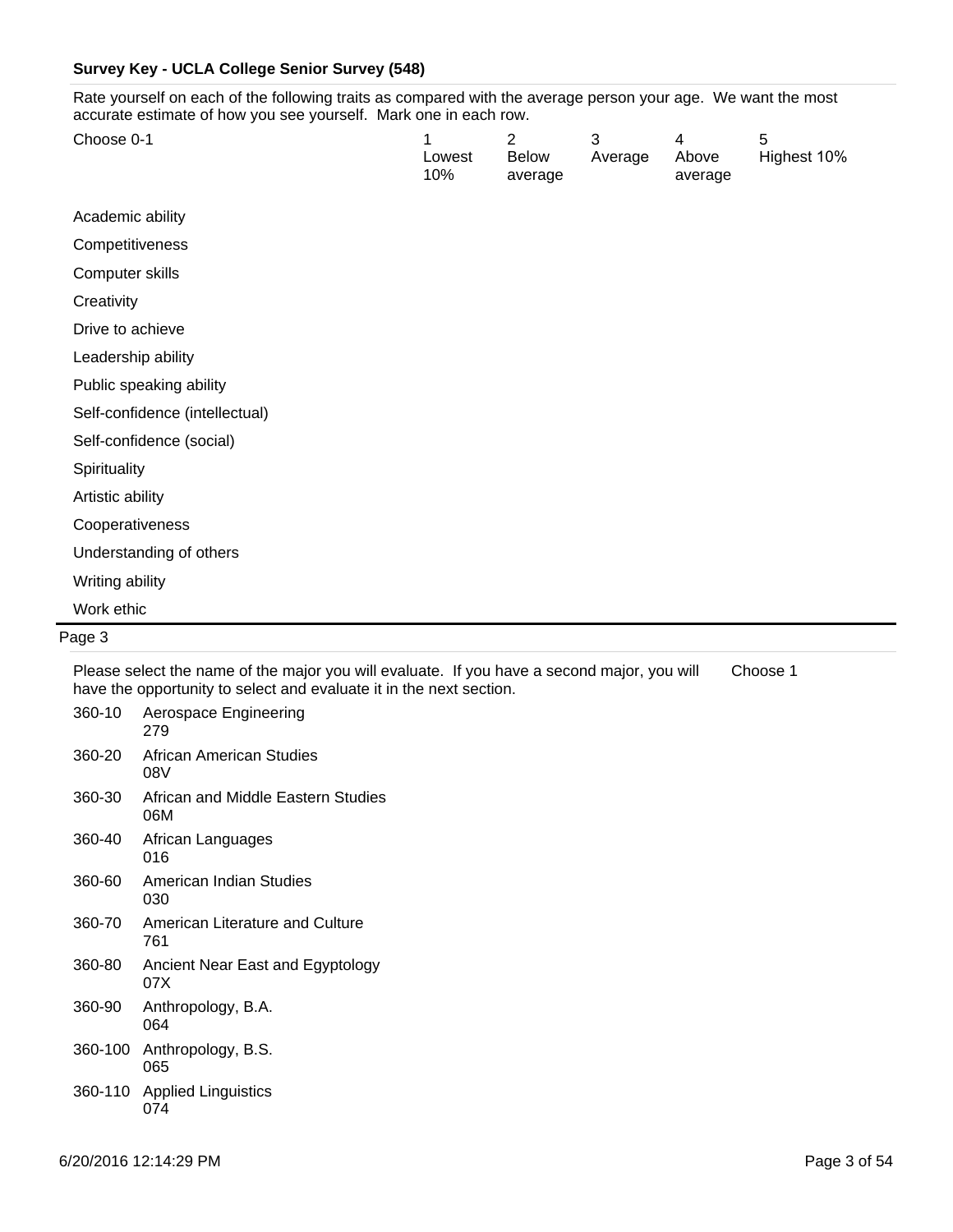|         | 360-120 Applied Mathematics<br>072                              |
|---------|-----------------------------------------------------------------|
| 360-130 | Arabic<br>081                                                   |
|         | 360-140 Architectural Studies<br>0A1                            |
| 360-150 | Art<br>090                                                      |
| 360-160 | <b>Art History</b><br>093                                       |
| 360-170 | Asian American Studies<br>100                                   |
| 360-180 | <b>Asian Humanities</b><br>442                                  |
| 360-190 | Asian Religions<br>443                                          |
| 360-200 | <b>Asian Studies</b><br>096                                     |
|         | 360-210 Astrophysics<br>101                                     |
| 360-220 | Atmospheric, Oceanic, and Environmental Sciences<br>589         |
| 360-230 | <b>Biochemistry</b><br>111                                      |
| 360-240 | Bioengineering<br>288                                           |
| 360-250 | Biology<br>123                                                  |
| 360-260 | <b>Biophysics</b><br>126                                        |
| 360-270 | <b>Business Economics</b><br>144                                |
|         | 360-280 Central and East European Languages and Cultures<br>0A0 |
| 360-290 | <b>Chemical Engineering</b><br>294                              |
| 360-300 | Chemistry<br>153                                                |
| 360-305 | Chemistry, General<br>158                                       |
| 360-310 | <b>Chemistry/Materials Science</b><br>155                       |
| 360-320 | Chicana and Chicano Studies<br>626                              |
| 360-330 | Chinese<br>162                                                  |
| 360-340 | <b>Civil Engineering</b><br>300                                 |
| 360-350 | <b>Classical Civilization</b><br>169                            |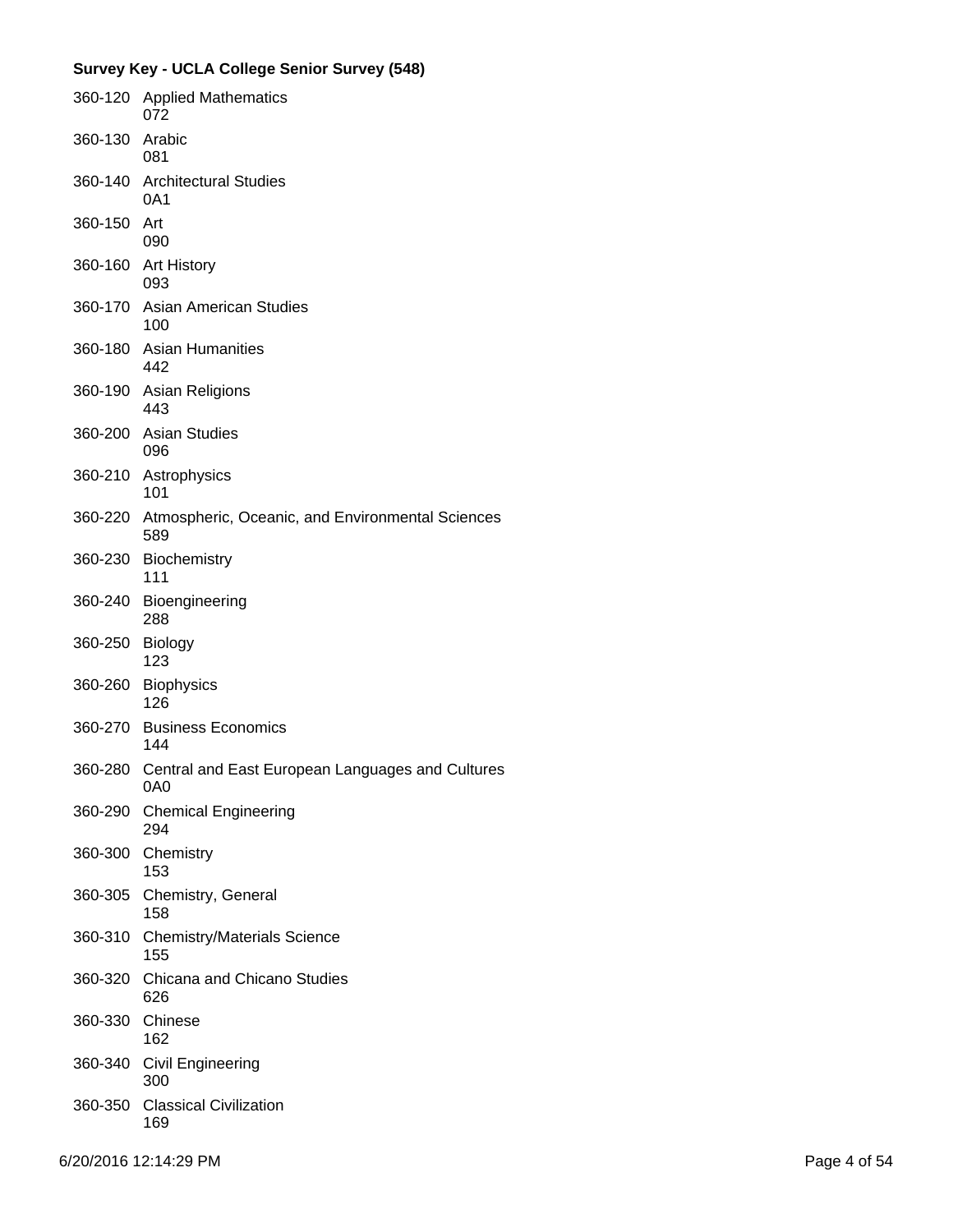| 360-360 | <b>Cognitive Science</b><br>179                 |
|---------|-------------------------------------------------|
| 360-370 | <b>Communication Studies</b><br>181             |
| 360-380 | Comparative Literature<br>192                   |
| 360-390 | <b>Computational and Systems Biology</b><br>0A3 |
| 360-400 | <b>Computer Science</b><br>201                  |
| 360-410 | <b>Computer Science and Engineering</b><br>193  |
| 360-420 | Dance<br>210                                    |
| 360-430 | Design   Media Arts<br>207                      |
| 360-440 | <b>Earth and Environmental Science</b><br>01C   |
| 360-460 | Ecology, Behavior, and Evolution<br>122         |
|         | 360-470 Economics<br>246                        |
| 360-490 | <b>Electrical Engineering</b><br>303            |
| 360-495 | <b>Engineering Geology</b><br>49G               |
| 360-500 | English<br>345                                  |
|         | 360-530 Environmental Science<br>351            |
| 360-540 | Ethnomusicology<br>472                          |
| 360-550 | <b>European Studies</b><br>762                  |
| 360-560 | <b>Film and Television</b><br>473               |
| 360-565 | <b>Financial Actuarial Mathematics</b><br>08D   |
| 360-570 | French<br>387                                   |
|         | 360-580 French and Linguistics<br>388           |
| 360-590 | <b>Gender Studies</b><br>06L                    |
| 360-620 | Geography<br>396                                |
| 360-630 | Geography/Environmental Studies<br>491          |
| 360-640 | Geology<br>402                                  |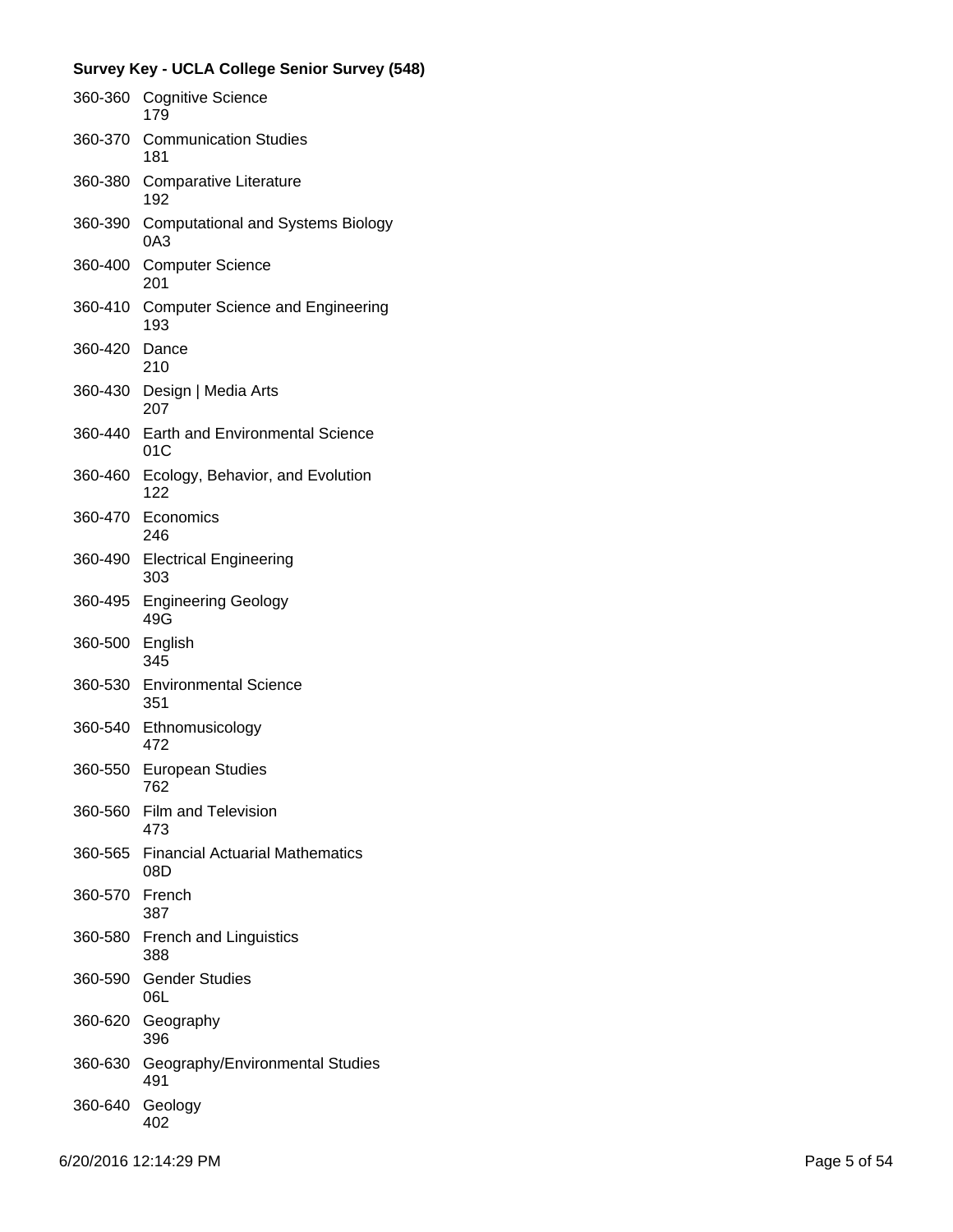| 360-670       | Geophysics<br>405                                                      |
|---------------|------------------------------------------------------------------------|
| 360-690       | German<br>408                                                          |
| 360-700       | <b>Global Studies</b><br>492                                           |
| 360-710 Greek | 414                                                                    |
|               | 360-720 Greek and Latin<br>625                                         |
| 360-740       | History<br>429                                                         |
| 360-760       | Human Biology and Society, B.A.<br>05J                                 |
| 360-770       | Human Biology and Society, B.S.<br>055                                 |
| 360-780       | Individual Field of Concentration, College of Letters & Science<br>452 |
| 360-790       | Individual Field, SOAA<br>453                                          |
| 360-800       | Individual Field, TFT<br>453                                           |
| 360-810       | <b>International Development Studies</b><br>991                        |
| 360-820       | <b>Iranian Studies</b><br>464                                          |
| 360-830       | Italian<br>477                                                         |
| 360-840       | Italian and Special Fields<br>478                                      |
| 360-850       | Japanese<br>480                                                        |
| 360-860       | <b>Jewish Studies</b><br>482                                           |
| 360-870       | Korean<br>818                                                          |
| 360-880 Latin | 495                                                                    |
| 360-890       | <b>Latin American Studies</b><br>03K                                   |
| 360-900       | Linguistics<br>510                                                     |
| 360-910       | Linguistics and Anthropology<br>496                                    |
| 360-920       | Linguistics and Asian Languages and Cultures<br>52A                    |
| 360-930       | <b>Linguistics and Computer Science</b><br>499                         |
| 360-950       | Linguistics and English<br>514                                         |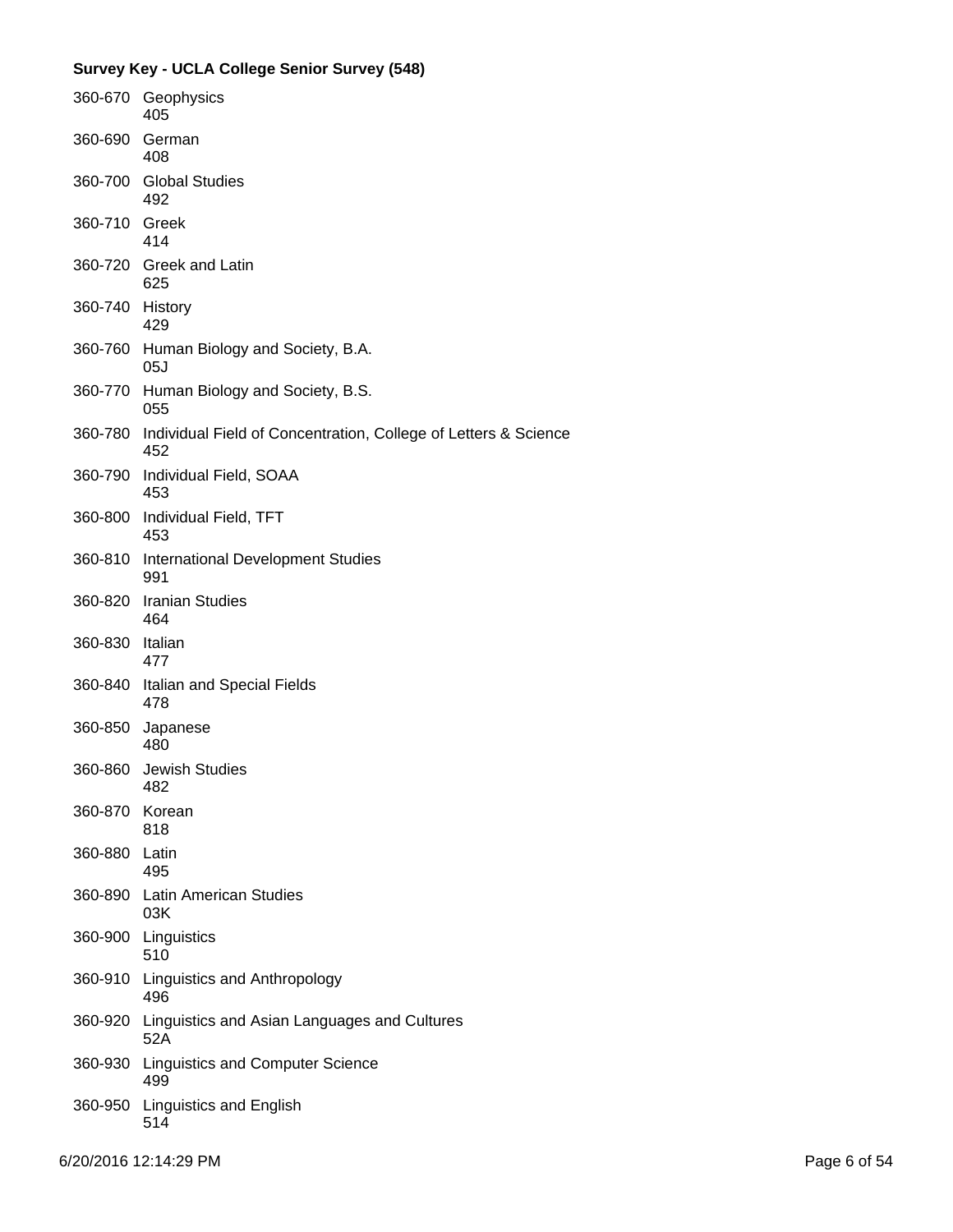|         | 360-960 Linguistics and French<br>515            |
|---------|--------------------------------------------------|
| 360-970 | Linguistics and Italian<br>516                   |
| 360-980 | Linguistics and Philosophy<br>517                |
| 360-990 | Linguistics and Psychology<br>518                |
| 360-    | Linguistics and Scandinavian Languages           |
| 1000    | 500                                              |
| 360-    | Linguistics and Spanish                          |
| 1010    | 511                                              |
| 360-    | Marine Biology                                   |
| 1020    | 537                                              |
| 360-    | <b>Materials Engineering</b>                     |
| 1030    | 336                                              |
| 360-    | <b>Mathematics</b>                               |
| 1040    | 540                                              |
| 360-    | <b>Mathematics for Teaching</b>                  |
| 1050    | 00G                                              |
| 360-    | Mathematics of Computation                       |
| 1060    | 536                                              |
| 360-    | Mathematics/Applied Science                      |
| 1070    | 545                                              |
| 360-    | Mathematics/Atmospheric and Oceanic Sciences     |
| 1080    | 54B                                              |
| 360-    | Mathematics/Economics                            |
| 1090    | 778                                              |
| 360-    | <b>Mechanical Engineering</b>                    |
| 1100    | 330                                              |
| 360-    | Microbiology, Immunology, and Molecular Genetics |
| 1120    | 440                                              |
| 360-    | Middle Eastern Studies                           |
| 1140    | 571                                              |
| 360-    | Molecular, Cell, and Developmental Biology       |
| 1150    | 644                                              |
| 360-    | Music                                            |
| 1160    | 579                                              |
| 360-    | <b>Music History</b>                             |
| 1170    | 584                                              |
| 360-    | Neuroscience                                     |
| 1190    | 594                                              |
| 360-    | Nursing-Generic/Prelicensure                     |
| 1200    | 59E                                              |
| 360-    | Nursing-R.N. to B.S./Postlicensure               |
| 1210    | 597                                              |
| 360-    | Philosophy                                       |
| 1220    | 651                                              |
| 360-    | Physics, B.A.                                    |
| 1230    | 285                                              |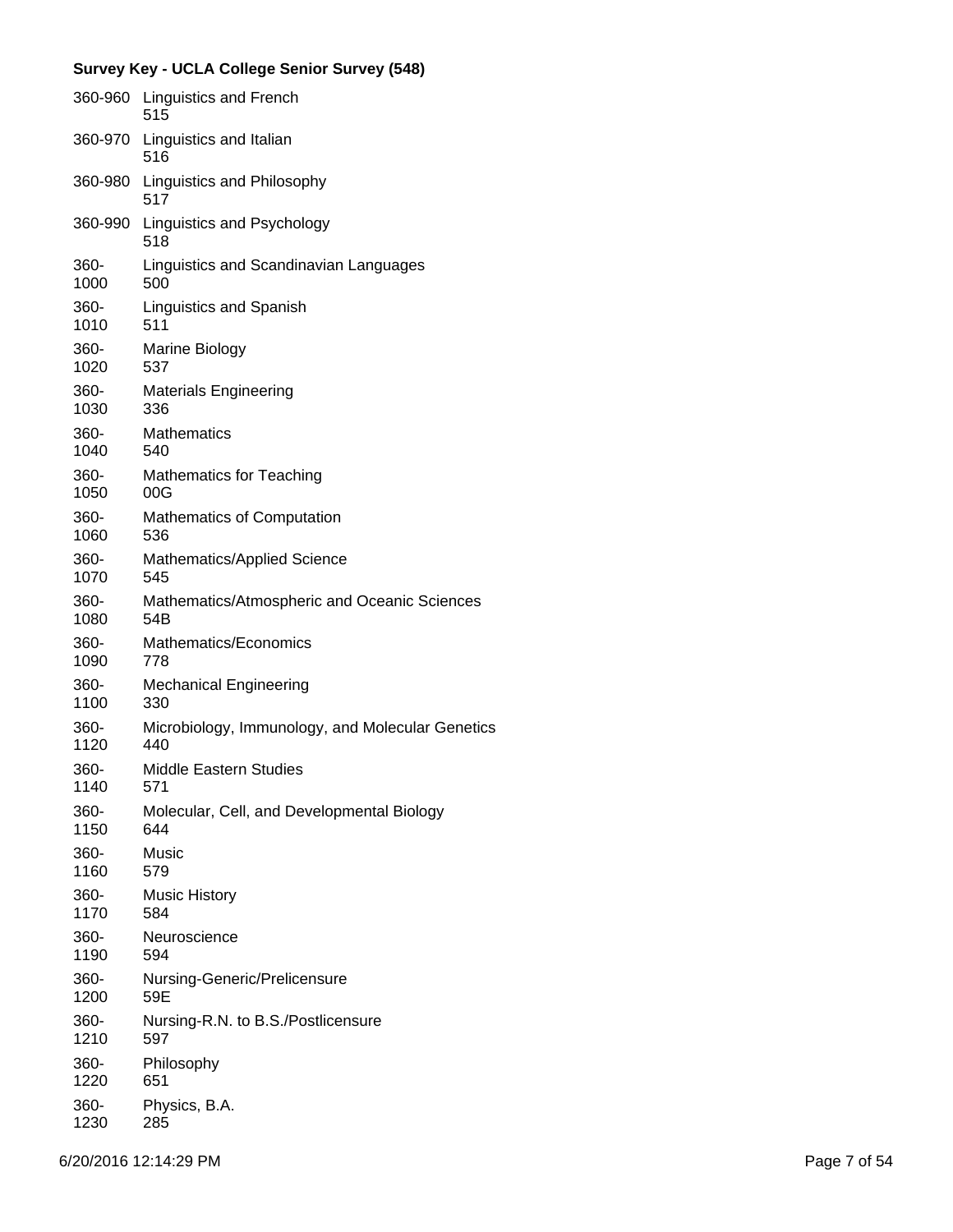| 360- | Physics, B.S.                                   |
|------|-------------------------------------------------|
| 1240 | 666                                             |
| 360- | <b>Physiological Science</b>                    |
| 1250 | 671                                             |
| 360- | <b>Political Science</b>                        |
| 1280 | 699                                             |
| 360- | Portuguese                                      |
| 1290 | 711                                             |
| 360- | Psychobiology                                   |
| 1300 | 777                                             |
| 360- | Psychology                                      |
| 1310 | 780                                             |
| 360- | Russian Language and Literature                 |
| 1320 | 826                                             |
| 360- | <b>Russian Studies</b>                          |
| 1330 | 824                                             |
| 360- | Scandinavian Languages and Cultures             |
| 1350 | 03V                                             |
| 360- | Sociology                                       |
| 1360 | 867                                             |
| 360- | Spanish                                         |
| 1380 | 882                                             |
| 360- | Spanish and Community and Culture               |
| 1390 | 00W                                             |
| 360- | Spanish and Linguistics                         |
| 1400 | 878                                             |
| 360- | Spanish and Portuguese                          |
| 1410 | 881                                             |
| 360- | <b>Statistics</b>                               |
| 1420 | 891                                             |
| 360- | Study of Religion                               |
| 1430 | 890                                             |
| 360- | Theater                                         |
| 1440 | 902                                             |
| 360- | <b>World Arts and Cultures</b>                  |
| 1460 | 932                                             |
| 360- | Other                                           |
| 9999 | Text prompt: Please specify: 1 - 200 characters |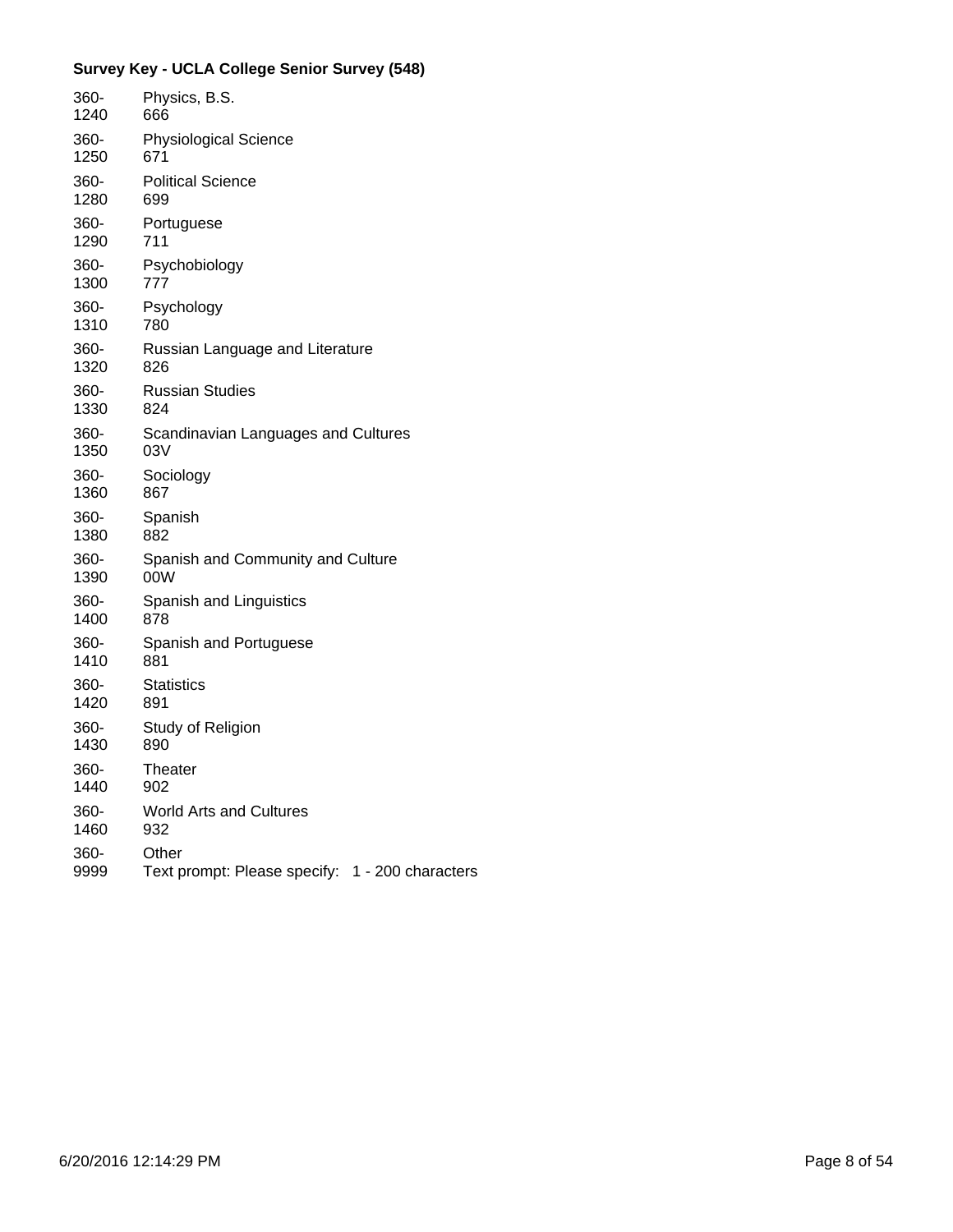How satisfied are you with each of the following aspects of your major?

| 1<br><b>Very<br/><math>&lt;</math>/b&gt;</b> | $\overline{2}$<br><b>Dissati</b>                    | 3<br><b>Satisfi<br/>ed </b> | 4<br><b>Very<br/>satisfied<!--<br-->b&gt;</b> |
|----------------------------------------------|-----------------------------------------------------|-----------------------------|-----------------------------------------------|
| $370 - 1$                                    | $370 - 2$                                           | 370-3                       | 370-4                                         |
| 380-1                                        | 380-2                                               | 380-3                       | 380-4                                         |
| $390-1$                                      | 390-2                                               | 390-3                       | 390-4                                         |
| $400 - 1$                                    | 400-2                                               | $400 - 3$                   | 400-4                                         |
| 410-1                                        | 410-2                                               | 410-3                       | 410-4                                         |
| 420-1                                        | 420-2                                               | 420-3                       | 420-4                                         |
| $430 - 1$                                    | 430-2                                               | 430-3                       | 430-4                                         |
| 440-1                                        | 440-2                                               | 440-3                       | 440-4                                         |
| 450-1                                        | 450-2                                               | 450-3                       | 450-4                                         |
| 460-1                                        | 460-2                                               | 460-3                       | 460-4                                         |
| 470-1                                        | 470-2                                               | 470-3                       | 470-4                                         |
| 480-1                                        | 480-2                                               | 480-3                       | 480-4                                         |
| 490-1                                        | 490-2                                               | 490-3                       | 490-4                                         |
|                                              | Availability of exhibition platforms or performance | dissatisfied sfied          |                                               |

Please provide any additional feedback regarding your experience in the major. Choose 0-1

492-1 Text prompt: 0 - 8000 characters

Page 4

Do you have a secondary major? Choose 1

500-1 Yes

500-2 No

Page 5

Select the name of the secondary major you will evaluate: Choose 1

505-20 African American Studies 08V 505-10 Aerospace Engineering 279 505-30 African and Middle Eastern Studies 06M 505-60 American Indian Studies 030 505-40 African Languages 016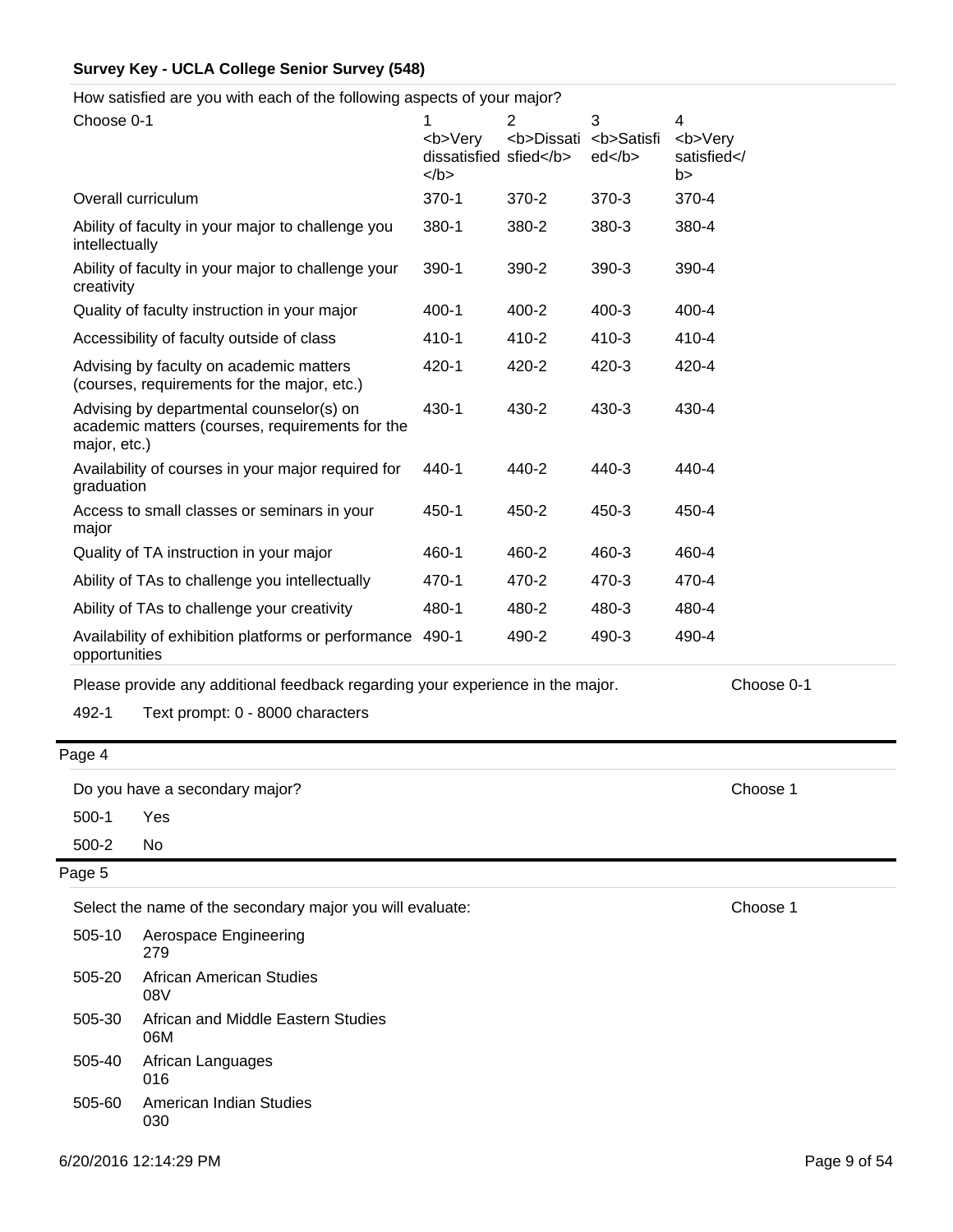|                | Survey Key - UCLA College Senior Survey (548)                   |
|----------------|-----------------------------------------------------------------|
| 505-70         | American Literature and Culture<br>761                          |
| 505-80         | Ancient Near East and Egyptology<br>07X                         |
| 505-90         | Anthropology, B.A.<br>064                                       |
|                | 505-100 Anthropology, B.S.<br>065                               |
| 505-110        | <b>Applied Linguistics</b><br>074                               |
|                | 505-120 Applied Mathematics<br>072                              |
| 505-130 Arabic | 081                                                             |
|                | 505-140 Architectural Studies<br>0A1                            |
| 505-150        | Art<br>090                                                      |
|                | 505-160 Art History<br>093                                      |
|                | 505-170 Asian American Studies<br>100                           |
|                | 505-180 Asian Humanities<br>442                                 |
|                | 505-190 Asian Religions<br>443                                  |
|                | 505-200 Asian Studies<br>096                                    |
|                | 505-210 Astrophysics<br>101                                     |
| 505-220        | Atmospheric, Oceanic, and Environmental Sciences<br>589         |
| 505-230        | Biochemistry<br>111                                             |
| 505-240        | Bioengineering<br>288                                           |
| 505-250        | Biology<br>123                                                  |
| 505-260        | <b>Biophysics</b><br>126                                        |
|                | 505-270 Business Economics<br>144                               |
|                | 505-280 Central and East European Languages and Cultures<br>0A0 |
| 505-290        | <b>Chemical Engineering</b><br>294                              |
| 505-300        | Chemistry<br>153                                                |
| 505-305        | Chemistry, General<br>158                                       |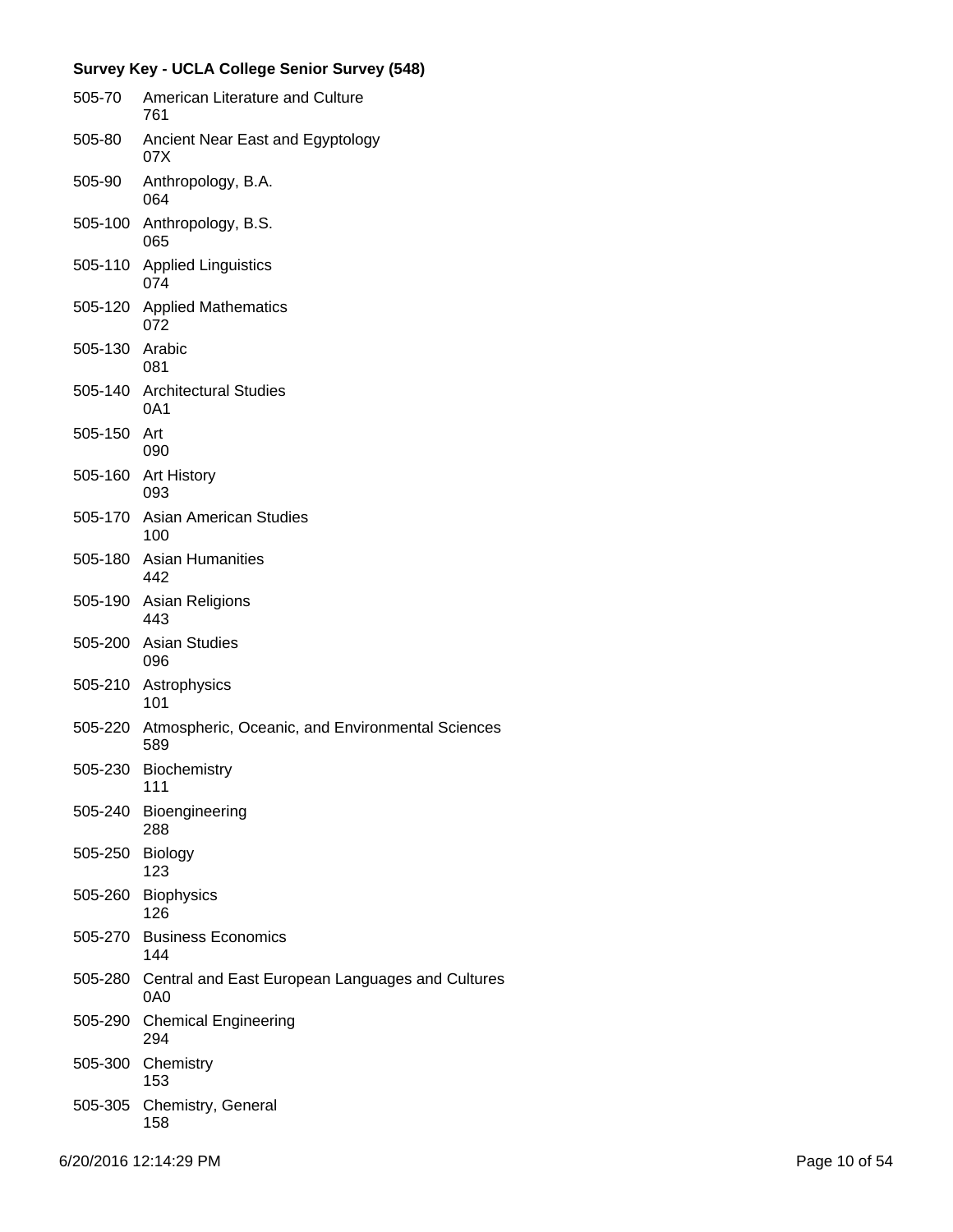| 505-310 | <b>Chemistry/Materials Science</b><br>155       |
|---------|-------------------------------------------------|
| 505-320 | Chicana and Chicano Studies<br>626              |
| 505-330 | Chinese<br>162                                  |
| 505-340 | <b>Civil Engineering</b><br>300                 |
| 505-350 | <b>Classical Civilization</b><br>169            |
| 505-360 | <b>Cognitive Science</b><br>179                 |
| 505-370 | <b>Communication Studies</b><br>181             |
| 505-380 | Comparative Literature<br>192                   |
| 505-390 | <b>Computational and Systems Biology</b><br>0A3 |
| 505-400 | <b>Computer Science</b><br>201                  |
| 505-410 | <b>Computer Science and Engineering</b><br>193  |
| 505-420 | Dance<br>210                                    |
| 505-430 | Design   Media Arts<br>207                      |
| 505-440 | <b>Earth and Environmental Science</b><br>01C   |
| 505-460 | Ecology, Behavior, and Evolution<br>122         |
| 505-470 | Economics<br>246                                |
| 505-490 | <b>Electrical Engineering</b><br>303            |
| 505-495 | <b>Engineering Geology</b><br>49G               |
| 505-500 | English<br>345                                  |
| 505-530 | <b>Environmental Science</b><br>351             |
| 505-540 | Ethnomusicology<br>472                          |
| 505-550 | <b>European Studies</b><br>762                  |
| 505-560 | Film and Television<br>473                      |
| 505-565 | <b>Financial Actuarial Mathematics</b><br>08D   |
| 505-570 | French<br>387                                   |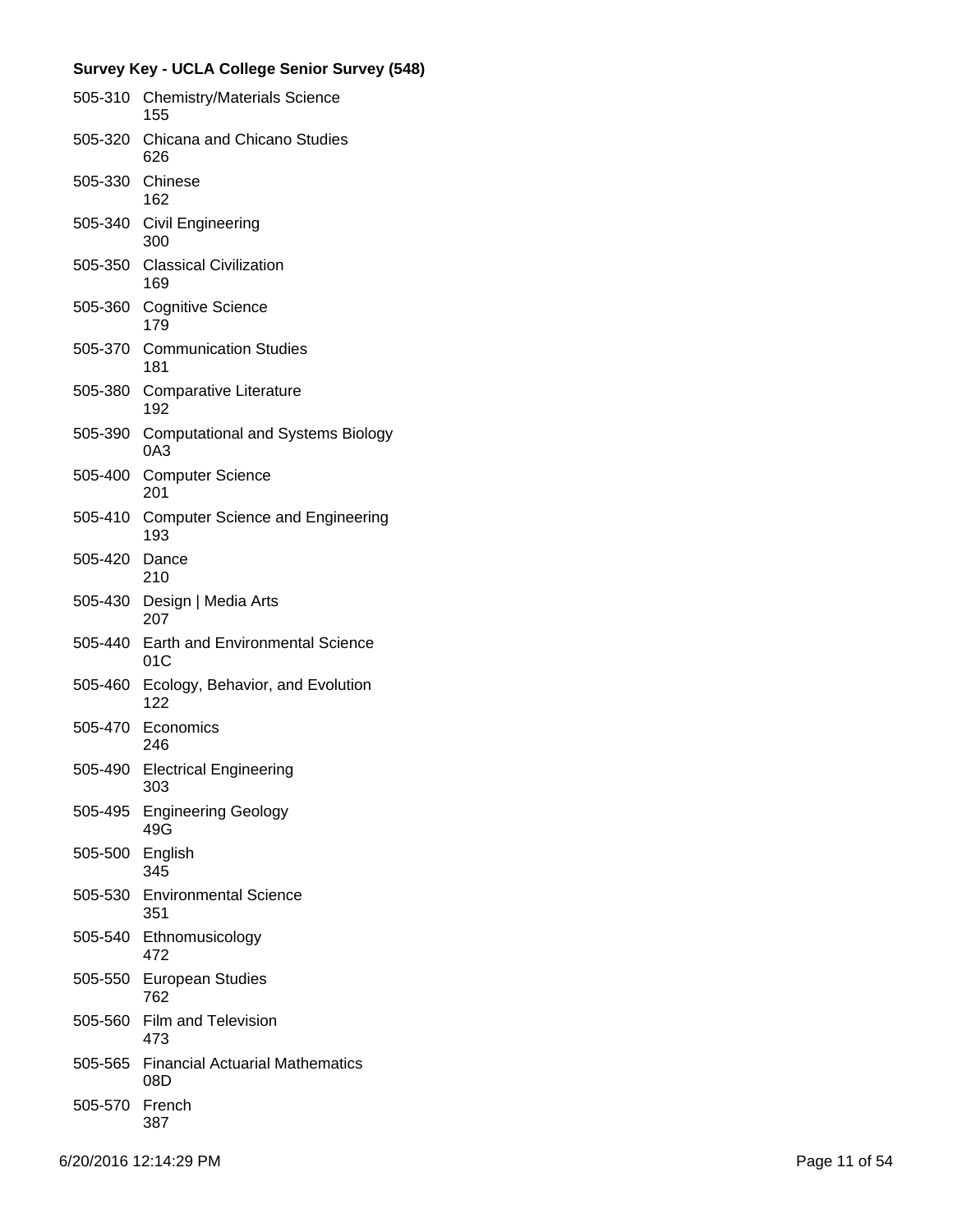|         | Survey Key - UCLA College Senior Survey (548)                          |
|---------|------------------------------------------------------------------------|
| 505-580 | French and Linguistics<br>388                                          |
| 505-590 | <b>Gender Studies</b><br>06L                                           |
| 505-620 | Geography<br>396                                                       |
| 505-630 | Geography/Environmental Studies<br>491                                 |
| 505-640 | Geology<br>402                                                         |
| 505-670 | Geophysics<br>405                                                      |
| 505-690 | German<br>408                                                          |
| 505-700 | <b>Global Studies</b><br>492                                           |
| 505-710 | Greek<br>414                                                           |
|         | 505-720 Greek and Latin<br>625                                         |
| 505-740 | History<br>429                                                         |
| 505-760 | Human Biology and Society, B.A.<br>05J                                 |
| 505-770 | Human Biology and Society, B.S.<br>055                                 |
| 505-780 | Individual Field of Concentration, College of Letters & Science<br>452 |
| 505-790 | Individual Field, SOAA<br>453                                          |
| 505-800 | Individual Field, TFT<br>453                                           |
| 505-810 | International Development Studies<br>991                               |
| 505-820 | <b>Iranian Studies</b><br>464                                          |
| 505-830 | Italian<br>477                                                         |
| 505-840 | Italian and Special Fields<br>478                                      |
| 505-850 | Japanese<br>480                                                        |
| 505-860 | <b>Jewish Studies</b><br>482                                           |
| 505-870 | Korean<br>818                                                          |
| 505-880 | Latin<br>495                                                           |
| 505-890 | <b>Latin American Studies</b><br>03K                                   |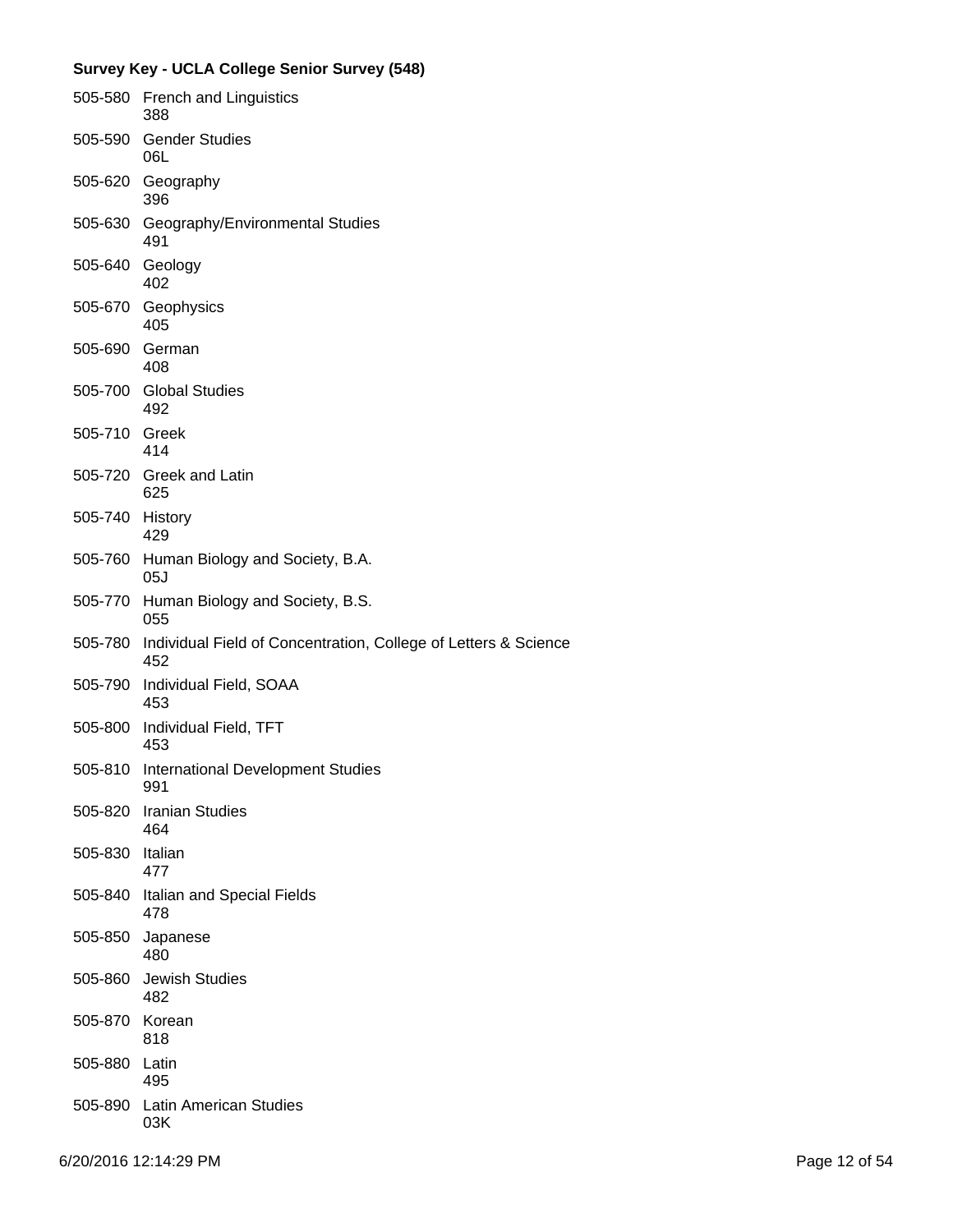|         | 505-900 Linguistics<br>510                                  |
|---------|-------------------------------------------------------------|
| 505-910 | Linguistics and Anthropology<br>496                         |
|         | 505-920 Linguistics and Asian Languages and Cultures<br>52A |
| 505-930 | <b>Linguistics and Computer Science</b><br>499              |
| 505-950 | Linguistics and English<br>514                              |
| 505-960 | <b>Linguistics and French</b><br>515                        |
|         | 505-970 Linguistics and Italian<br>516                      |
| 505-980 | Linguistics and Philosophy<br>517                           |
| 505-990 | Linguistics and Psychology<br>518                           |
| 505-    | Linguistics and Scandinavian Languages                      |
| 1000    | 500                                                         |
| 505-    | <b>Linguistics and Spanish</b>                              |
| 1010    | 511                                                         |
| 505-    | Marine Biology                                              |
| 1020    | 537                                                         |
| 505-    | <b>Materials Engineering</b>                                |
| 1030    | 336                                                         |
| 505-    | <b>Mathematics</b>                                          |
| 1040    | 540                                                         |
| 505-    | <b>Mathematics for Teaching</b>                             |
| 1050    | 00G                                                         |
| $505 -$ | <b>Mathematics of Computation</b>                           |
| 1060    | 536                                                         |
| 505-    | Mathematics/Applied Science                                 |
| 1070    | 545                                                         |
| $505 -$ | Mathematics/Atmospheric and Oceanic Sciences                |
| 1080    | 54B                                                         |
| 505-    | Mathematics/Economics                                       |
| 1090    | 778                                                         |
| 505-    | <b>Mechanical Engineering</b>                               |
| 1100    | 330                                                         |
| 505-    | Microbiology, Immunology, and Molecular Genetics            |
| 1120    | 440                                                         |
| $505 -$ | Middle Eastern Studies                                      |
| 1140    | 571                                                         |
| 505-    | Molecular, Cell, and Developmental Biology                  |
| 1150    | 644                                                         |
| 505-    | Music                                                       |
| 1160    | 579                                                         |
| 505-    | <b>Music History</b>                                        |
| 1170    | 584                                                         |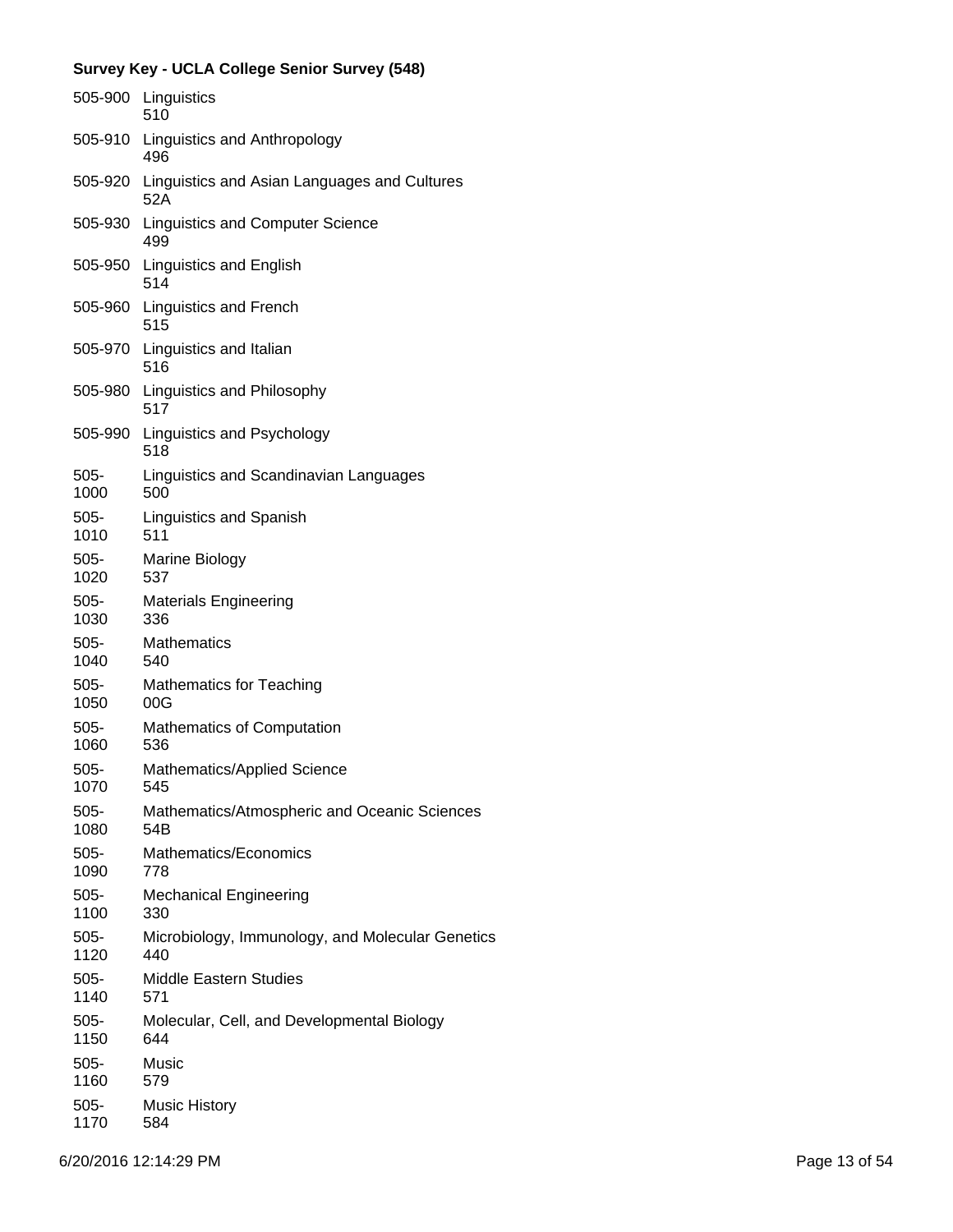| 505-    | Neuroscience                                    |
|---------|-------------------------------------------------|
| 1190    | 594                                             |
| $505 -$ | Nursing-Generic/Prelicensure                    |
| 1200    | 59E                                             |
| $505 -$ | Nursing-R.N. to B.S./Postlicensure              |
| 1210    | 597                                             |
| 505-    | Philosophy                                      |
| 1220    | 651                                             |
| $505 -$ | Physics, B.A.                                   |
| 1230    | 285                                             |
| 505-    | Physics, B.S.                                   |
| 1240    | 666                                             |
| 505-    | <b>Physiological Science</b>                    |
| 1250    | 671                                             |
| 505-    | <b>Political Science</b>                        |
| 1280    | 699                                             |
| $505 -$ | Portuguese                                      |
| 1290    | 711                                             |
| $505 -$ | Psychobiology                                   |
| 1300    | 777                                             |
| $505 -$ | Psychology                                      |
| 1310    | 780                                             |
| 505-    | Russian Language and Literature                 |
| 1320    | 826                                             |
| 505-    | <b>Russian Studies</b>                          |
| 1330    | 824                                             |
| 505-    | Scandinavian Languages and Cultures             |
| 1350    | 03V                                             |
| $505 -$ | Sociology                                       |
| 1360    | 867                                             |
| $505 -$ | Spanish                                         |
| 1380    | 882                                             |
| $505 -$ | Spanish and Community and Culture               |
| 1390    | 00W                                             |
| $505 -$ | Spanish and Linguistics                         |
| 1400    | 878                                             |
| $505 -$ | Spanish and Portuguese                          |
| 1410    | 881                                             |
| $505 -$ | <b>Statistics</b>                               |
| 1420    | 891                                             |
| $505 -$ | Study of Religion                               |
| 1430    | 890                                             |
| $505 -$ | Theater                                         |
| 1440    | 902                                             |
| $505 -$ | <b>World Arts and Cultures</b>                  |
| 1460    | 932                                             |
| $505 -$ | Other                                           |
| 9999    | Text prompt: Please specify: 1 - 200 characters |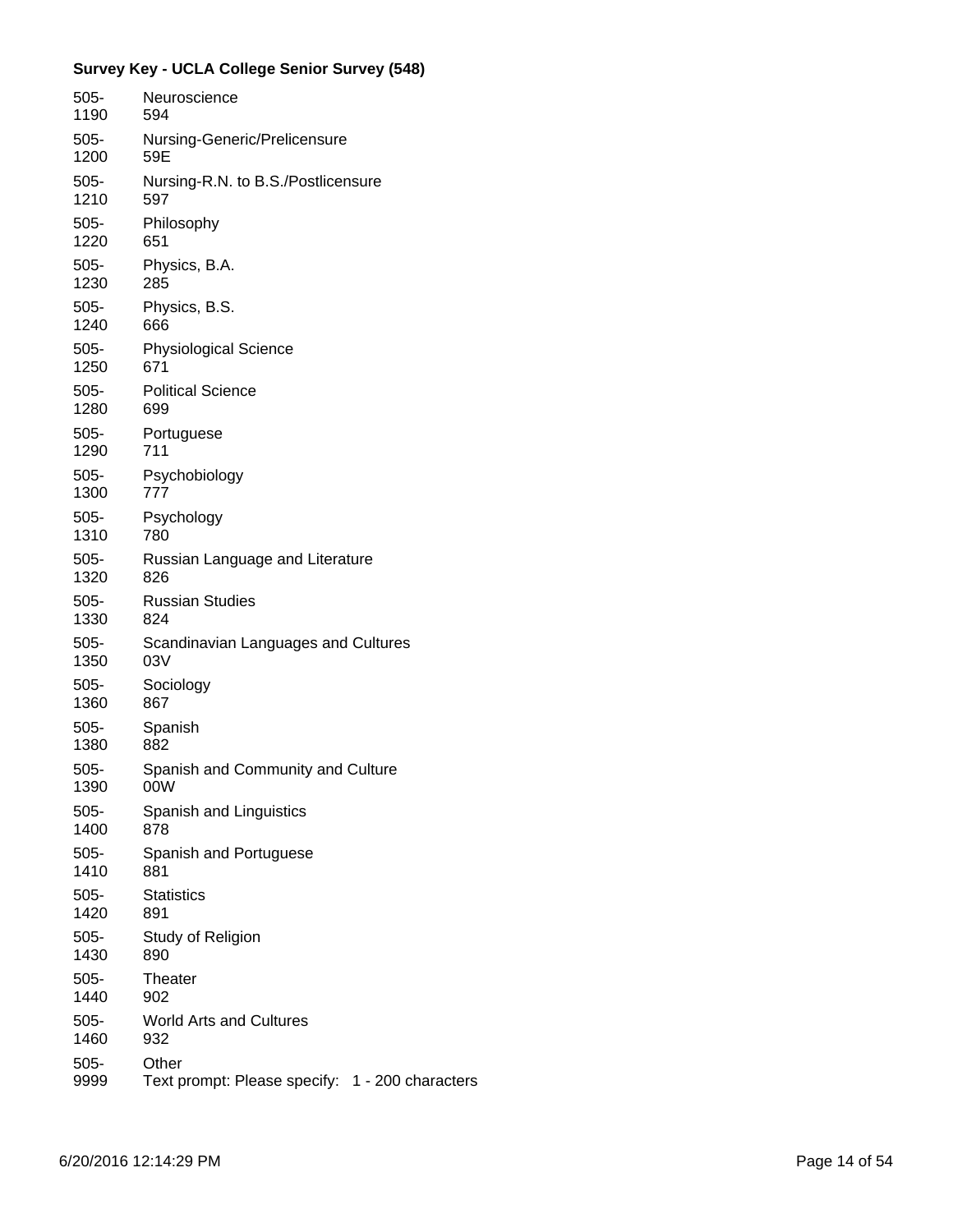How satisfied are you with each of the following aspects of your secondary major?

|                | with babit of the following apposite or your booomaary major.                               |                                               |                                    |                                                                           |                                               |            |
|----------------|---------------------------------------------------------------------------------------------|-----------------------------------------------|------------------------------------|---------------------------------------------------------------------------|-----------------------------------------------|------------|
| Choose 0-1     |                                                                                             | <b>Very<br/>dissatisfied sfied</b><br>$<$ /b> | 2<br><b>Dissati <b>Satisfi</b></b> | 3<br>ed <td>4<br/><b>Very<br/>satisfied<!--<br-->b&gt;</b></td> <td></td> | 4<br><b>Very<br/>satisfied<!--<br-->b&gt;</b> |            |
|                | Overall curriculum                                                                          | $510-1$                                       | 510-2                              | $510-3$                                                                   | 510-4                                         |            |
| intellectually | Ability of faculty in your major to challenge you                                           | $520-1$                                       | 520-2                              | 520-3                                                                     | 520-4                                         |            |
| creativity     | Ability of faculty in your major to challenge your                                          | 530-1                                         | 530-2                              | 530-3                                                                     | 530-4                                         |            |
|                | Quality of faculty instruction in your major                                                | $540-1$                                       | 540-2                              | 540-3                                                                     | 540-4                                         |            |
|                | Accessibility of faculty outside of class                                                   | $550-1$                                       | 550-2                              | 550-3                                                                     | 550-4                                         |            |
|                | Advising by faculty on academic matters<br>(courses, requirements for the major, etc.)      | 560-1                                         | 560-2                              | 560-3                                                                     | 560-4                                         |            |
| major, etc.)   | Advising by departmental counselor(s) on<br>academic matters (courses, requirements for the | $570-1$                                       | 570-2                              | 570-3                                                                     | 570-4                                         |            |
| graduation     | Availability of courses in your major required for                                          | 580-1                                         | 580-2                              | 580-3                                                                     | 580-4                                         |            |
| major          | Access to small classes or seminars in your                                                 | 590-1                                         | 590-2                              | 590-3                                                                     | 590-4                                         |            |
|                | Quality of TA instruction in your major                                                     | 600-1                                         | 600-2                              | 600-3                                                                     | 600-4                                         |            |
|                | Ability of TAs to challenge you intellectually                                              | 610-1                                         | 610-2                              | 610-3                                                                     | 610-4                                         |            |
|                | Ability of TAs to challenge your creativity                                                 | 620-1                                         | 620-2                              | 620-3                                                                     | 620-4                                         |            |
| opportunities  | Availability of exhibition platforms or performance 621-1                                   |                                               | 621-2                              | 621-3                                                                     | 621-4                                         |            |
|                | Please provide any additional feedback regarding your experience in the major.              |                                               |                                    |                                                                           |                                               | Choose 0-1 |
| 624-1          | Text prompt: 0 - 8000 characters                                                            |                                               |                                    |                                                                           |                                               |            |
| Page 6         |                                                                                             |                                               |                                    |                                                                           |                                               |            |
|                | Were there any experiences as a student at UCLA that influenced your choice of major?       |                                               |                                    |                                                                           |                                               | Choose 0-1 |
| 626-1          | Text prompt: 0 - 8000 characters                                                            |                                               |                                    |                                                                           |                                               |            |
| Page 7         |                                                                                             |                                               |                                    |                                                                           |                                               |            |
|                | Did you complete a minor while at UCLA?                                                     |                                               |                                    |                                                                           |                                               | Choose 1   |
| 640-1          | Yes                                                                                         |                                               |                                    |                                                                           |                                               |            |
| 640-2          | No                                                                                          |                                               |                                    |                                                                           |                                               |            |
| Page 8         |                                                                                             |                                               |                                    |                                                                           |                                               |            |
|                | Select the name of the minor you will evaluate:                                             |                                               |                                    |                                                                           |                                               | Choose 1   |
| 645-10         | Accounting<br><b>MM01</b>                                                                   |                                               |                                    |                                                                           |                                               |            |
| 645-15         | African American Studies<br>M08V                                                            |                                               |                                    |                                                                           |                                               |            |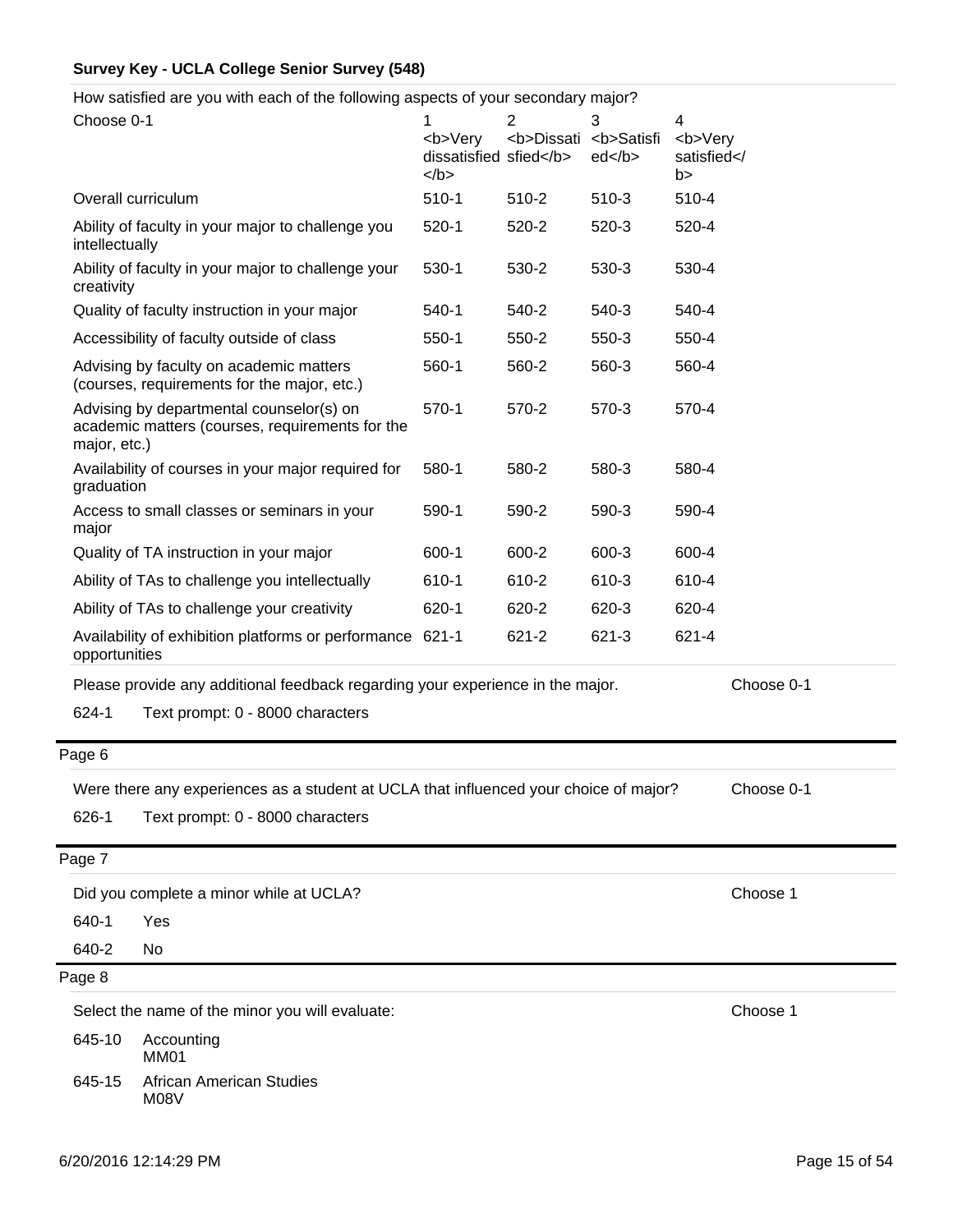| 645-20  | African and Middle Eastern Studies<br><b>M06M</b>     |
|---------|-------------------------------------------------------|
| 645-30  | <b>African Studies</b><br>MM02                        |
| 645-50  | American Indian Studies<br>M030                       |
| 645-55  | Ancient Near East and Egyptology<br>M <sub>0</sub> 7X |
| 645-60  | Anthropology<br>M064                                  |
| 645-70  | Applied Developmental Psychology<br><b>MM03</b>       |
| 645-80  | <b>Arabic and Islamic Studies</b><br>MM20             |
| 645-90  | <b>Armenian Studies</b><br><b>MM25</b>                |
| 645-100 | <b>Art History</b><br>M093                            |
| 645-110 | Asian American Studies<br>M <sub>100</sub>            |
| 645-120 | <b>Asian Humanities</b><br>M442                       |
| 645-130 | Asian Languages<br><b>MM33</b>                        |
| 645-140 | Atmospheric and Oceanic Sciences<br>M106              |
| 645-150 | <b>Bioinformatics</b><br>MM27                         |
| 645-160 | <b>Biomedical Research</b><br>MM39                    |
| 645-170 | Central and East European Studies<br><b>MM38</b>      |
| 645-180 | Chicana and Chicano Studies<br>M626                   |
| 645-190 | Civic Engagement<br><b>MM37</b>                       |
| 645-200 | <b>Classical Civilization</b><br>M <sub>169</sub>     |
| 645-210 | <b>Cognitive Science</b><br>M <sub>179</sub>          |
| 645-220 | <b>Comparative Literature</b><br>M <sub>192</sub>     |
| 645-230 | <b>Conservation Biology</b><br><b>MM24</b>            |
| 645-240 | <b>Digital Humanities</b><br>MM29                     |
| 645-250 | <b>Disability Studies</b><br>MM30                     |
| 645-260 | <b>Earth and Environmental Science</b><br>M01C        |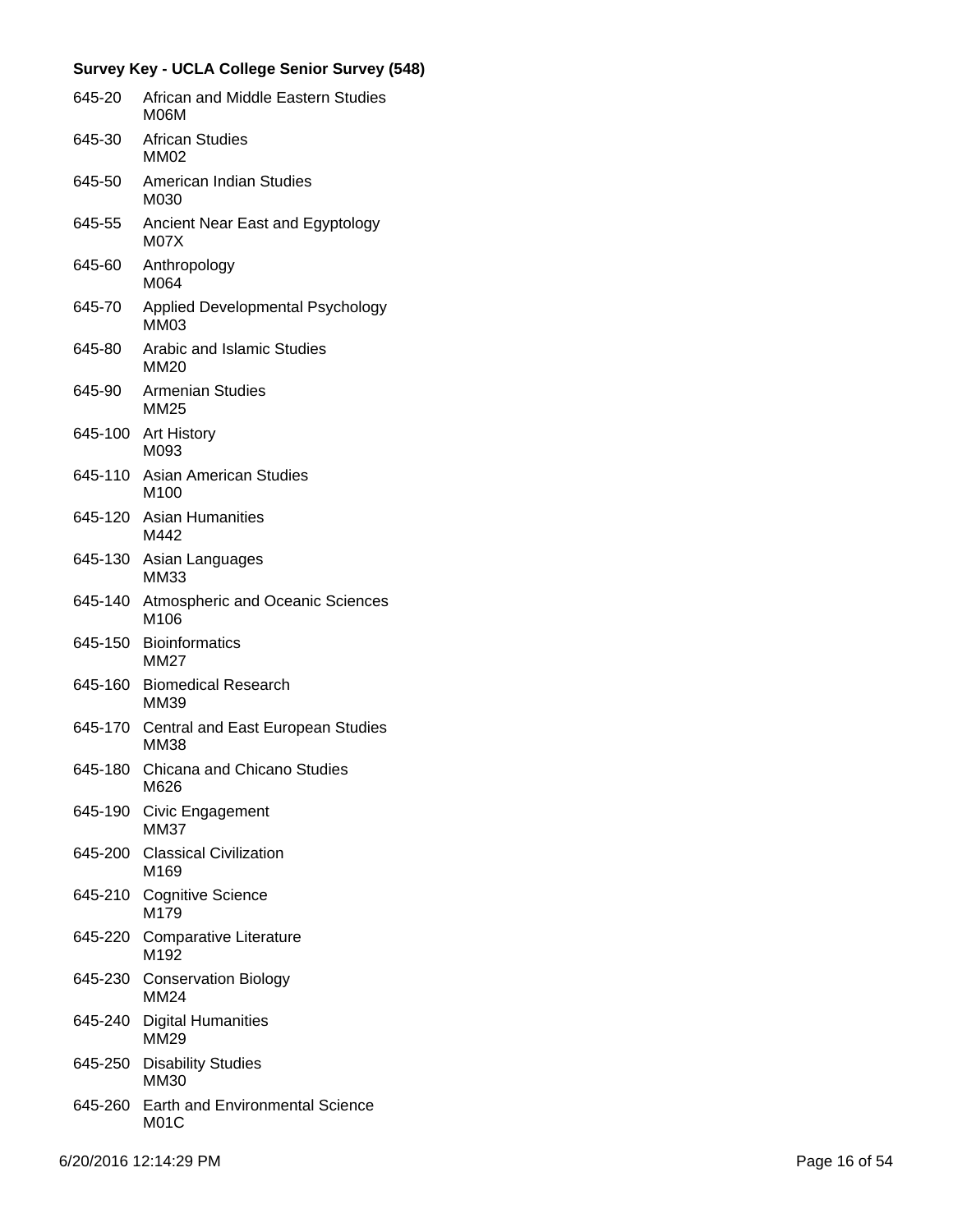|                 | 645-270 East Asian Studies<br>M240                      |
|-----------------|---------------------------------------------------------|
|                 | 645-280 Education Studies<br>MM35                       |
| 645-290 English | M345                                                    |
|                 | 645-295 Entrepreneurship<br><b>MM28</b>                 |
|                 | 645-300 Environmental Engineering<br><b>MM31</b>        |
|                 | 645-310 Environmental Systems and Society<br>MM36       |
|                 | 645-320 European Studies<br>M762                        |
|                 | 645-325 Evolutionary Medicine<br><b>MM64</b>            |
|                 | 645-330 Film, Television, and Digital Media<br>MM32     |
| 645-340 French  | M387                                                    |
|                 | 645-350 Gender Studies<br>M06L                          |
|                 | 645-360 Geochemistry<br>M393                            |
| 645-370         | Geography<br>M396                                       |
| 645-380         | Geography/Environmental Studies<br>M491                 |
| 645-390 Geology | M402                                                    |
| 645-400         | Geophysics and Planetary Physics<br><b>MM42</b>         |
| 645-410         | Geospatial Information Systems and Technologies<br>MM41 |
| 645-420         | German<br>M408                                          |
| 645-430         | Germanic Languages<br>M411                              |
| 645-440         | Gerontology<br>MM40                                     |
|                 | 645-445 Global Health<br><b>MM04</b>                    |
|                 | 645-450 Global Studies<br>M492                          |
| 645-460 Greek   | M414                                                    |
|                 | 645-470 Hebrew and Jewish Studies<br>MM43               |
|                 | 645-480 History of Science and Medicine<br><b>MM47</b>  |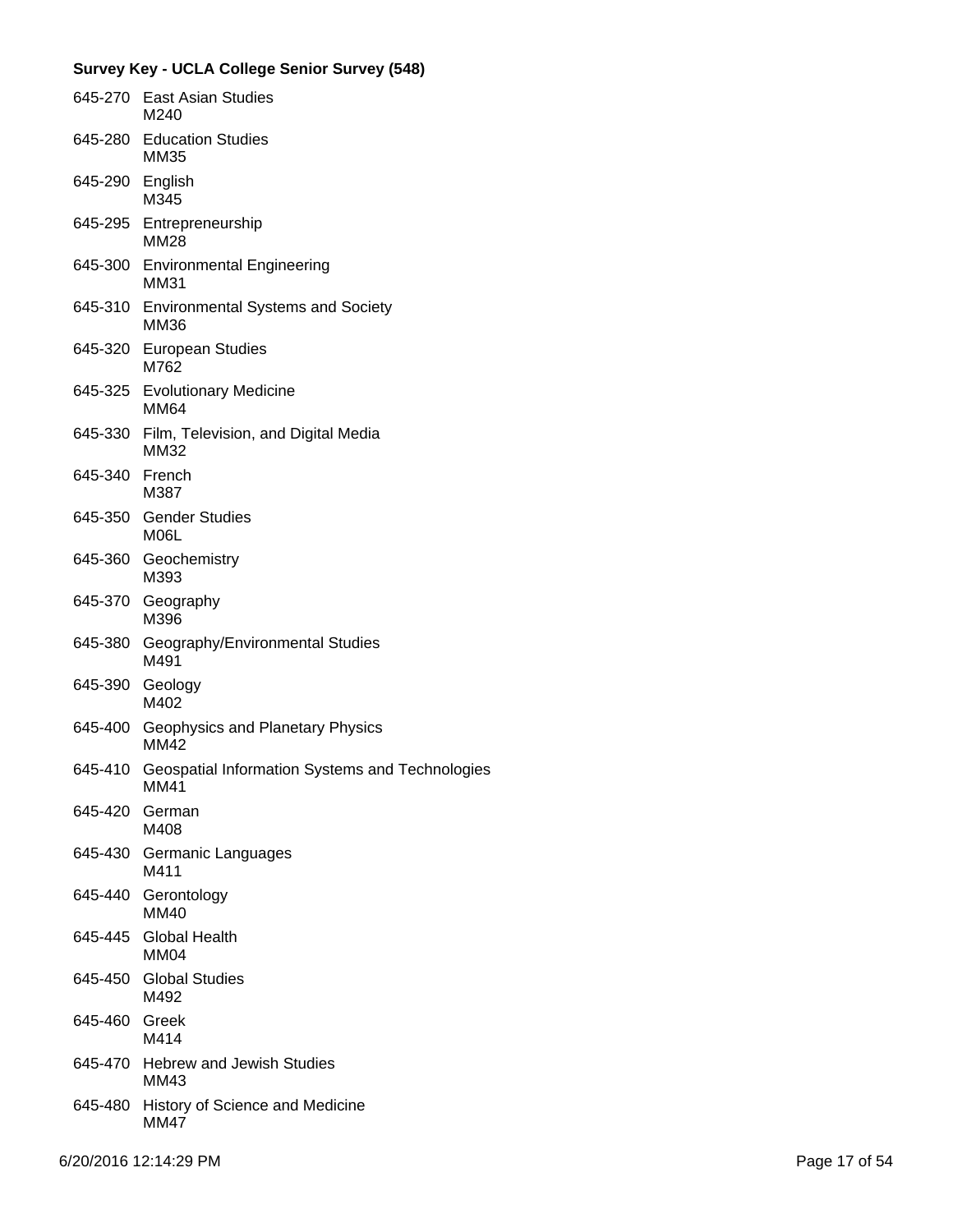|                 | 645-485 Iranian Studies<br>MM34                                        |
|-----------------|------------------------------------------------------------------------|
|                 | 645-490 Israel Studies<br>M470                                         |
| 645-500 Italian | M477                                                                   |
|                 | 645-510 Labor and Workplace Studies<br><b>MM48</b>                     |
|                 | 645-520 Language Teaching<br><b>MM51</b>                               |
| 645-540 Latin   | M495                                                                   |
|                 | 645-550 Latin American Studies<br>M498                                 |
|                 | 645-560 Lesbian, Gay, Bisexual, and Transgender Studies<br><b>MM46</b> |
|                 | 645-570 Linguistics<br>M510                                            |
|                 | 645-575 Literature and the Environment<br><b>MM05</b>                  |
|                 | 645-580 Mathematical Biology<br><b>MM53</b>                            |
| 645-590         | Mathematics<br>M540                                                    |
|                 | 645-600 Mexican Studies<br>MM62                                        |
|                 | 645-610 Middle Eastern Studies<br>M571                                 |
|                 | 645-630 Music History<br><b>MM45</b>                                   |
|                 | 645-640 Music Industry<br>MM52                                         |
|                 | 645-670 Neuroscience<br>M594                                           |
| 645-680         | Philosophy<br>M651                                                     |
| 645-690         | <b>Political Science</b><br>M699                                       |
| 645-700         | Portuguese<br>M711                                                     |
|                 | 645-710 Public Affairs<br><b>MM79</b>                                  |
| 645-720         | <b>Public Health</b><br>M789                                           |
| 645-740         | Russian Language<br><b>MM80</b>                                        |
| 645-750         | <b>Russian Literature</b><br><b>MM81</b>                               |
|                 | 645-760 Russian Studies<br>M824                                        |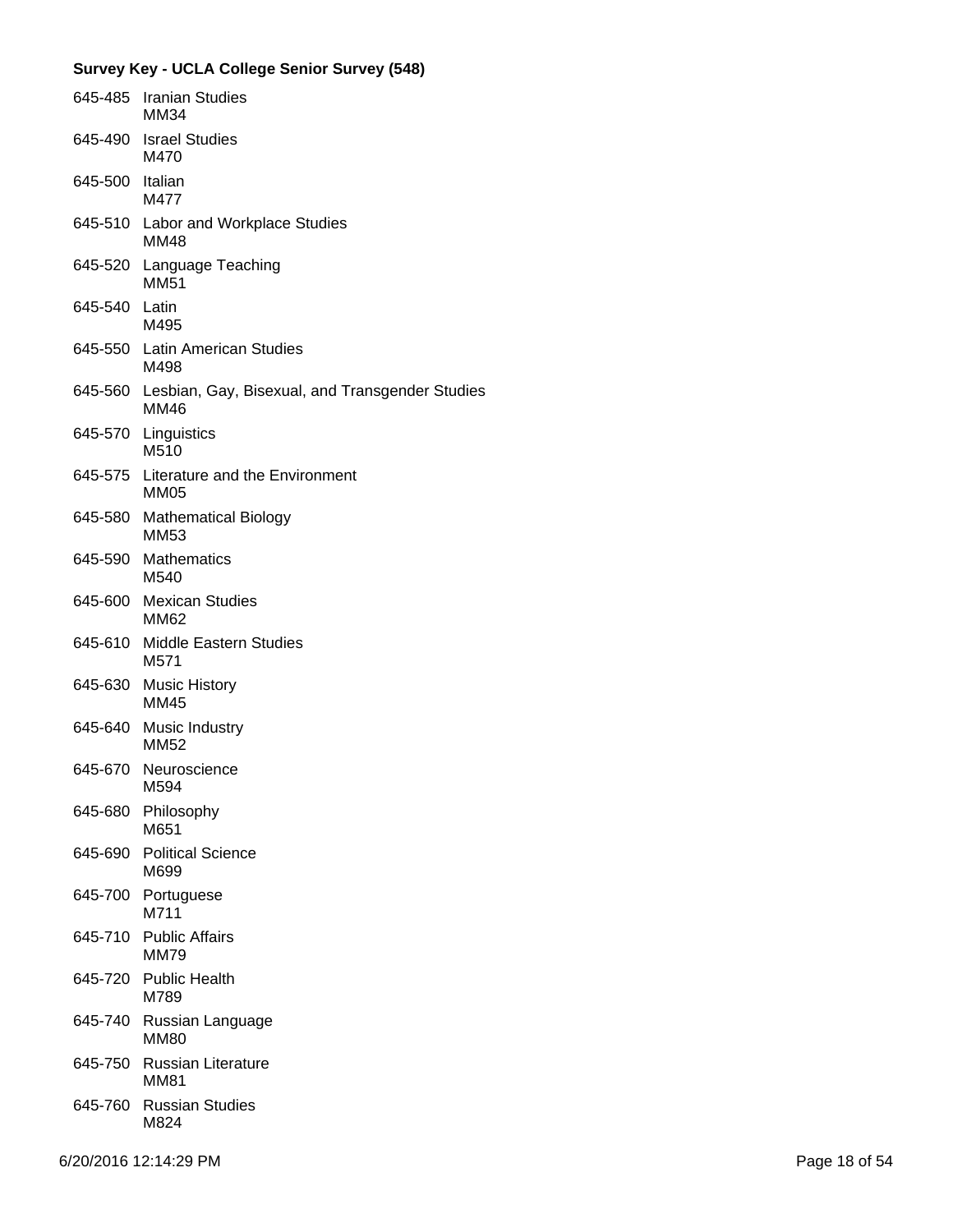|              | 645-770 Scandinavian<br>M834                             |
|--------------|----------------------------------------------------------|
| 645-780      | <b>Science Education</b><br><b>MM84</b>                  |
| 645-790      | Social Thought<br><b>MM89</b>                            |
| 645-800      | Society and Genetics<br><b>MM95</b>                      |
| 645-810      | South Asian Studies<br><b>MM87</b>                       |
| 645-820      | <b>Southeast Asian Studies</b><br>M870                   |
| 645-830      | Spanish<br>M882                                          |
| 645-840      | Spanish Linguistics<br><b>MM88</b>                       |
| 645-850      | <b>Statistics</b><br>M891                                |
| 645-855      | <b>Study of Religion</b><br>M890                         |
| 645-860      | <b>Structural Biology</b><br><b>MM83</b>                 |
| 645-870      | <b>Systems Biology</b><br><b>MM86</b>                    |
| 645-880      | <b>Teaching Secondary Mathematics</b><br>MM92            |
| 645-890      | Theater<br>M902                                          |
| 645-900      | <b>Urban and Regional Studies</b><br><b>MM91</b>         |
| 645-910      | Visual and Performing Arts Education<br><b>MM93</b>      |
| 645-<br>9999 | Other<br>Text prompt: Please specify: 2 - 200 characters |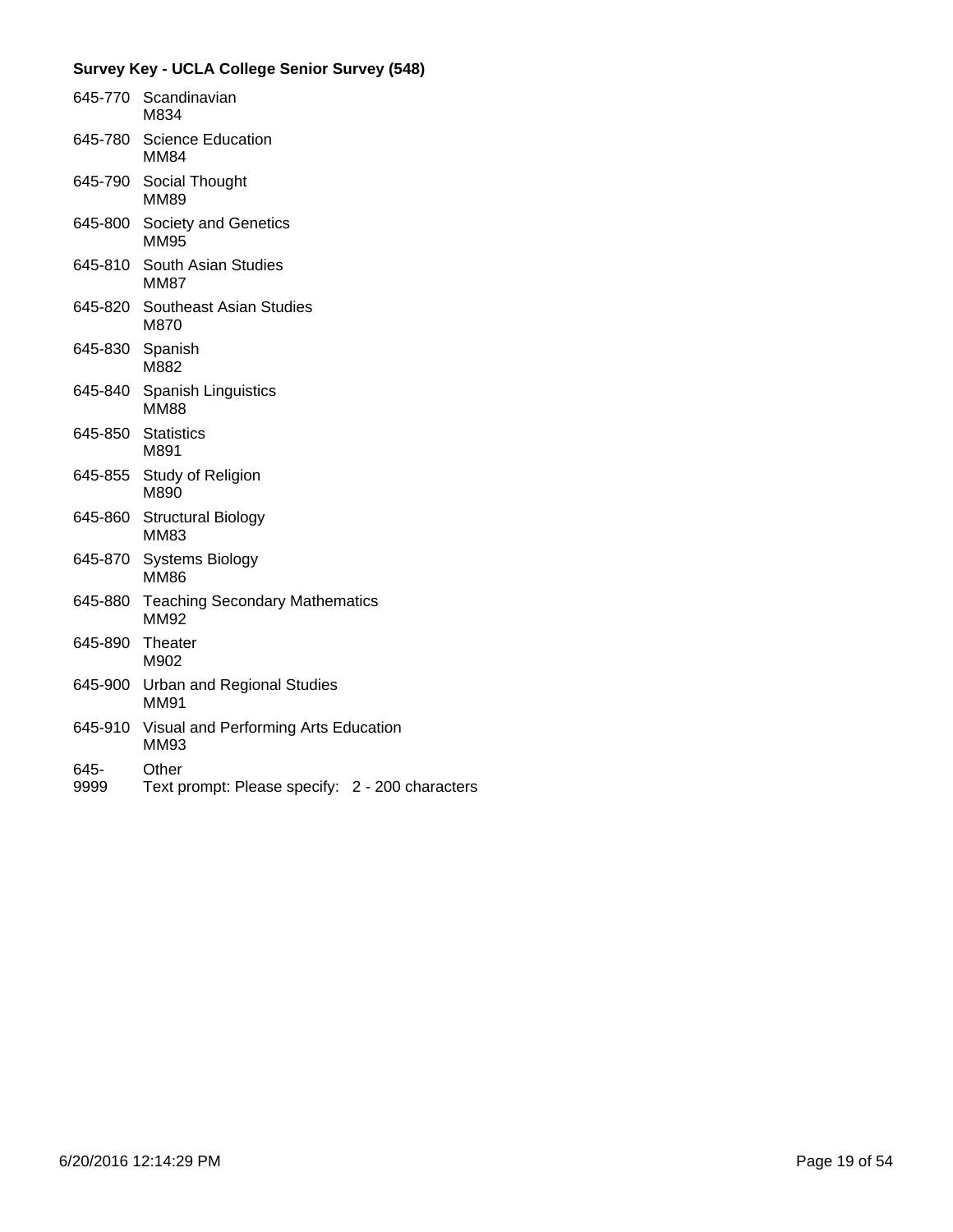How satisfied are you with each of the following aspects of your minor?

| Choose 0-1                                                                                                  | 1<br><b>Very<br/>dissatisfied sfied</b><br>$<$ /b> | $\overline{2}$<br><b>Dissati</b> | 3<br><b>Satisfi<br/>ed </b> | 4<br><b>Very<br/>satisfied<!--<br-->b&gt;</b> |
|-------------------------------------------------------------------------------------------------------------|----------------------------------------------------|----------------------------------|-----------------------------|-----------------------------------------------|
| Overall curriculum                                                                                          | 650-1                                              | 650-2                            | 650-3                       | 650-4                                         |
| Ability of faculty in your minor to challenge you<br>intellectually                                         | 660-1                                              | 660-2                            | 660-3                       | 660-4                                         |
| Ability of faculty in your minor to challenge your<br>creativity                                            | 670-1                                              | 670-2                            | 670-3                       | 670-4                                         |
| Quality of faculty instruction in the minor                                                                 | 680-1                                              | 680-2                            | 680-3                       | 680-4                                         |
| Accessibility of faculty outside of class                                                                   | 690-1                                              | 690-2                            | 690-3                       | 690-4                                         |
| Advising by faculty on academic matters<br>(courses, requirements for the minor, etc.)                      | 700-1                                              | 700-2                            | 700-3                       | 700-4                                         |
| Advising by departmental counselor(s) on<br>academic matters (courses, requirements for the<br>minor, etc.) | 710-1                                              | 710-2                            | 710-3                       | 710-4                                         |
| Availability of courses needed for the minor                                                                | 720-1                                              | 720-2                            | 720-3                       | 720-4                                         |
| Access to small classes or seminars in your<br>minor                                                        | 730-1                                              | 730-2                            | 730-3                       | 730-4                                         |
| Quality of TA instruction in your minor                                                                     | 740-1                                              | 740-2                            | 740-3                       | 740-4                                         |
| Ability of TAs to challenge you intellectually                                                              | 741-1                                              | 741-2                            | 741-3                       | 741-4                                         |
| Ability of TAs to challenge your creativity                                                                 | 742-1                                              | 742-2                            | 742-3                       | 742-4                                         |

Please provide any additional feedback regarding your experience in the minor. Choose 0-1

744-1 Text prompt: 0 - 8000 characters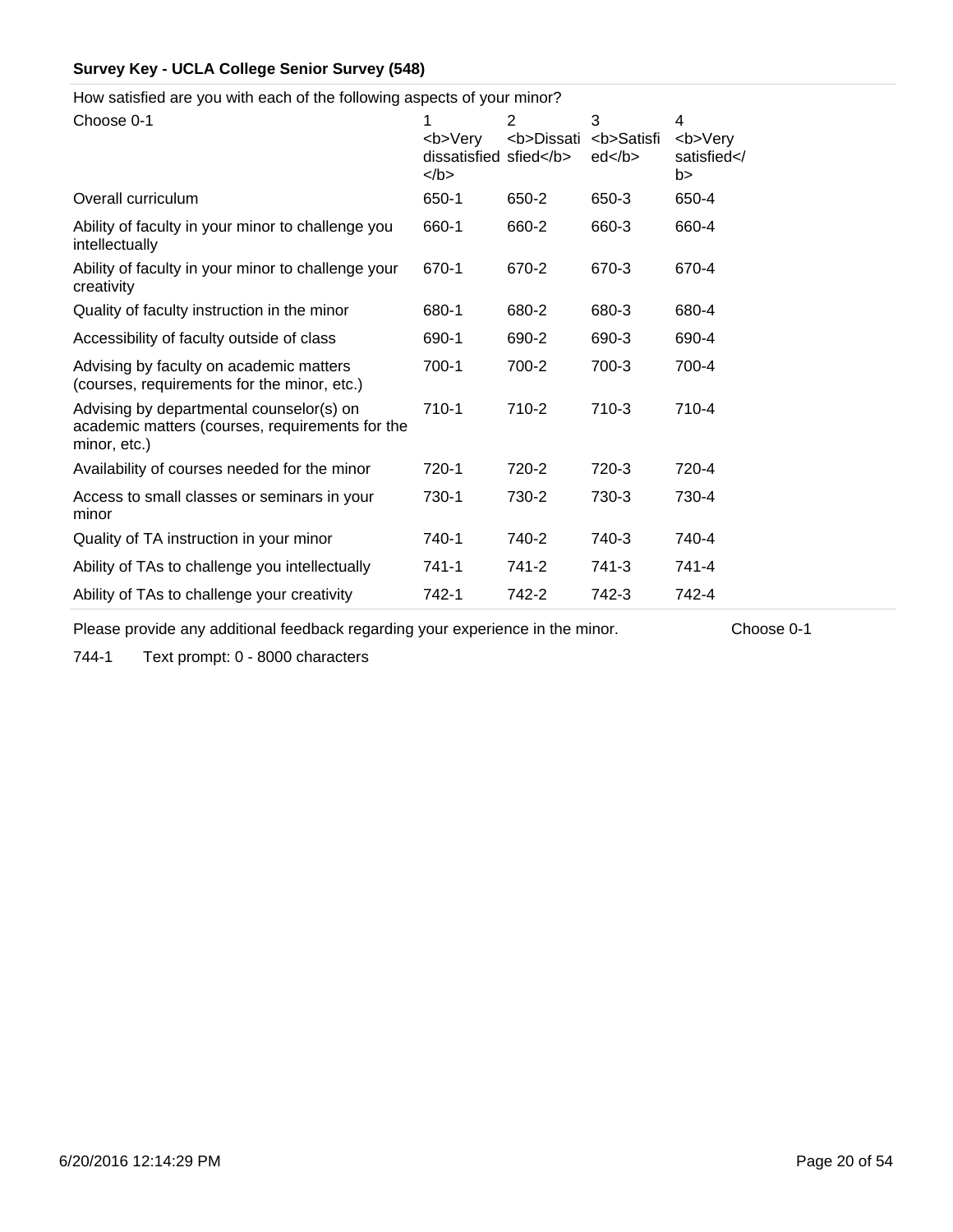| Which of the following research/scholarly opportunity(ies) have you participated in?                                                                |           |                                  |           |  |  |  |
|-----------------------------------------------------------------------------------------------------------------------------------------------------|-----------|----------------------------------|-----------|--|--|--|
| Choose 0-1                                                                                                                                          | Yes       | No, did not No, not<br>choose to | available |  |  |  |
| Assisted UCLA faculty in research for pay                                                                                                           | 760-1     | 760-2                            | 760-3     |  |  |  |
| Assisted UCLA faculty in research as a volunteer                                                                                                    | 770-1     | 770-2                            | 770-3     |  |  |  |
| Assisted faculty at another university with<br>research for pay or as a volunteer                                                                   | 780-1     | 780-2                            | 780-3     |  |  |  |
| Received a scholarship or fellowship on the basis 790-1<br>of your undergraduate research                                                           |           | 790-2                            | 790-3     |  |  |  |
| Received an award other than a scholarship or<br>fellowship on the basis of your undergraduate<br>research                                          | $800 - 1$ | 800-2                            | 800-3     |  |  |  |
| Gave an oral presentation or presented a poster<br>at a research meeting at UCLA                                                                    | 810-1     | 810-2                            | 810-3     |  |  |  |
| Gave an oral presentation or presented a poster<br>at a research meeting outside of UCLA                                                            | 820-1     | 820-2                            | 820-3     |  |  |  |
| Co-authored a published paper with your faculty<br>mentor                                                                                           | 830-1     | 830-2                            | 830-3     |  |  |  |
| Worked as a member of a team on a class<br>research project                                                                                         | 840-1     | 840-2                            | 840-3     |  |  |  |
| Worked on creative projects under the direction of 850-1<br>faculty at UCLA without course credit, for<br>example, in the visual or performing arts |           | 850-2                            | 850-3     |  |  |  |
| Page 10                                                                                                                                             |           |                                  |           |  |  |  |

Have you participated in a senior level special topics seminar with a comprehensive term paper at UCLA?

860-1 Yes

860-2 No, did not choose to

860-3 No, not available

Choose 0-1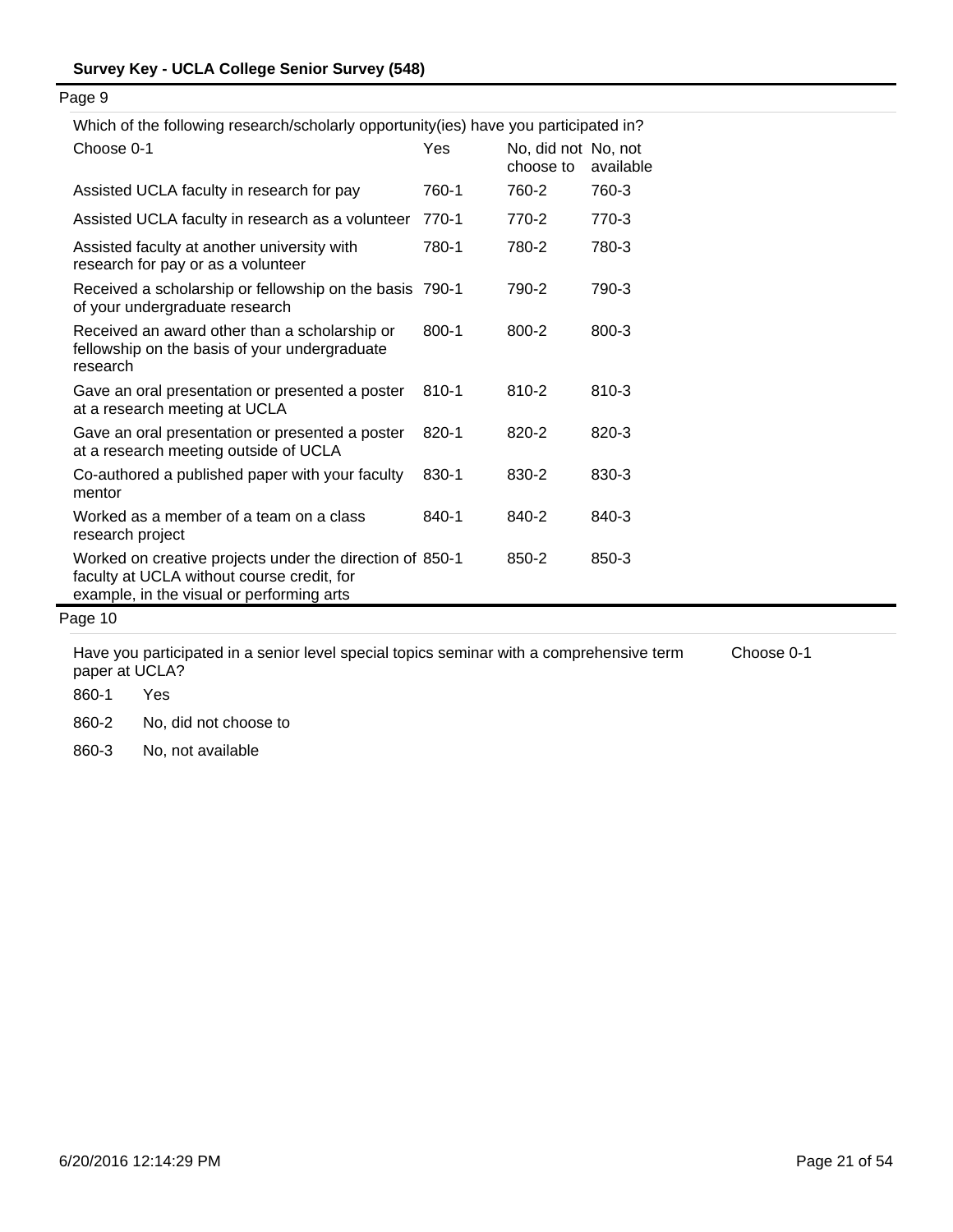Reflecting on your senior level special topics seminar with a comprehensive term paper, indicate your level of agreement with each of the following statements:

| Choose 0-1                                                                                                   | 1<br><b>Strongl <b>Disagr<br/>у<br/>disagree<!--<br-->b&gt;</b></b> | $\overline{2}$<br>$ee$ /b> | 3<br><b>Agree&lt; <b>Strongl<br/><math>/b</math>&gt;</b></b> | $\overline{\mathbf{4}}$<br>y<br>agre<br>$e$ |
|--------------------------------------------------------------------------------------------------------------|---------------------------------------------------------------------|----------------------------|--------------------------------------------------------------|---------------------------------------------|
| My seminar paper or project helped me better<br>understand concepts introduced in related<br>courses.        | 870-1                                                               | 870-2                      | 870-3                                                        | 870-4                                       |
| My seminar provided me with strong intellectual<br>challenges.                                               | 880-1                                                               | 880-2                      | 880-3                                                        | 880-4                                       |
| Participating in the seminar was an outstanding<br>aspect of my undergraduate education.                     | 890-1                                                               | 890-2                      | 890-3                                                        | 890-4                                       |
| In writing my paper, I was motivated to produce a 910-1<br>superior project.                                 |                                                                     | $910 - 2$                  | $910 - 3$                                                    | 910-4                                       |
| My instructor challenged me to do my best.                                                                   | $920 - 1$                                                           | $920 - 2$                  | $920 - 3$                                                    | 920-4                                       |
| As a result of my seminar experience, I have a<br>goal of attending graduate or professional school.         | 930-1                                                               | 930-2                      | 930-3                                                        | 930-4                                       |
| I made meaningful contributions to the seminar.                                                              | 940-1                                                               | 940-2                      | 940-3                                                        | 940-4                                       |
| The seminar was <u>not</u> personally<br>rewarding.                                                          | $950 - 1$                                                           | $950 - 2$                  | $950-3$                                                      | 950-4                                       |
| My seminar experience contributed to the<br>creation of new knowledge.                                       | $952 - 1$                                                           | $952 - 2$                  | 952-3                                                        | 952-4                                       |
| My seminar led me to define my career goals or<br>change career options.                                     | 954-1                                                               | 954-2                      | 954-3                                                        | 954-4                                       |
| The seminar experience enhanced my ability to<br>integrate key aspects of my major (or minor)<br>coursework. | 956-1                                                               | 956-2                      | 956-3                                                        | 956-4                                       |
| I learned from interacting with other students in<br>my seminar.                                             | $960 - 1$                                                           | 960-2                      | 960-3                                                        | 960-4                                       |
| Page 12                                                                                                      |                                                                     |                            |                                                              |                                             |

Have you completed a Community or Corporate Internship (195 course) at UCLA? Choose 0-1

980-1 Yes

980-2 No, did not choose to

980-3 No, not available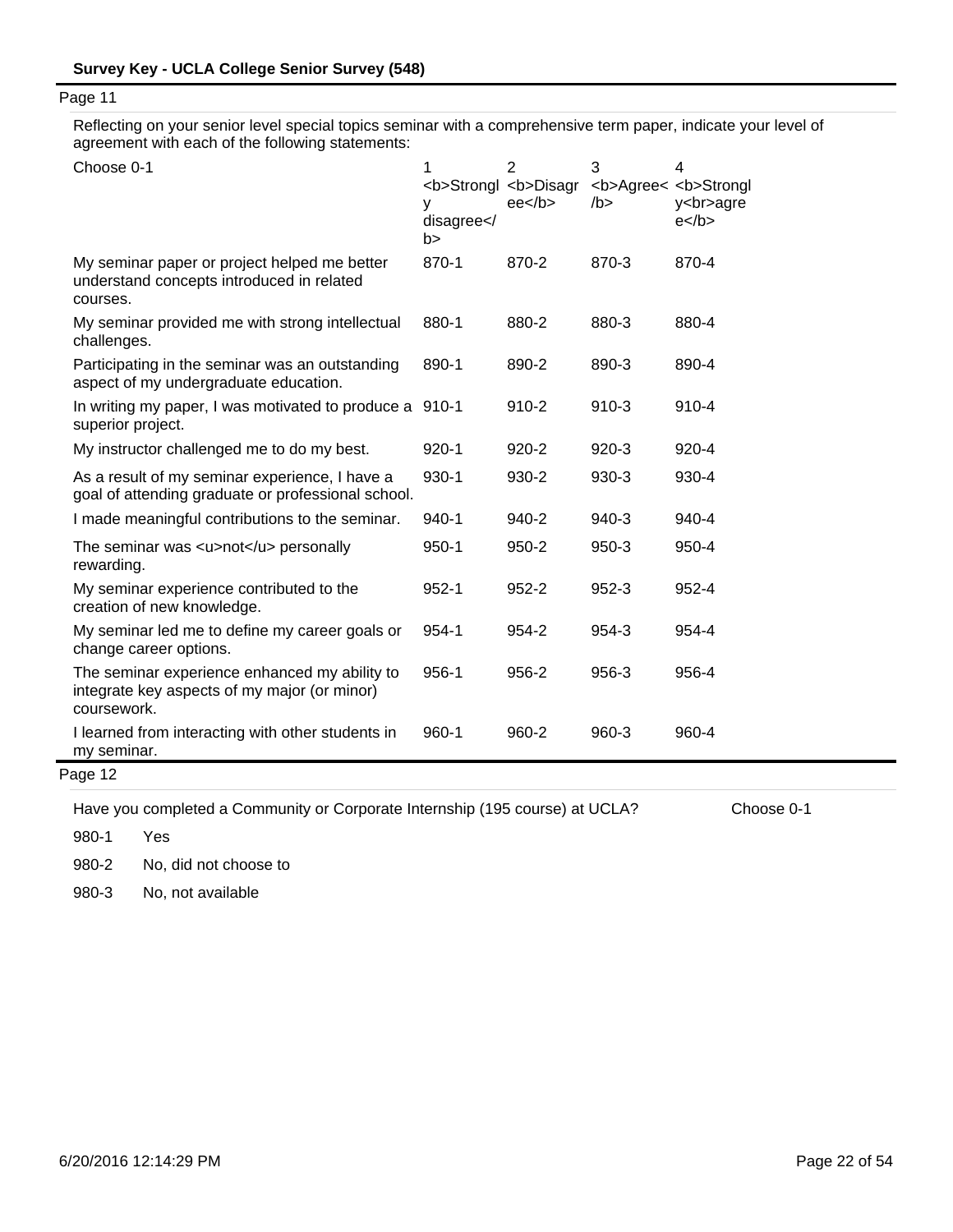Reflecting on your Community or Corporate Internship (195 course) experience(s), indicate your level of agreement with each of the following statements:

| Choose 0-1                                                                                                    | 1<br><b>Strongl <b>Disagr<br/>у<br/>disagree<!--<br-->b&gt;</b></b> | $\overline{2}$<br>ee <sub>2</sub> | 3<br><b>Agree&lt; <b>Strongl<br/>/b &gt;</b></b> | 4<br>y<br>agre<br>$e$ |
|---------------------------------------------------------------------------------------------------------------|---------------------------------------------------------------------|-----------------------------------|--------------------------------------------------|-----------------------|
| Participating in this internship helped me better<br>understand concepts introduced in related<br>courses.    | 1010-1                                                              | 1010-2                            | 1010-3                                           | 1010-4                |
| My internship provided strong intellectual<br>challenges.                                                     | 1012-1                                                              | 1012-2                            | 1012-3                                           | 1012-4                |
| Participating in an internship was an outstanding<br>aspect of my undergraduate education.                    | $1014 - 1$                                                          | 1014-2                            | 1014-3                                           | 1014-4                |
| Participating in this internship motivated me to<br>achieve academic excellence in my final<br>paper/project. | 1020-1                                                              | 1020-2                            | 1020-3                                           | 1020-4                |
| My faculty mentor challenged me to do my best.                                                                | 1030-1                                                              | 1030-2                            | 1030-3                                           | 1030-4                |
| As a result of my internship experience, I have a<br>goal of attending graduate or professional school.       | 1070-1                                                              | 1070-2                            | 1070-3                                           | 1070-4                |
| As an intern, I made meaningful contributions to<br>the organization/company.                                 | 1075-1                                                              | 1075-2                            | 1075-3                                           | 1075-4                |
| The internship was <u>not</u> personally<br>rewarding.                                                        | 1080-1                                                              | 1080-2                            | 1080-3                                           | 1080-4                |
| My internship contributed to the creation of new<br>knowledge.                                                | 1085-1                                                              | 1085-2                            | 1085-3                                           | 1085-4                |
| My internship led me to define my career goals or 1090-1<br>change career options.                            |                                                                     | 1090-2                            | 1090-3                                           | 1090-4                |

Page 14

Have you completed at least one departmental honors thesis (198 course) at UCLA? Choose 0-1

1100-1 Yes

1100-2 No, did not choose to

1100-3 No, not available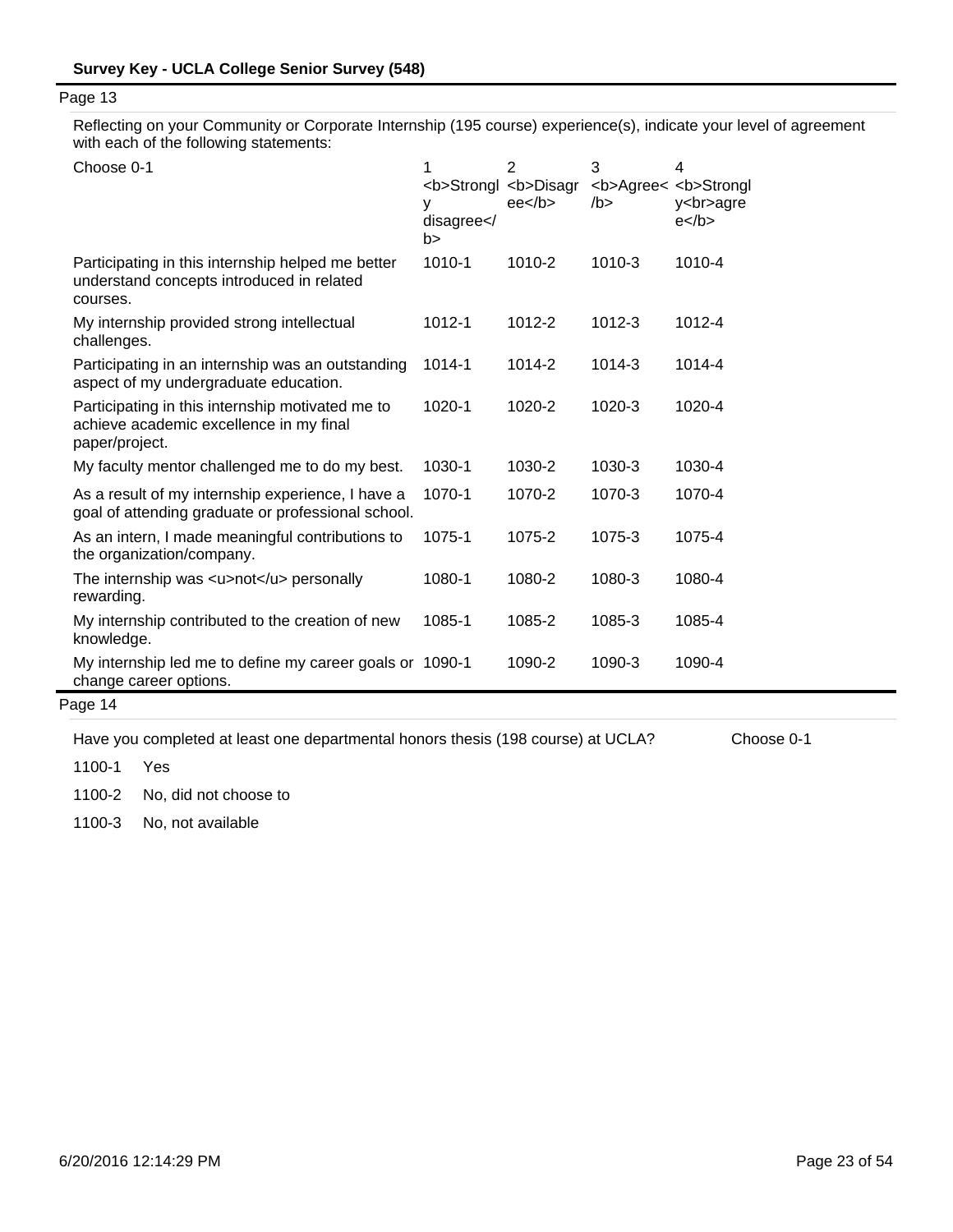Reflecting on your departmental honors thesis (198 course) experience(s), indicate your level of agreement with each of the following statements:

| Choose 0-1                                                                                            | <b>Strongl <b>Disagr<br/>٧<br/>disagree<!--<br-->b&gt;</b></b> | $\overline{2}$<br>ee <sub>2</sub> | 3<br>/b > | 4<br><b>Agree&lt; <b>Strongl<br/>y<br/>agre<br/><math>e</math> </b></b> |
|-------------------------------------------------------------------------------------------------------|----------------------------------------------------------------|-----------------------------------|-----------|-------------------------------------------------------------------------|
| Participating in research helped me better<br>understand concepts introduced in related<br>courses.   | 1110-1                                                         | 1110-2                            | 1110-3    | 1110-4                                                                  |
| My research provided strong intellectual<br>challenges.                                               | 1120-1                                                         | 1120-2                            | 1120-3    | 1120-4                                                                  |
| Participating in research was an outstanding<br>aspect of my undergraduate education.                 | 1130-1                                                         | 1130-2                            | 1130-3    | 1130-4                                                                  |
| In conducting my research, I was motivated to<br>produce a superior project.                          | 1150-1                                                         | 1150-2                            | 1150-3    | 1150-4                                                                  |
| My faculty mentor challenged me to do my best.                                                        | 1160-1                                                         | 1160-2                            | 1160-3    | 1160-4                                                                  |
| As a result of my research experience, I have a<br>goal of attending graduate or professional school. | 1170-1                                                         | 1170-2                            | 1170-3    | 1170-4                                                                  |
| I made meaningful contributions to the project.                                                       | 1180-1                                                         | 1180-2                            | 1180-3    | 1180-4                                                                  |
| My research experience was <u>not</u><br>personally rewarding.                                        | 1190-1                                                         | 1190-2                            | 1190-3    | 1190-4                                                                  |
| My research project contributed to the creation of 1200-1<br>new knowledge.                           |                                                                | 1200-2                            | 1200-3    | 1200-4                                                                  |
| My research led me to define my career goals or<br>change career options.                             | 1210-1                                                         | 1210-2                            | 1210-3    | 1210-4                                                                  |

# Page 16

Have you completed at least one Independent Study (specifically, course 199) at UCLA? Choose 0-1

1220-1 Yes

1220-2 No, did not choose to

1220-3 No, not available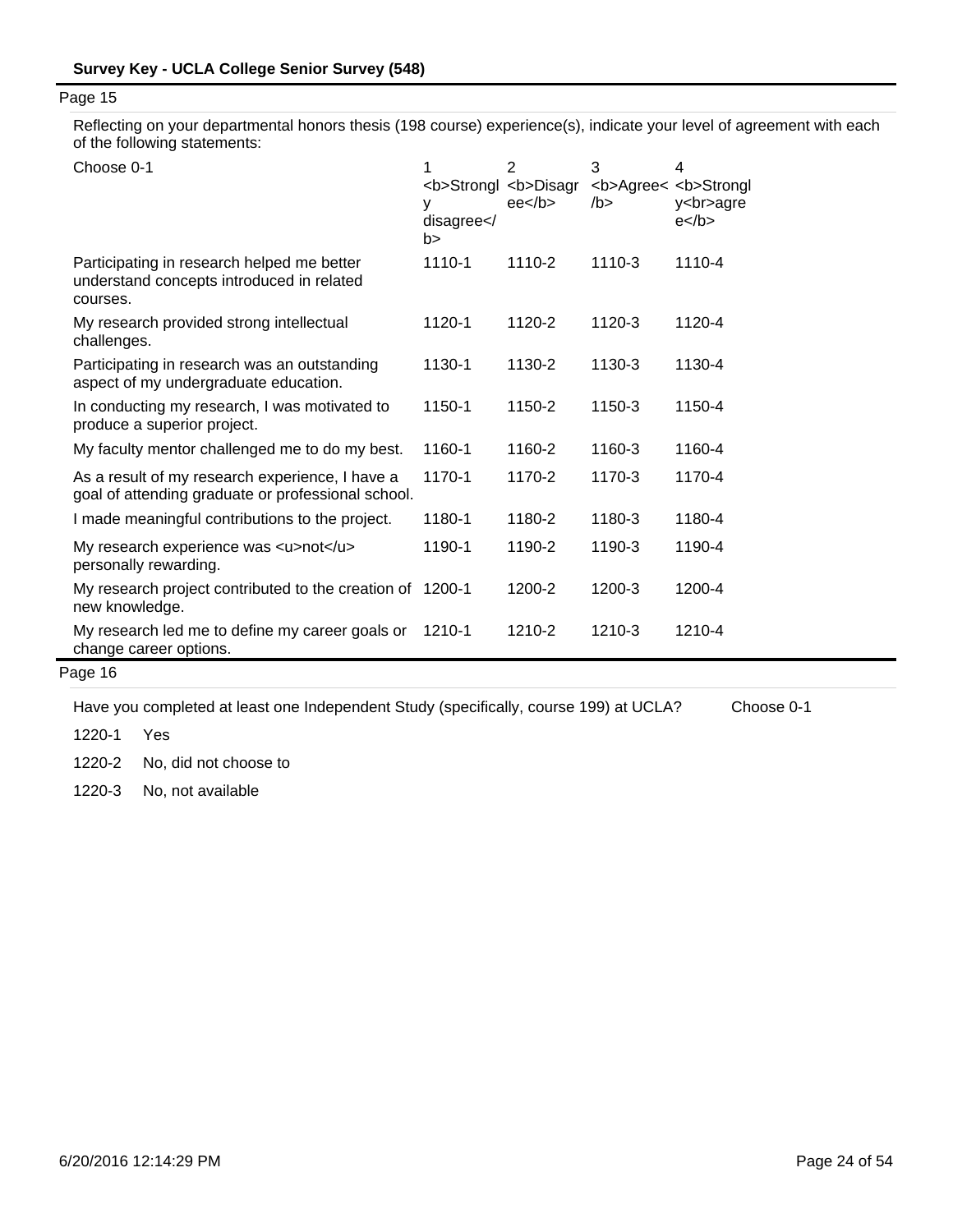Reflecting on your Independent Study (199 course) experience(s), indicate your level of agreement with each of the following statements:

| Choose 0-1                                                                                            | 1<br><b>Strongl <b>Disagr<br/>٧<br/>disagree<!--<br-->b&gt;</b></b> | 2<br>ee <sub>2</sub> | 3<br><b>Agree&lt; <b>Strongl<br/>/b &gt;</b></b> | 4<br>y<br>agre<br>$e$ |
|-------------------------------------------------------------------------------------------------------|---------------------------------------------------------------------|----------------------|--------------------------------------------------|-----------------------|
| Participating in research helped me better<br>understand concepts introduced in related<br>courses.   | 1230-1                                                              | 1230-2               | 1230-3                                           | 1230-4                |
| My research provided strong intellectual<br>challenges.                                               | 1240-1                                                              | 1240-2               | 1240-3                                           | 1240-4                |
| Participating in research was an outstanding<br>aspect of my undergraduate education.                 | 1250-1                                                              | 1250-2               | 1250-3                                           | 1250-4                |
| In conducting my research, I was motivated to<br>produce a superior project.                          | 1270-1                                                              | 1270-2               | 1270-3                                           | 1270-4                |
| My faculty mentor challenged me to do my best.                                                        | 1280-1                                                              | 1280-2               | 1280-3                                           | 1280-4                |
| As a result of my research experience, I have a<br>goal of attending graduate or professional school. | 1290-1                                                              | 1290-2               | 1290-3                                           | 1290-4                |
| I made meaningful contributions to the project.                                                       | 1300-1                                                              | 1300-2               | 1300-3                                           | 1300-4                |
| My research experience was <u>not</u><br>personally rewarding.                                        | 1310-1                                                              | 1310-2               | 1310-3                                           | 1310-4                |
| My research project contributed to the creation of 1320-1<br>new knowledge.                           |                                                                     | 1320-2               | 1320-3                                           | 1320-4                |
| My research led me to define my career goals or<br>change career options.                             | 1330-1                                                              | 1330-2               | 1330-3                                           | 1330-4                |

# Page 18

<b>NOT INCLUDING an advanced seminar with a comprehensive paper or an independent studies course (195, 198 or 199), did you complete an advanced course that required you to (a) synthesize and apply your prior learning AND (b) create a final product (e.g., paper, video, thesis, etc.)?</b> Choose 0-1

|           | 1340-1 Yes, in my major                   |
|-----------|-------------------------------------------|
|           | 1340-2 Yes, in my minor                   |
|           | 1340-3 Yes, in both my major and my minor |
| 1340-4 No |                                           |

Page 19

Did you participate in study abroad during your time at UCLA? Choose 0-1

1341-1 Yes

1341-2 No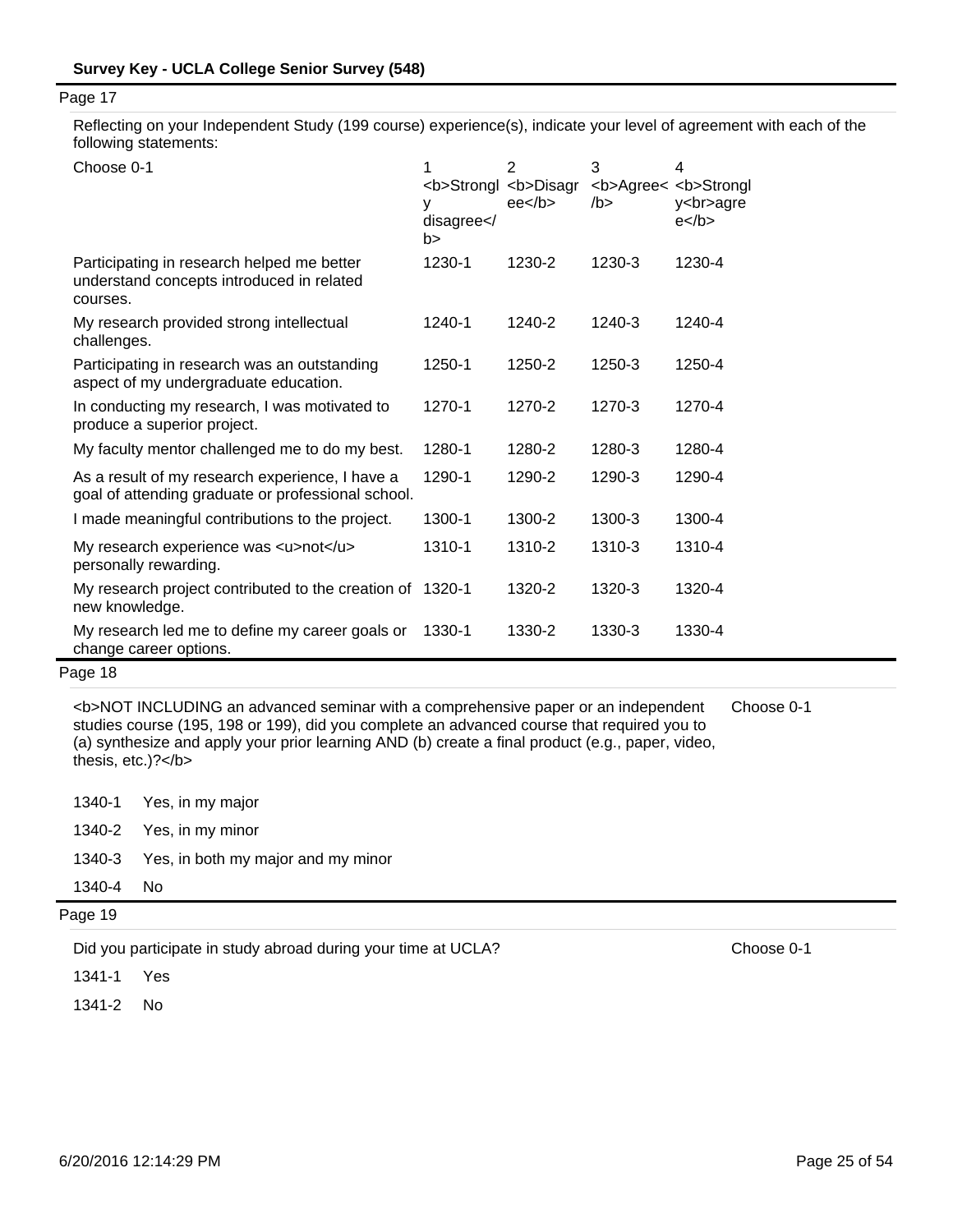Reflecting on your study abroad experience(s), indicate your level of agreement with each of the following statements:

| Choose 0-1                                                                                                          | disagree < /<br>b> | 2<br><b>Strongl <b>Disagr<br/><math>ee</math>/b&gt;</b></b> | 3<br>/b | 4<br><b>Agree&lt; <b>Strongl<br/>y<br/>agre<br/><math>e</math> </b></b> |
|---------------------------------------------------------------------------------------------------------------------|--------------------|-------------------------------------------------------------|---------|-------------------------------------------------------------------------|
| My study abroad experience enhanced my ability<br>to integrate key aspects of my major (or minor)<br>coursework.    | 1342-1             | 1342-2                                                      | 1342-3  | 1342-4                                                                  |
| My study abroad experience provided strong<br>intellectual challenges.                                              | 1343-1             | 1343-2                                                      | 1343-3  | 1343-4                                                                  |
| Participating in study abroad was an outstanding<br>aspect of my undergraduate education.                           | 1344-1             | 1344-2                                                      | 1344-3  | 1344-4                                                                  |
| As a result of my study abroad experience, I have 1345-1<br>a goal of attending graduate or professional<br>school. |                    | 1345-2                                                      | 1345-3  | 1345-4                                                                  |
| My study abroad experience was <u>not</u><br>personally rewarding.                                                  | 1346-1             | 1346-2                                                      | 1346-3  | 1346-4                                                                  |
| My study abroad experience led me to define my<br>career goals or change career options.                            | 1347-1             | 1347-2                                                      | 1347-3  | 1347-4                                                                  |
| Please describe your study abroad experience and evaluate its importance to your overall                            |                    |                                                             |         | Choose 0-1                                                              |

ay abroad experience and evaluate its importance to your overall education.

1350-1 Text prompt: 0 - 8000 characters

#### Page 21

Based on your experiences at UCLA, would you consider nominating a UCLA faculty member Choose 0-1 for a teaching or mentoring award?

1352-1 Yes

1352-2 No

If yes, who and why? Choose 0-1

1353-1 Text prompt: 0 - 8000 characters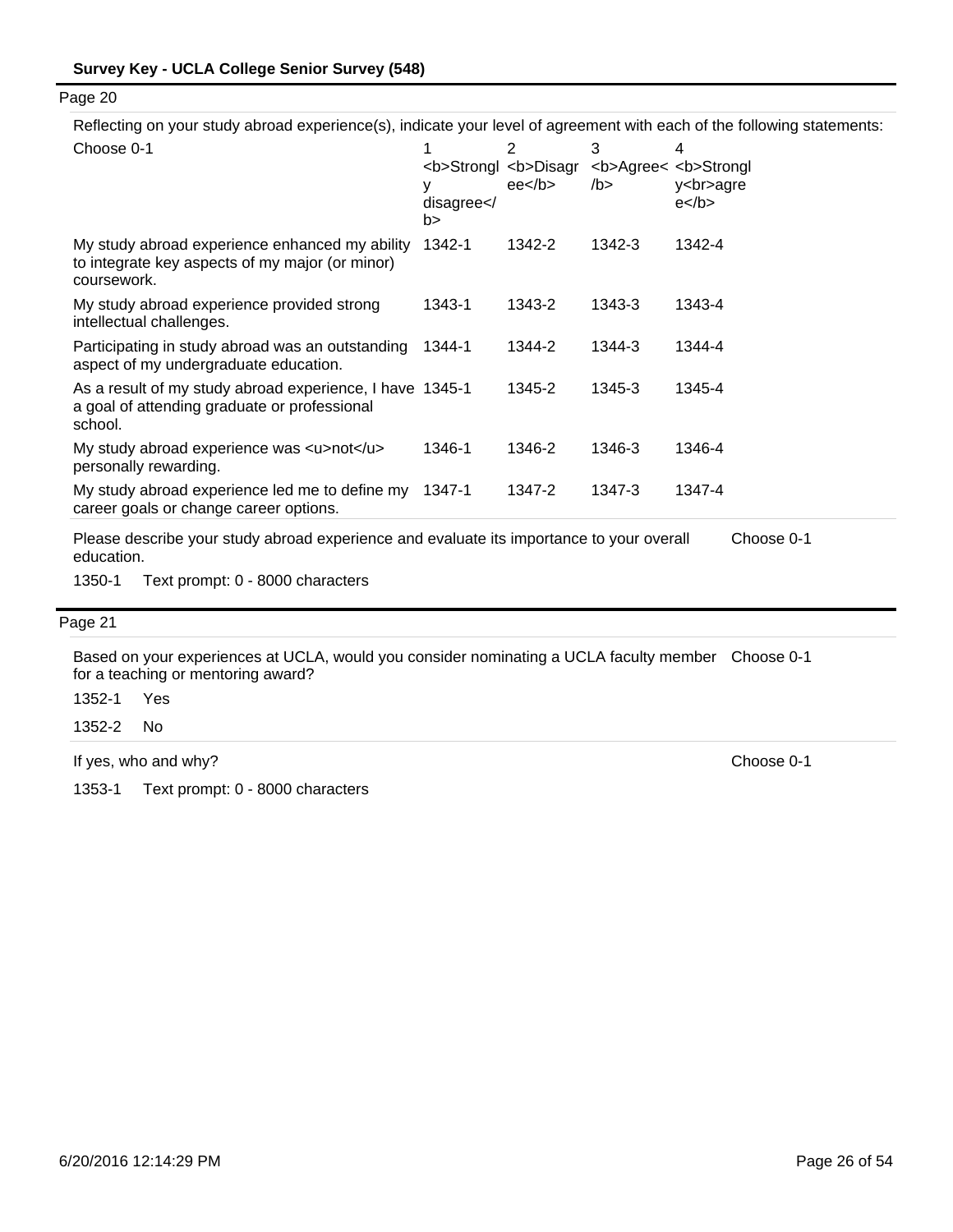| Page 22 |                                                                                                                                                           |            |
|---------|-----------------------------------------------------------------------------------------------------------------------------------------------------------|------------|
|         | Thinking back on your experiences, to what extent do you agree that this calculation was<br>consistent with the amount of time you put into your classes? | Choose 0-1 |
| 1355-1  | <b>Strongly disagree</b>                                                                                                                                  |            |
| 1355-2  | -2<br><b>Disagree</b>                                                                                                                                     |            |
| 1355-3  | 3<br><b>Agree</b>                                                                                                                                         |            |
| 1355-4  | 4<br><b>Strongly<br/>agree</b>                                                                                                                            |            |

On average, approximately how many hours per week did you spend doing work for a 4-unit course, including time spent in the classroom? Choose 0-1

- 1360-1 Fewer than 3 hours
- 1360-2 Between 3 and 6 hours
- 1360-3 Between 6 and 9 hours
- 1360-4 Between 9 and 12 hours
- 1360-5 Between 12 and 15 hours
- 1360-6 More than 15 hours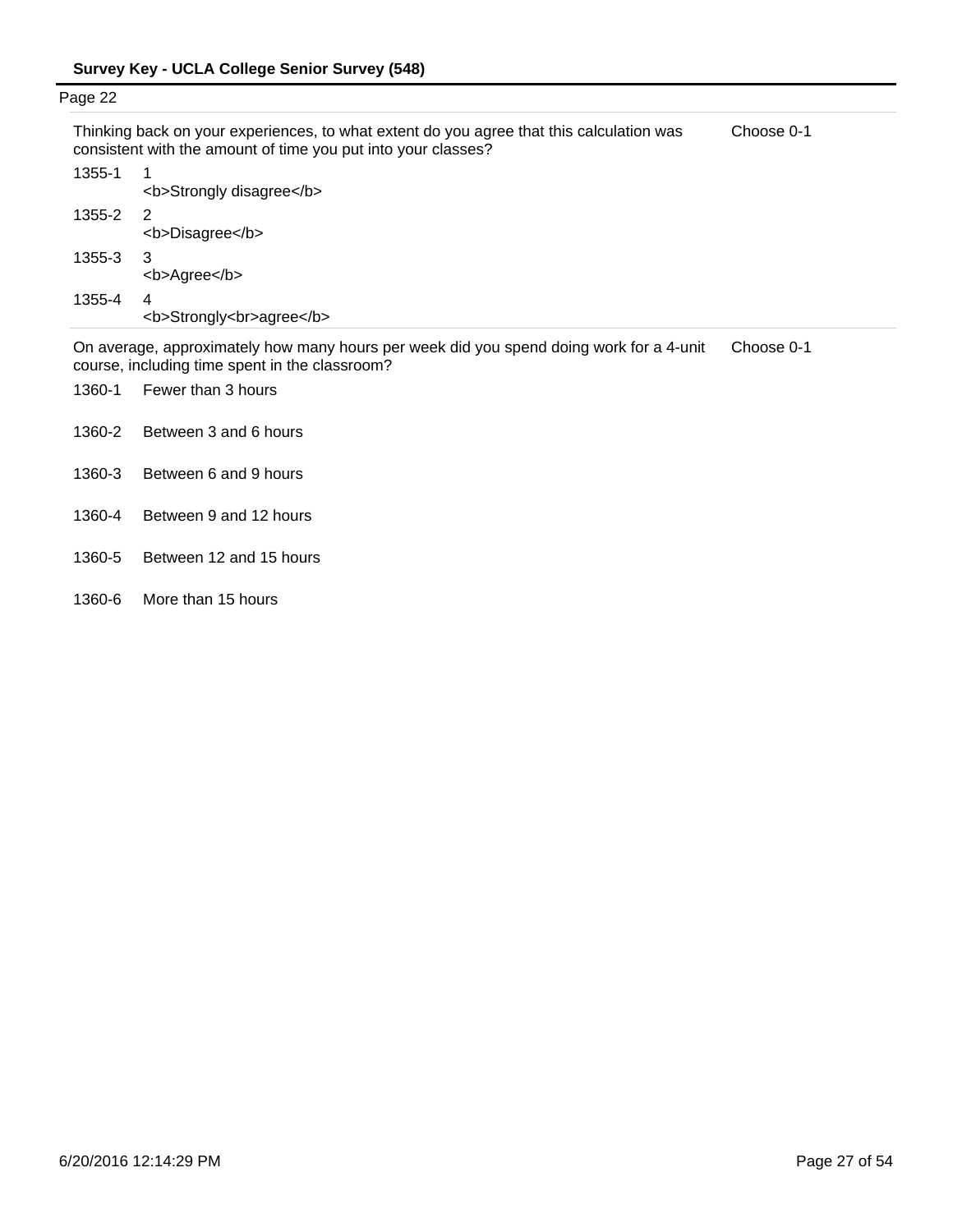| Page 23                                                                                                                                |                           |                                                             |                                                  |                       |
|----------------------------------------------------------------------------------------------------------------------------------------|---------------------------|-------------------------------------------------------------|--------------------------------------------------|-----------------------|
| Did you complete most of your General Education (GE) requirements at UCLA?                                                             |                           |                                                             |                                                  | Choose 0-1            |
| 1379-1<br>Yes                                                                                                                          |                           |                                                             |                                                  |                       |
| 1379-2<br>No                                                                                                                           |                           |                                                             |                                                  |                       |
| With regard to your General Education (GE) classes at UCLA, indicate your level of agreement with each of the<br>following statements: |                           |                                                             |                                                  |                       |
| Choose 0-1                                                                                                                             | 1<br>٧<br>disagree <br b> | 2<br><b>Strongl <b>Disagr<br/><math>ee</math>/b&gt;</b></b> | 3<br><b>Agree&lt; <b>Strongl<br/>/b &gt;</b></b> | 4<br>y<br>agre<br>$e$ |
| I had a wide range of courses from which to<br>select GE courses.                                                                      | 1380-1                    | 1380-2                                                      | 1380-3                                           | 1380-4                |
| I enjoyed exploring topics and disciplines outside<br>my major areas of interest.                                                      | 1390-1                    | 1390-2                                                      | 1390-3                                           | 1390-4                |
| I was challenged by new ideas and new ways of<br>thinking.                                                                             | 1400-1                    | 1400-2                                                      | 1400-3                                           | 1400-4                |
| With regard to your General Education (GE) classes at UCLA, indicate if you agree with each of the following<br>statements:            |                           |                                                             |                                                  |                       |
| Choose 0-1                                                                                                                             | Yes                       | No                                                          |                                                  |                       |
| I selected my major after taking a GE course in<br>the area.                                                                           | 1410-1                    | 1410-2                                                      |                                                  |                       |
| I elected to take a minor after taking a GE course 1420-1<br>in the area.                                                              |                           | 1420-2                                                      |                                                  |                       |

During your time at UCLA, how did you choose to spend your summers? Please rate each item according to how important it was for you during summer, and think in overall terms as opposed to thinking only about your most recent summer.

| Choose 0-1                                   | <b>Not<br/>important&lt; ately<br/>/b</b> | 2<br><b>Moder<br/>important<math>&lt;</math> /b&gt;<br/>/b</b> | 3<br><b>Very<br/>important&lt; ely</b> | 4<br><b>Extrem<br/>important&lt;<br/>/b</b> |
|----------------------------------------------|-------------------------------------------|----------------------------------------------------------------|----------------------------------------|---------------------------------------------|
| Going on vacation                            | 1425-1                                    | 1425-2                                                         | 1425-3                                 | 1425-4                                      |
| Working a summer job                         | 1430-1                                    | 1430-2                                                         | 1430-3                                 | 1430-4                                      |
| Doing an internship                          | 1435-1                                    | 1435-2                                                         | 1435-3                                 | 1435-4                                      |
| Taking Summer Sessions at UCLA               | 1440-1                                    | 1440-2                                                         | 1440-3                                 | 1440-4                                      |
| Taking summer classes at another institution | 1445-1                                    | 1445-2                                                         | 1445-3                                 | 1445-4                                      |
| Participating in study abroad program(s)     | 1450-1                                    | 1450-2                                                         | 1450-3                                 | 1450-4                                      |
| Spending time with family                    | 1455-1                                    | 1455-2                                                         | 1455-3                                 | 1455-4                                      |
| Volunteering                                 | 1460-1                                    | 1460-2                                                         | 1460-3                                 | 1460-4                                      |
| Pursuing other goals                         | 1465-1                                    | 1465-2                                                         | 1465-3                                 | 1465-4                                      |

Please specify Choose 0-1

1470-1 Text prompt: 0 - 100 characters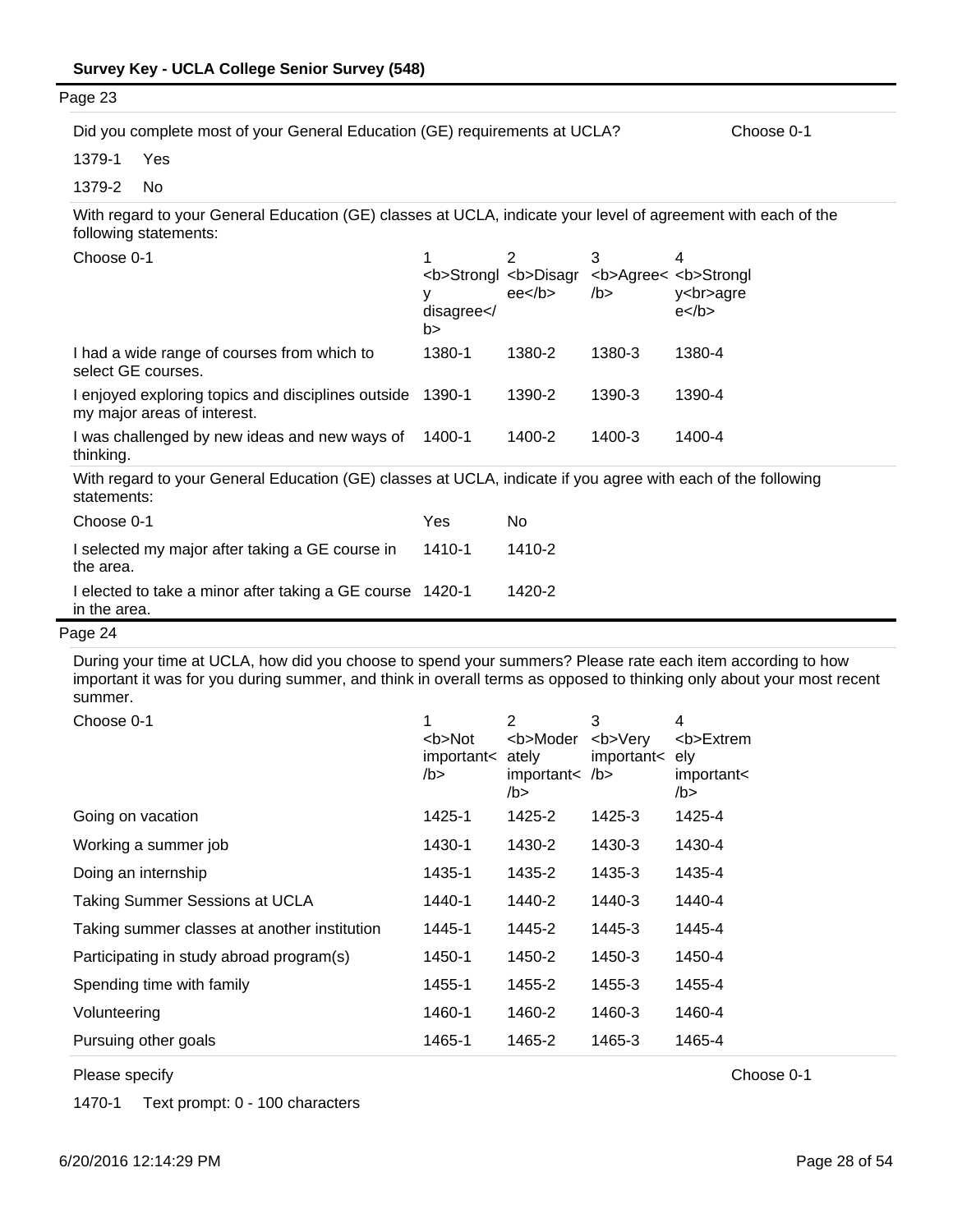| Page 25    |                                                                                                                                                                                        |   |   |   |   |            |
|------------|----------------------------------------------------------------------------------------------------------------------------------------------------------------------------------------|---|---|---|---|------------|
|            | When you worked at your summer internship(s), which of the following was the case for you?                                                                                             |   |   |   |   | Choose 0-3 |
| 1475-1     | I took it for UCLA credit.                                                                                                                                                             |   |   |   |   |            |
| 1475-2     | I took it for credit through a different academic institution.                                                                                                                         |   |   |   |   |            |
| 1475-3     | My summer internship(s) was a paid internship.                                                                                                                                         |   |   |   |   |            |
|            | Did you ever have to decline an internship opportunity because you could not afford to pay the Choose 0-1<br>unit fees for credit, whether at UCLA or at another academic institution? |   |   |   |   |            |
| 1480-1     | I turned down one internship for this reason.                                                                                                                                          |   |   |   |   |            |
| 1480-2     | I turned down two internships for this reason.                                                                                                                                         |   |   |   |   |            |
| 1480-3     | I turned down three or more internships for this reason.                                                                                                                               |   |   |   |   |            |
| 1480-4     | I never declined an internship opportunity for this reason.                                                                                                                            |   |   |   |   |            |
| Page 26    |                                                                                                                                                                                        |   |   |   |   |            |
|            | Did you take any UCLA Summer Sessions courses during your time at UCLA?                                                                                                                |   |   |   |   | Choose 0-1 |
| 1485-1     | Yes                                                                                                                                                                                    |   |   |   |   |            |
| 1485-2     | No.                                                                                                                                                                                    |   |   |   |   |            |
| Page 27    |                                                                                                                                                                                        |   |   |   |   |            |
|            | What were the reasons you chose to take UCLA Summer Sessions courses? Please rate your responses according to<br>how important they were for you.                                      |   |   |   |   |            |
| Choose 0-1 |                                                                                                                                                                                        | 1 | 2 | 3 | 4 |            |

| CHOOSE U-T                                                             | <b>Not<br/>important&lt;<br/>/b</b> | <b>Moder<br/>ately<br/>important&lt; /b&gt;<br/>/b</b> | <b>Very<br/>important&lt;</b> | 4<br><b>Extrem<br/>ely<br/>important&lt;<br/>/b &gt;</b> |
|------------------------------------------------------------------------|-------------------------------------|--------------------------------------------------------|-------------------------------|----------------------------------------------------------|
| I wanted to get ahead.                                                 | 1490-1                              | 1490-2                                                 | 1490-3                        | 1490-4                                                   |
| I wanted to have an easier workload the following<br>year.             | 1495-1                              | 1495-2                                                 | 1495-3                        | 1495-4                                                   |
| I wanted to explore new courses outside of my<br>major and/or minor.   | 1500-1                              | 1500-2                                                 | 1500-3                        | 1500-4                                                   |
| I was behind in my academic progress and<br>needed to catch up.        | 1505-1                              | 1505-2                                                 | 1505-3                        | 1505-4                                                   |
| I felt taking Summer Sessions was financially<br>advantageous.         | 1510-1                              | 1510-2                                                 | 1510-3                        | 1510-4                                                   |
| I needed to get internship credit.                                     | 1515-1                              | 1515-2                                                 | 1515-3                        | 1515-4                                                   |
| I needed classes that are hard to get into during<br>regular quarters. | 1520-1                              | 1520-2                                                 | 1520-3                        | 1520-4                                                   |
| I believe summer is the best time to get GE<br>courses out of the way. | 1525-1                              | 1525-2                                                 | 1525-3                        | 1525-4                                                   |
| Other reason(s)                                                        | 1530-1                              | 1530-2                                                 | 1530-3                        | 1530-4                                                   |

Choose 0-1

1535-1 Text prompt: 0 - 100 characters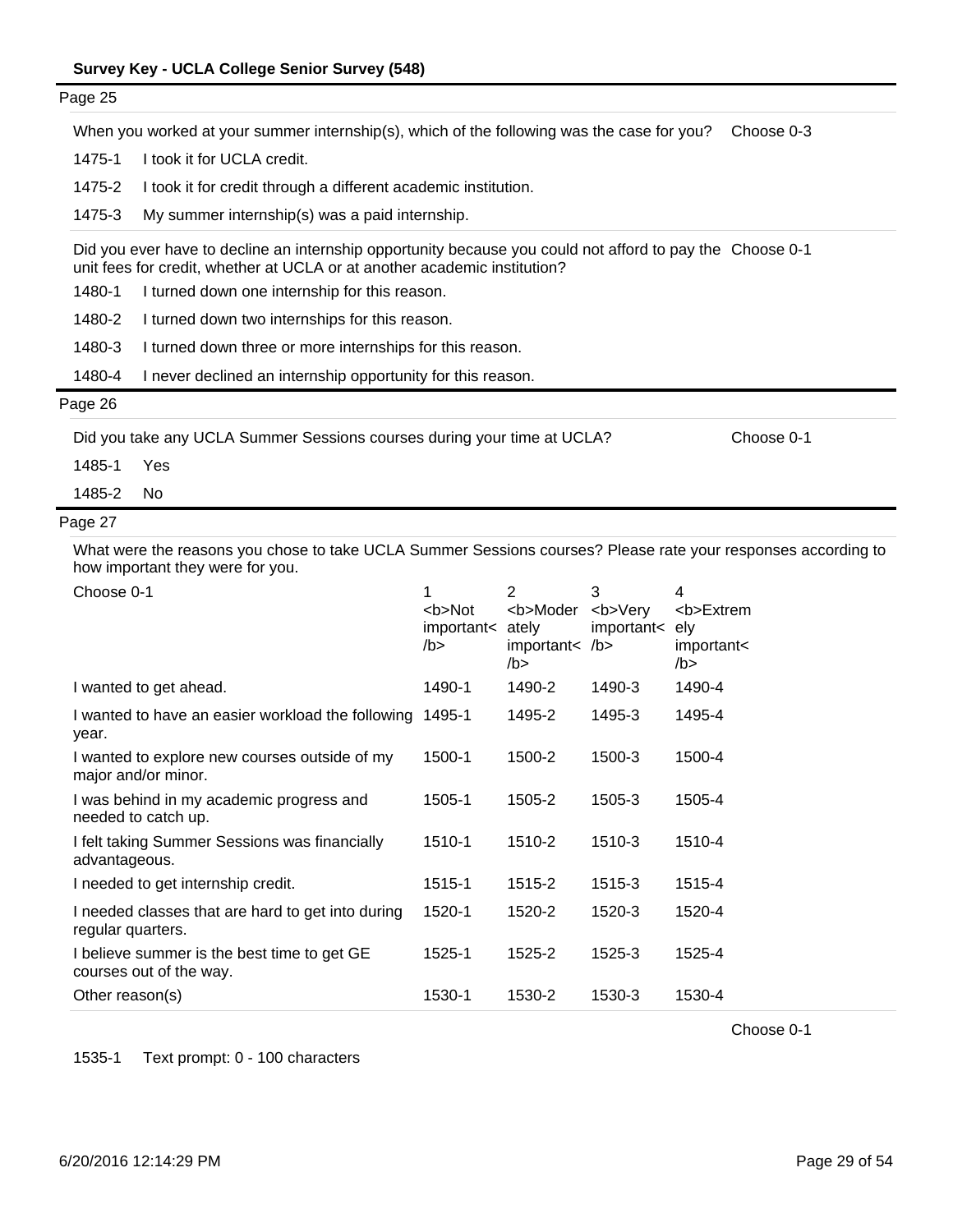Which of the following are ways in which you believe the experience of Summer Sessions could be improved for the future, and for your fellow Bruins? Please rate your responses according to how important they are for you.

| Choose 0-1                                                                                                  | 1<br><b>Not<br/>important&lt;<br/>/b &gt;</b> | 2<br><b>Moder<br/>ately<br/>important&lt; /b&gt;<br/><math>/b</math>&gt;</b> | 3<br><b>Very<br/>important&lt;</b> | 4<br><b>Extrem<br/>ely<br/>important&lt;<br/><math>/b</math>&gt;</b> |
|-------------------------------------------------------------------------------------------------------------|-----------------------------------------------|------------------------------------------------------------------------------|------------------------------------|----------------------------------------------------------------------|
| Offer more attractive financial aid packages to<br><b>Summer Sessions students</b>                          | 1540-1                                        | 1540-2                                                                       | 1540-3                             | 1540-4                                                               |
| Offer more course offerings that satisfy my<br>major/minor requirements                                     | 1545-1                                        | 1545-2                                                                       | 1545-3                             | 1545-4                                                               |
| Offer more diverse course offerings outside of my 1550-1<br>major/minor requirements                        |                                               | 1550-2                                                                       | 1550-3                             | 1550-4                                                               |
| Offer more specialized programs for students<br>moving on to graduate/postgraduate studies                  | 1555-1                                        | 1555-2                                                                       | 1555-3                             | 1555-4                                                               |
| Offer specialized programs that focus on career<br>planning and post-graduation professional<br>development | 1560-1                                        | 1560-2                                                                       | 1560-3                             | 1560-4                                                               |
| Offer more fully-online courses                                                                             | 1565-1                                        | 1565-2                                                                       | 1565-3                             | 1565-4                                                               |
| Offer more hybrid (i.e., mix of online and in-<br>person) courses                                           | 1570-1                                        | 1570-2                                                                       | 1570-3                             | 1570-4                                                               |
| Offer more courses with flexible scheduling, such 1575-1<br>as evenings and weekends                        |                                               | 1575-2                                                                       | 1575-3                             | 1575-4                                                               |
| Summer Sessions already offers everything I<br>needed                                                       | 1580-1                                        | 1580-2                                                                       | 1580-3                             | 1580-4                                                               |

### Page 28

What were the reasons you never chose to take UCLA Summer Sessions courses? Please rate each statement according to how true you find it to be.

| accoruniy to no |  |  |
|-----------------|--|--|
| ^hoose ∩-1      |  |  |

| Choose 0-1                                                                 | 1<br><b>Strongl <b>Disagr<br/>disagree &lt; /<br/>b&gt;</b></b> | 2<br>ee <sub>2</sub> | 3<br>/b > | 4<br><b>Agree&lt; <b>Strongl<br/>y<br/>agre<br/><math>e</math> </b></b> |
|----------------------------------------------------------------------------|-----------------------------------------------------------------|----------------------|-----------|-------------------------------------------------------------------------|
| I didn't need to take Summer Sessions in order to<br>graduate on time.     | 1585-1                                                          | 1585-2               | 1585-3    | 1585-4                                                                  |
| I felt that Summer Sessions were too expensive.                            | 1590-1                                                          | 1590-2               | 1590-3    | 1590-4                                                                  |
| The courses that I wanted were not ever offered<br>during Summer Sessions. | 1595-1                                                          | 1595-2               | 1595-3    | 1595-4                                                                  |
| I took summer courses at another institution.                              | 1600-1                                                          | 1600-2               | 1600-3    | 1600-4                                                                  |
| I wanted to pursue study abroad opportunities<br>during the summer.        | 1605-1                                                          | 1605-2               | 1605-3    | 1605-4                                                                  |
| I had to work during the summer.                                           | 1610-1                                                          | 1610-2               | 1610-3    | 1610-4                                                                  |
| I wanted to pursue an internship(s).                                       | 1615-1                                                          | 1615-2               | 1615-3    | 1615-4                                                                  |
| I had family commitments during the summer.                                | 1620-1                                                          | 1620-2               | 1620-3    | 1620-4                                                                  |
| I wanted to have vacation/free time.                                       | 1625-1                                                          | 1625-2               | 1625-3    | 1625-4                                                                  |
| Other reason(s).                                                           | 1630-1                                                          | 1630-2               | 1630-3    | 1630-4                                                                  |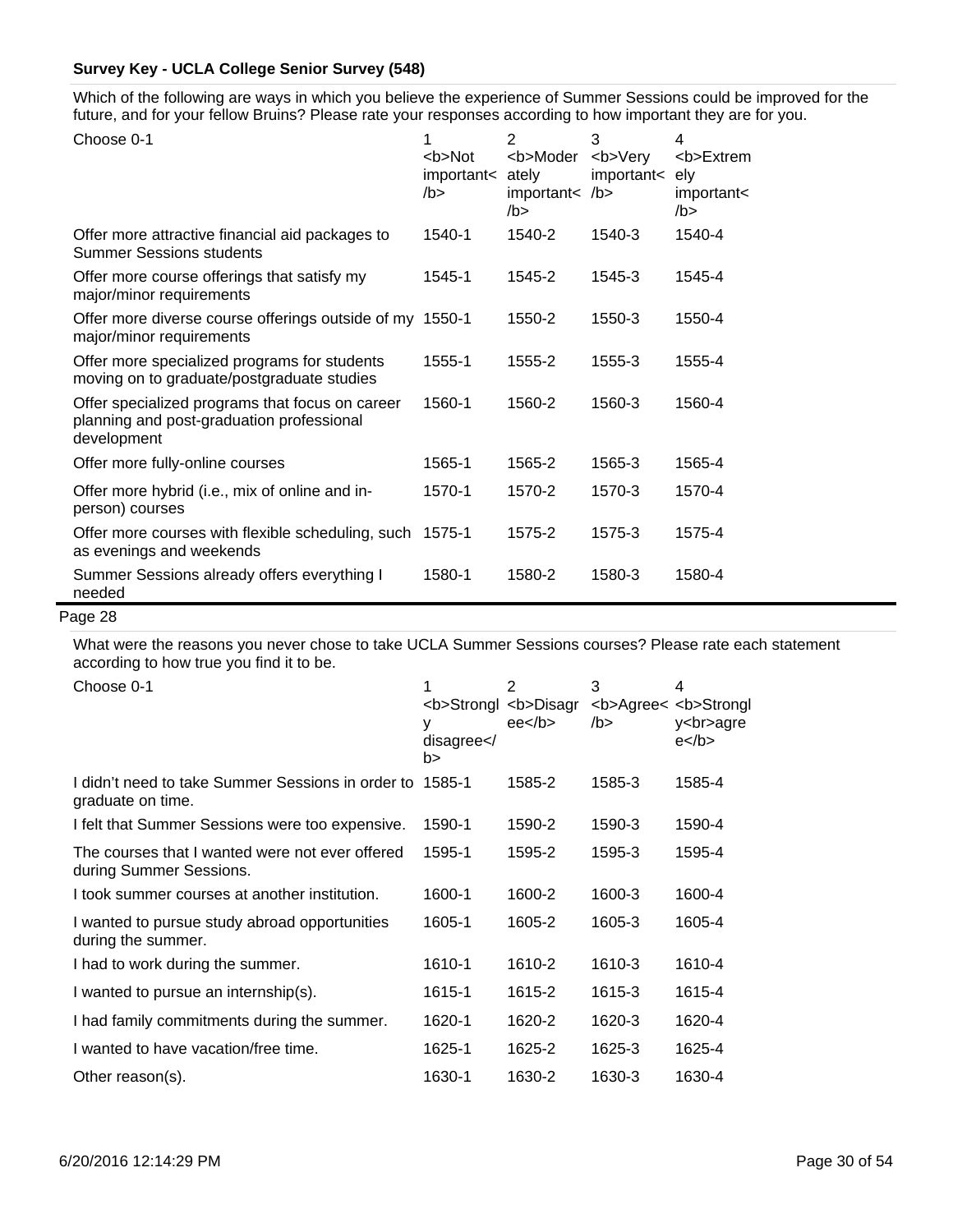### 1635-1 Text prompt: 0 - 100 characters

Which of the following changes might have made UCLA Summer Sessions more attractive to you, and would have increased your interest in taking Summer Sessions courses? Please rate your responses according to how important they are for you.

| Choose 0-1                                                                                                  | 1<br><b>Not<br/>important&lt;<br/>/b &gt;</b> | 2<br><b>Moder<br/>ately<br/>important&lt; /b&gt;<br/>/b &gt;</b> | 3<br><b>Very<br/>important&lt;</b> | 4<br><b>Extrem<br/>ely<br/>important&lt;<br/>/b &gt;</b> |
|-------------------------------------------------------------------------------------------------------------|-----------------------------------------------|------------------------------------------------------------------|------------------------------------|----------------------------------------------------------|
| Offer more attractive financial aid packages to<br><b>Summer Sessions students</b>                          | 1640-1                                        | 1640-2                                                           | 1640-3                             | 1640-4                                                   |
| Offer more course offerings that satisfy my<br>major/minor requirements                                     | 1645-1                                        | 1645-2                                                           | 1645-3                             | 1645-4                                                   |
| Offer more diverse course offerings outside of my 1650-1<br>major/minor requirements                        |                                               | 1650-2                                                           | 1650-3                             | 1650-4                                                   |
| Offer more specialized programs for students<br>moving on to graduate/postgraduate studies                  | 1655-1                                        | 1655-2                                                           | 1655-3                             | 1655-4                                                   |
| Offer specialized programs that focus on career<br>planning and post-graduation professional<br>development | 1660-1                                        | 1660-2                                                           | 1660-3                             | 1660-4                                                   |
| Offer more fully-online courses                                                                             | 1665-1                                        | 1665-2                                                           | 1665-3                             | 1665-4                                                   |
| Offer more hybrid (i.e., mix of online and in-<br>person) courses                                           | 1670-1                                        | 1670-2                                                           | 1670-3                             | 1670-4                                                   |
| Offer more courses with flexible scheduling, such 1675-1<br>as evenings and weekends                        |                                               | 1675-2                                                           | 1675-3                             | 1675-4                                                   |
| There is nothing Summer Sessions can offer that 1680-1<br>would make me interested                          |                                               | 1680-2                                                           | 1680-3                             | 1680-4                                                   |

Page 29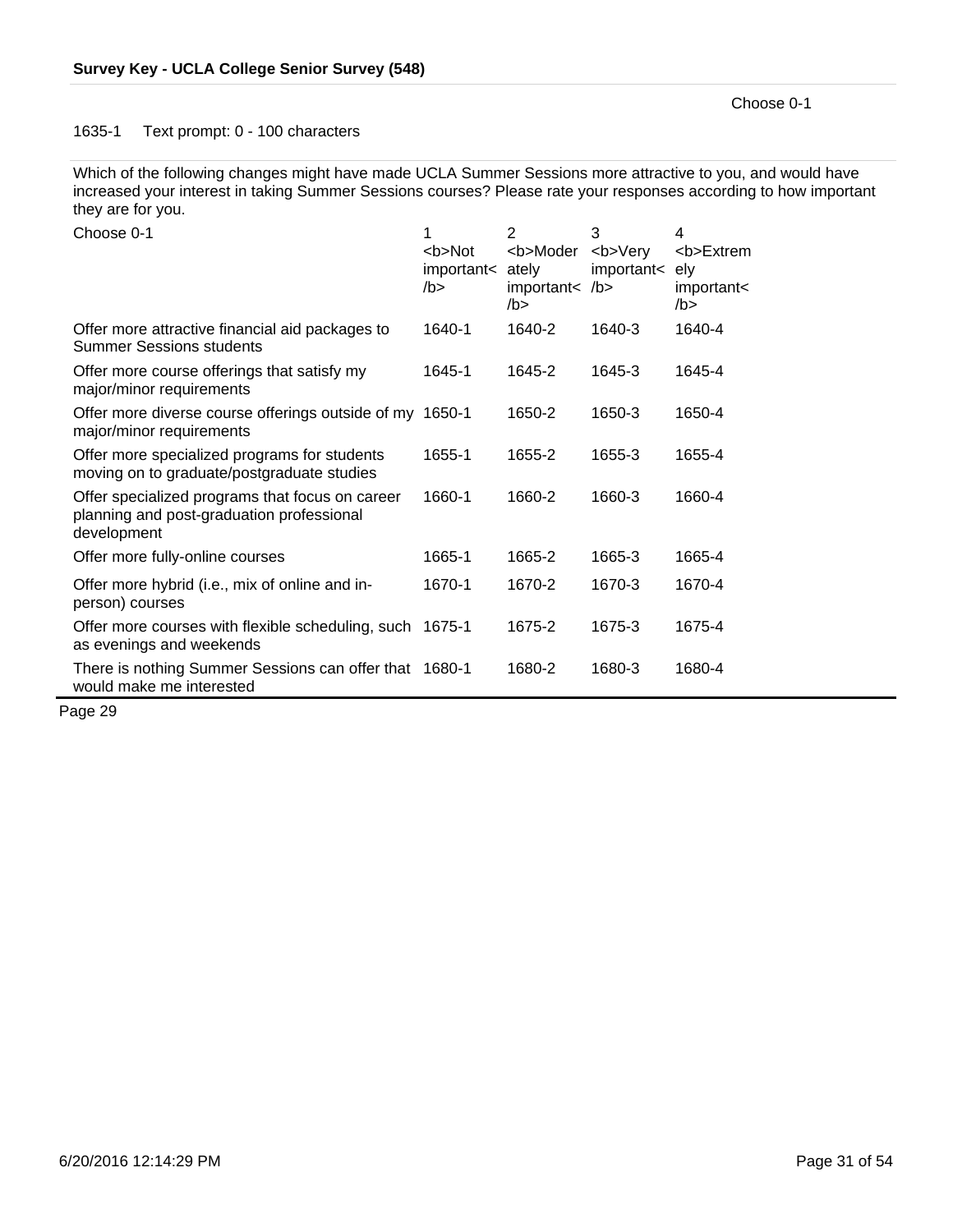How <u>often</u> have you used the following educational technologies in your coursework?

| Choose 0-1                                                                                                    | 1<br><b>Never&lt; <b>Once<br/>/b &gt;</b></b> | $\overline{2}$<br>per<br>term <th>3<br/><math>b &gt; 1-3</math><br/>times per<br/>month week</th> <th>4<br/><math>1-3</math><br/>times per</th> <th>5<br/><b>Everyd<br/>ay </b></th> | 3<br>$b > 1-3$<br>times per<br>month week    | 4<br>$1-3$<br>times per | 5<br><b>Everyd<br/>ay </b>  |
|---------------------------------------------------------------------------------------------------------------|-----------------------------------------------|--------------------------------------------------------------------------------------------------------------------------------------------------------------------------------------|----------------------------------------------|-------------------------|-----------------------------|
| Course website                                                                                                | 1710-1                                        | 1710-2                                                                                                                                                                               | 1710-3                                       | 1710-4                  | 1710-5                      |
| Web-based threaded discussion tools (e.g., to<br>discuss class material with other students)                  | 1715-1                                        | 1715-2                                                                                                                                                                               | 1715-3                                       | 1715-4                  | 1715-5                      |
| Chat tools (e.g., to brainstorm with several other<br>students at once)                                       | 1720-1                                        | 1720-2                                                                                                                                                                               | 1720-3                                       | 1720-4                  | 1720-5                      |
| Collaborative documents (e.g., Google docs or<br>spreadsheets, to work on assignments with other<br>students) | 1725-1                                        | 1725-2                                                                                                                                                                               | 1725-3                                       | 1725-4                  | 1725-5                      |
| Blogging tools (e.g., to keep a class-related<br>journal)                                                     | 1730-1                                        | 1730-2                                                                                                                                                                               | 1730-3                                       | 1730-4                  | 1730-5                      |
| Online self-tests (e.g., to give you feedback on<br>your knowledge of class material)                         | 1735-1                                        | 1735-2                                                                                                                                                                               | 1735-3                                       | 1735-4                  | 1735-5                      |
| Visualization tools, simulations, or animations<br>(e.g., to help you learn difficult concepts)               | 1740-1                                        | 1740-2                                                                                                                                                                               | 1740-3                                       | 1740-4                  | 1740-5                      |
| Digital audio files (e.g., Podcasting, Wimba<br>Voice)                                                        | 1745-1                                        | 1745-2                                                                                                                                                                               | 1745-3                                       | 1745-4                  | 1745-5                      |
| Digital video files (e.g., BruinCast, Course<br>webcasting, iTunes U)                                         | 1750-1                                        | 1750-2                                                                                                                                                                               | 1750-3                                       | 1750-4                  | 1750-5                      |
| How <u>useful</u> have each of the following educational technologies been to you in your coursework?         |                                               |                                                                                                                                                                                      |                                              |                         |                             |
| Choose 0-1                                                                                                    | <b>Never<br/><math>used&lt;</math>/b&gt;</b>  | 2<br><b>Not at<br/>all<br/>useful</b>                                                                                                                                                | З<br><b>Slightly <b>Moder<br/>useful</b></b> | ately<br>useful         | 5<br><b>Very<br/>useful</b> |
| Course website                                                                                                | 1755-1                                        | 1755-2                                                                                                                                                                               | 1755-3                                       | 1755-4                  | 1755-5                      |
| Web-based threaded discussion tools (e.g., to<br>discuss class material with other students)                  | 1760-1                                        | 1760-2                                                                                                                                                                               | 1760-3                                       | 1760-4                  | 1760-5                      |
| Chat tools (e.g., to brainstorm with several other<br>students at once)                                       | 1765-1                                        | 1765-2                                                                                                                                                                               | 1765-3                                       | 1765-4                  | 1765-5                      |
| Collaborative documents (e.g., Google docs or<br>spreadsheets, to work on assignments with other<br>students) | 1770-1                                        | 1770-2                                                                                                                                                                               | 1770-3                                       | 1770-4                  | 1770-5                      |
| Blogging tools (e.g., to keep a class-related<br>journal)                                                     |                                               |                                                                                                                                                                                      |                                              |                         |                             |
|                                                                                                               | 1775-1                                        | 1775-2                                                                                                                                                                               | 1775-3                                       | 1775-4                  | 1775-5                      |
| Online self-tests (e.g., to give you feedback on<br>your knowledge of class material)                         | 1780-1                                        | 1780-2                                                                                                                                                                               | 1780-3                                       | 1780-4                  | 1780-5                      |
| Visualization tools, simulations, or animations<br>(e.g., to help you learn difficult concepts)               | 1785-1                                        | 1785-2                                                                                                                                                                               | 1785-3                                       | 1785-4                  | 1785-5                      |
| Digital audio files (e.g., Podcasting, Wimba<br>Voice)                                                        | 1790-1                                        | 1790-2                                                                                                                                                                               | 1790-3                                       | 1790-4                  | 1790-5                      |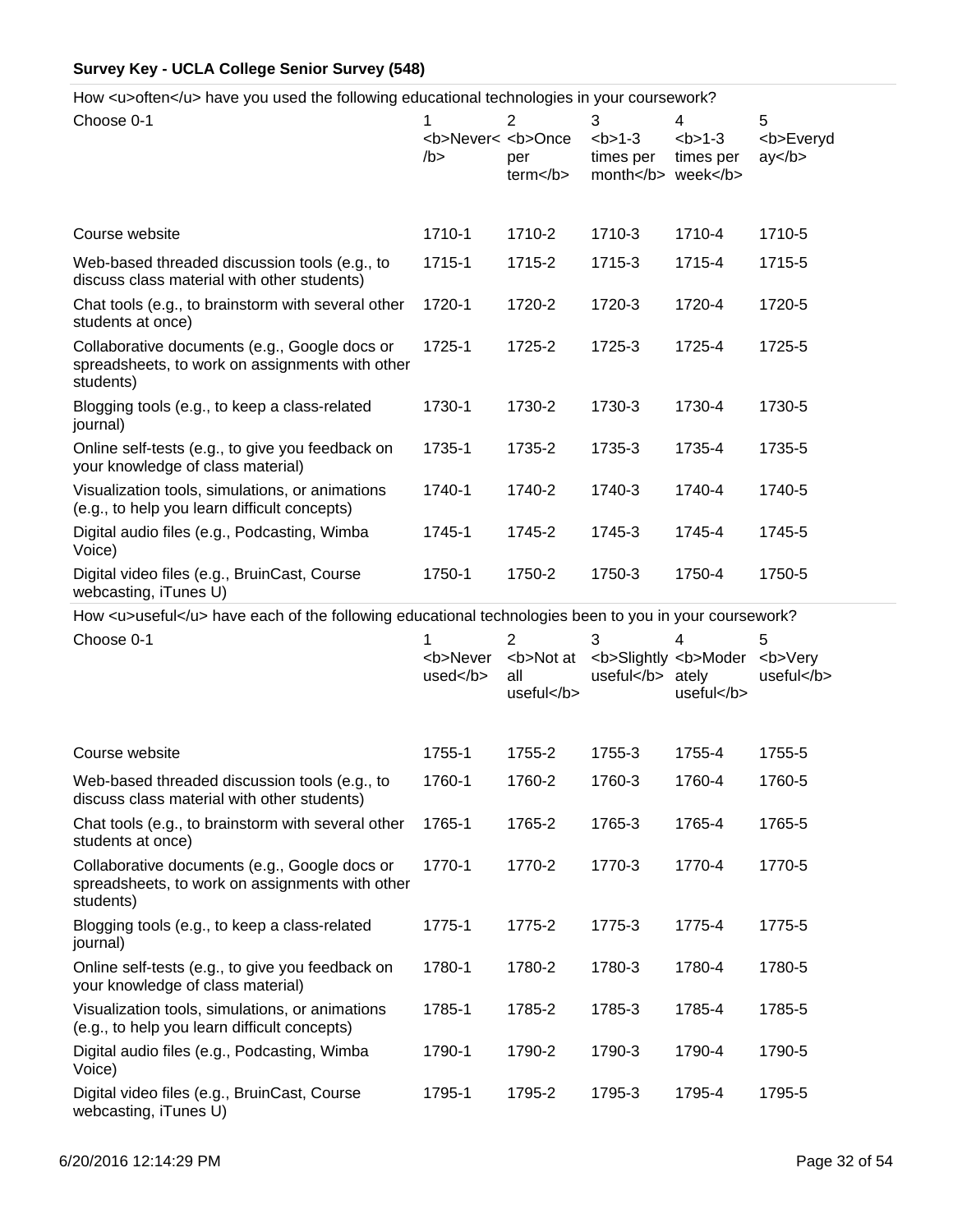| Choose 0-1                                                                                                    | 6 NA<br><b>This<br/>option was<br/>not<br/>available<!--<br-->b&gt;</b> |
|---------------------------------------------------------------------------------------------------------------|-------------------------------------------------------------------------|
| Course website                                                                                                | 1710-6                                                                  |
| Web-based threaded discussion tools (e.g., to<br>discuss class material with other students)                  | 1715-6                                                                  |
| Chat tools (e.g., to brainstorm with several other<br>students at once)                                       | 1720-6                                                                  |
| Collaborative documents (e.g., Google docs or<br>spreadsheets, to work on assignments with other<br>students) | 1725-6                                                                  |
| Blogging tools (e.g., to keep a class-related<br>journal)                                                     | 1730-6                                                                  |
| Online self-tests (e.g., to give you feedback on<br>your knowledge of class material)                         | 1735-6                                                                  |
| Visualization tools, simulations, or animations<br>(e.g., to help you learn difficult concepts)               | 1740-6                                                                  |
| Digital audio files (e.g., Podcasting, Wimba<br>Voice)                                                        | 1745-6                                                                  |
| Digital video files (e.g., BruinCast, Course<br>webcasting, iTunes U)                                         | 1750-6                                                                  |
|                                                                                                               |                                                                         |
| Choose 0-1                                                                                                    | 6 NA<br><b>This<br/>option was<br/>not<br/>available<!--<br-->b&gt;</b> |
| Course website                                                                                                | 1755-6                                                                  |
| Web-based threaded discussion tools (e.g., to<br>discuss class material with other students)                  | 1760-6                                                                  |
| Chat tools (e.g., to brainstorm with several other<br>students at once)                                       | 1765-6                                                                  |
| Collaborative documents (e.g., Google docs or<br>spreadsheets, to work on assignments with other<br>students) | 1770-6                                                                  |
| Blogging tools (e.g., to keep a class-related<br>journal)                                                     | 1775-6                                                                  |
| Online self-tests (e.g., to give you feedback on<br>your knowledge of class material)                         | 1780-6                                                                  |
| Visualization tools, simulations, or animations<br>(e.g., to help you learn difficult concepts)               | 1785-6                                                                  |
| Digital audio files (e.g., Podcasting, Wimba<br>Voice)                                                        | 1790-6                                                                  |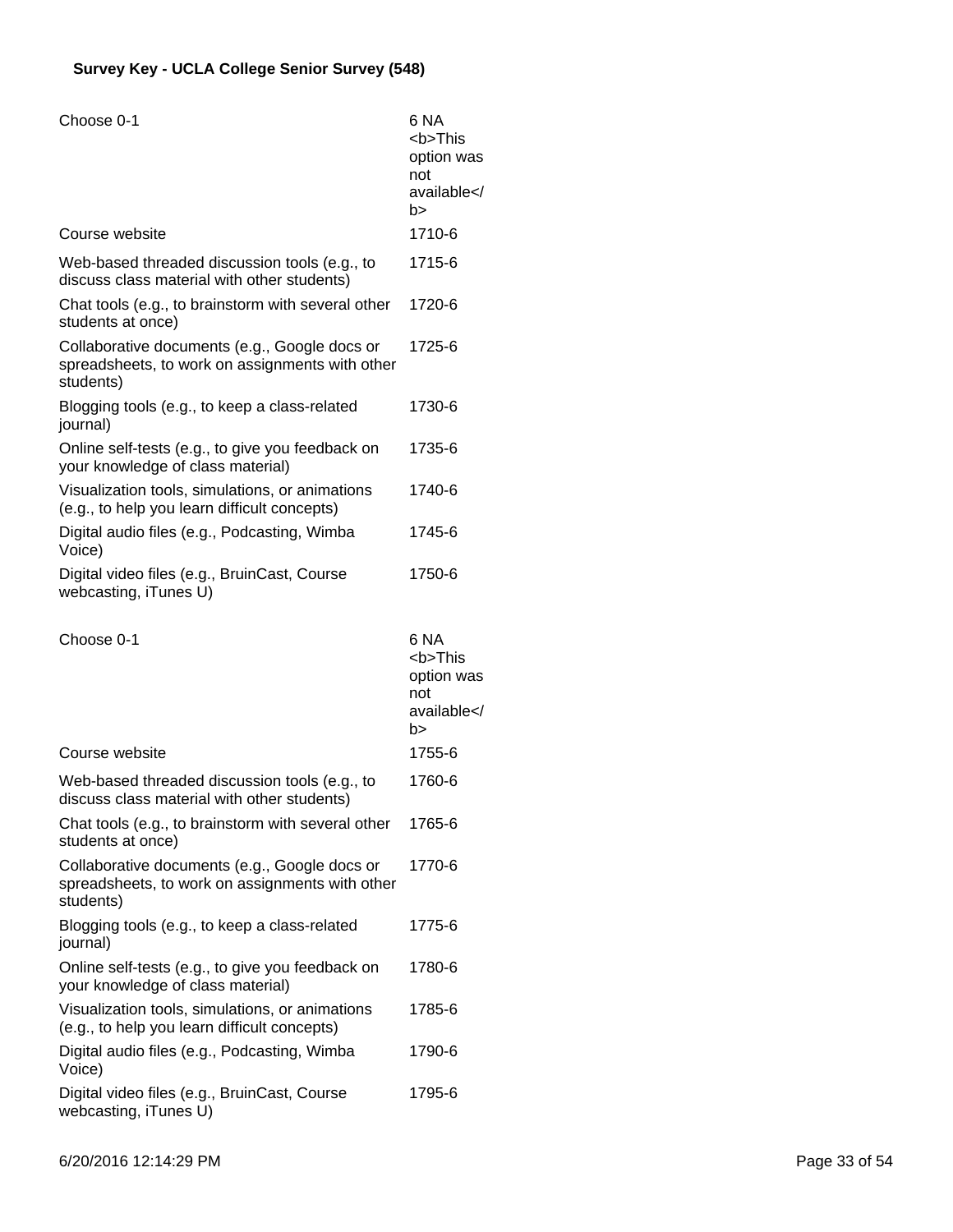Page 30

| How <u>often</u> have you used the following educational technologies in your coursework? |                                     |                                                                                                                                                                          |                                                                                                                                  |                                                                        |                            |
|-------------------------------------------------------------------------------------------|-------------------------------------|--------------------------------------------------------------------------------------------------------------------------------------------------------------------------|----------------------------------------------------------------------------------------------------------------------------------|------------------------------------------------------------------------|----------------------------|
| Choose 0-1                                                                                | <b>Never&lt; <b>Once<br/>/b</b></b> | 2<br>per<br>term <th>3<br/><math>2 - 3</math><br/>times per<br/>month <th>4<br/><math>2 - 3</math><br/>times per<br/>week <th>5<br/><b>Everyd<br/>ay </b></th></th></th> | 3<br>$2 - 3$<br>times per<br>month <th>4<br/><math>2 - 3</math><br/>times per<br/>week <th>5<br/><b>Everyd<br/>ay </b></th></th> | 4<br>$2 - 3$<br>times per<br>week <th>5<br/><b>Everyd<br/>ay </b></th> | 5<br><b>Everyd<br/>ay </b> |
| eTextbooks (Electronic textbooks)                                                         | 1800-1                              | 1800-2                                                                                                                                                                   | 1800-3                                                                                                                           | 1800-4                                                                 | 1800-5                     |
| Library eReserves                                                                         | 1805-1                              | 1805-2                                                                                                                                                                   | 1805-3                                                                                                                           | 1805-4                                                                 | 1805-5                     |
| Library digital resources (e.g., JSTOR, PsychInfo, 1810-1<br>PubMed)                      |                                     | 1810-2                                                                                                                                                                   | 1810-3                                                                                                                           | 1810-4                                                                 | 1810-5                     |
| ePortfolios                                                                               | 1815-1                              | 1815-2                                                                                                                                                                   | 1815-3                                                                                                                           | 1815-4                                                                 | 1815-5                     |
| Other<br>(Please specify below)                                                           | 1820-1                              | 1820-2                                                                                                                                                                   | 1820-3                                                                                                                           | 1820-4                                                                 | 1820-5                     |

Choose 0-1

### 1830-1 Text prompt: 0 - 100 characters

How <u>useful</u> have each of the following educational technologies been to you in your coursework?

| Choose 0-1                                                           | <b>Never<br/>used<math>&lt;</math>/b<math>&gt;</math></b> | 2<br><b>Not at<br/>all<br/>useful<math>&lt;</math>/b<math>&gt;</math></b> | 3<br><b>Slightly <b>Moder<br/>useful</b> ately</b> | 4<br>useful | 5<br><b>Verv<br/>useful</b> |
|----------------------------------------------------------------------|-----------------------------------------------------------|---------------------------------------------------------------------------|----------------------------------------------------|-------------|-----------------------------|
| eTextbooks (Electronic textbooks)                                    | 1835-1                                                    | 1835-2                                                                    | 1835-3                                             | 1835-4      | 1835-5                      |
| Library eReserves                                                    | 1840-1                                                    | 1840-2                                                                    | 1840-3                                             | 1840-4      | 1840-5                      |
| Library digital resources (e.g., JSTOR, PsychInfo, 1845-1<br>PubMed) |                                                           | 1845-2                                                                    | 1845-3                                             | 1845-4      | 1845-5                      |
| ePortfolios                                                          | 1850-1                                                    | 1850-2                                                                    | 1850-3                                             | 1850-4      | 1850-5                      |
| Other<br>(Please specify below)                                      | 1855-1                                                    | 1855-2                                                                    | 1855-3                                             | 1855-4      | 1855-5                      |

Choose 0-1

1860-1 Text prompt: 0 - 100 characters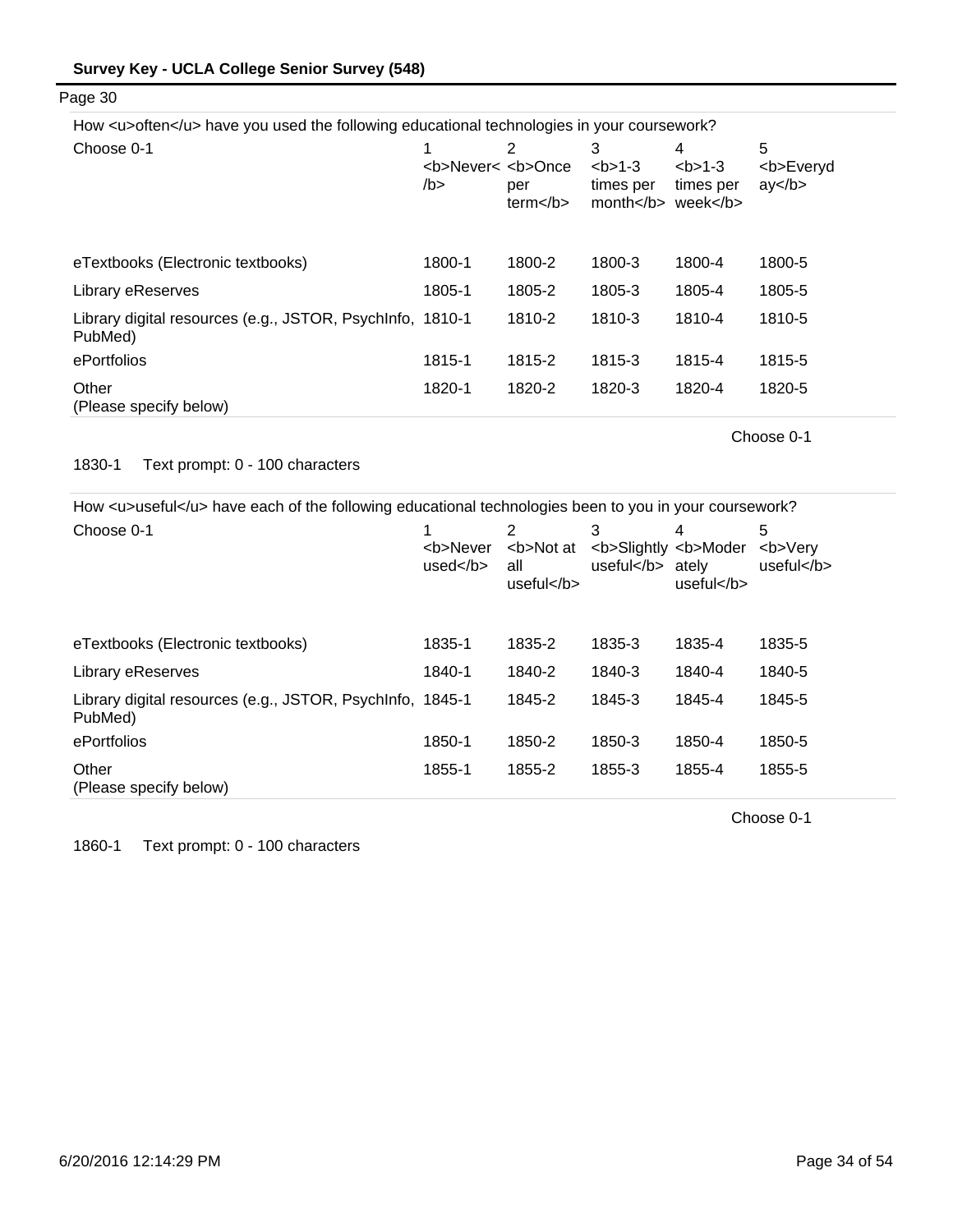| Choose 0-1                                                           | 6 NA<br>$<$ b>This<br>option was<br>not<br>available <br b> |
|----------------------------------------------------------------------|-------------------------------------------------------------|
| eTextbooks (Electronic textbooks)                                    | 1800-6                                                      |
| Library eReserves                                                    | 1805-6                                                      |
| Library digital resources (e.g., JSTOR, PsychInfo, 1810-6<br>PubMed) |                                                             |
| ePortfolios                                                          | 1815-6                                                      |
| Other<br>(Please specify below)                                      | 1820-6                                                      |

| Choose 0-1                                                           | 6 NA<br><b>This<br/>option was<br/>not<br/>available<!--<br-->b&gt;</b> |
|----------------------------------------------------------------------|-------------------------------------------------------------------------|
| eTextbooks (Electronic textbooks)                                    | 1835-6                                                                  |
| Library eReserves                                                    | 1840-6                                                                  |
| Library digital resources (e.g., JSTOR, PsychInfo, 1845-6<br>PubMed) |                                                                         |
| ePortfolios                                                          | 1850-6                                                                  |
| Other<br>(Please specify below)                                      | 1855-6                                                                  |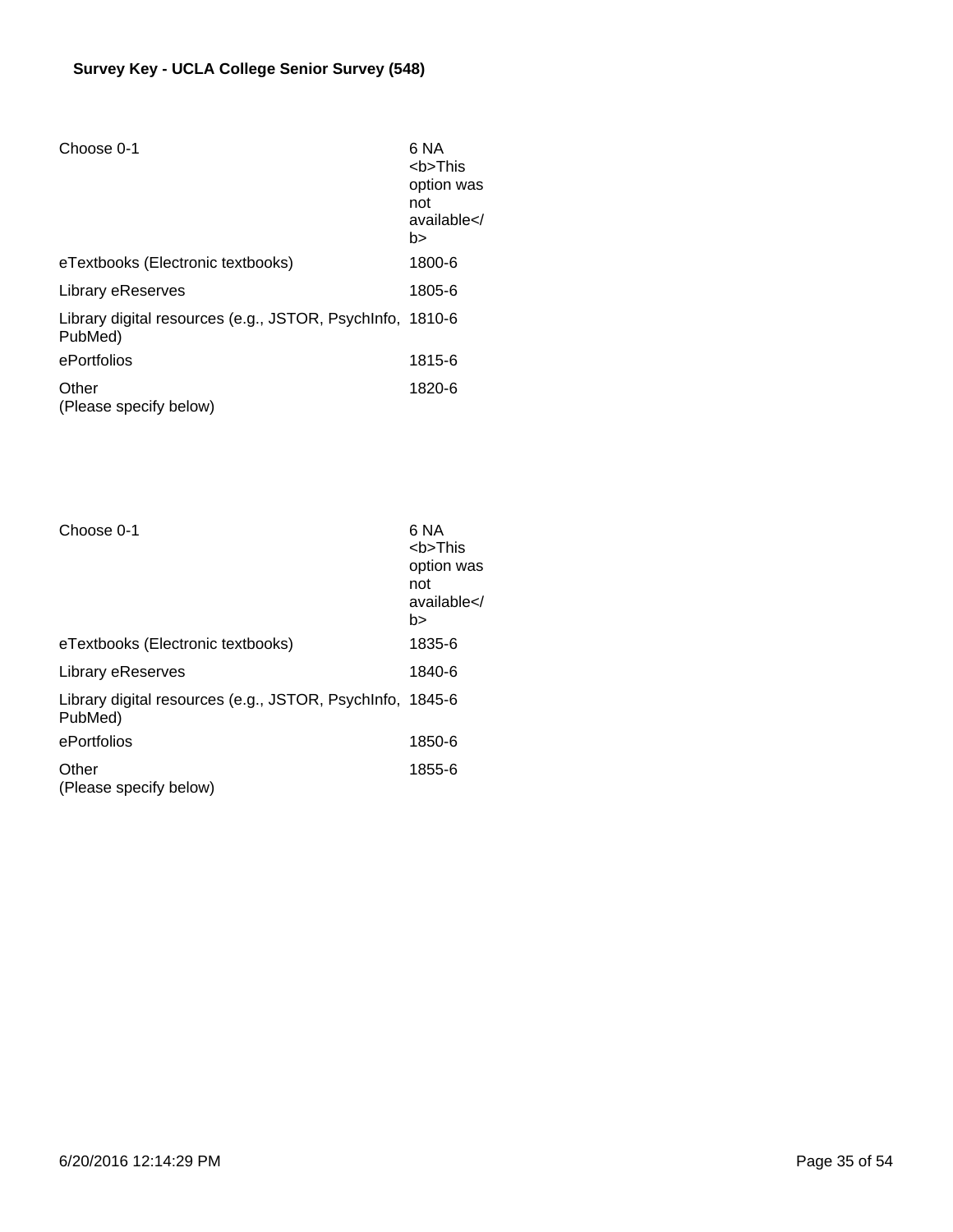| How often have you used/accessed the following features of a course website? |        |                                                                      |             |                                                                                              |                                                                         |
|------------------------------------------------------------------------------|--------|----------------------------------------------------------------------|-------------|----------------------------------------------------------------------------------------------|-------------------------------------------------------------------------|
| Choose 0-1                                                                   | $/b$ > | <b>Never&lt; <b>Someti <b>Often&lt; <b>Very<br/>mes </b></b></b></b> | 3<br>$/b$ > | 4<br>often <td>5 NA<br/><b>This<br/>option was<br/>not<br/>available<!--<br-->b&gt;</b></td> | 5 NA<br><b>This<br/>option was<br/>not<br/>available<!--<br-->b&gt;</b> |
| Course syllabus                                                              | 1870-1 | 1870-2                                                               | 1870-3      | 1870-4                                                                                       | 1870-5                                                                  |
| Postings of announcements, assignments, or<br>course readings                | 1880-1 | 1880-2                                                               | 1880-3      | 1880-4                                                                                       | 1880-5                                                                  |
| Lecture notes/slide posting                                                  | 1890-1 | 1890-2                                                               | 1890-3      | 1890-4                                                                                       | 1890-5                                                                  |
| Homework submission                                                          | 1900-1 | 1900-2                                                               | 1900-3      | 1900-4                                                                                       | 1900-5                                                                  |
| Quizzes, tests, etc.                                                         | 1910-1 | 1910-2                                                               | 1910-3      | 1910-4                                                                                       | 1910-5                                                                  |
| Instructor feedback on assignments                                           | 1920-1 | 1920-2                                                               | 1920-3      | 1920-4                                                                                       | 1920-5                                                                  |
| Checking grades/test scores                                                  | 1930-1 | 1930-2                                                               | 1930-3      | 1930-4                                                                                       | 1930-5                                                                  |
| Discussion boards/forums                                                     | 1940-1 | 1940-2                                                               | 1940-3      | 1940-4                                                                                       | 1940-5                                                                  |
| Instant messaging/chat room                                                  | 1950-1 | 1950-2                                                               | 1950-3      | 1950-4                                                                                       | 1950-5                                                                  |
| Peer review                                                                  | 1960-1 | 1960-2                                                               | 1960-3      | 1960-4                                                                                       | 1960-5                                                                  |
| Virtual office hours (e.g., Skype)                                           | 1970-1 | 1970-2                                                               | 1970-3      | 1970-4                                                                                       | 1970-5                                                                  |
| Course Wiki                                                                  | 1980-1 | 1980-2                                                               | 1980-3      | 1980-4                                                                                       | 1980-5                                                                  |
| Other<br>(please specify below)                                              | 2010-1 | 2010-2                                                               | 2010-3      | 2010-4                                                                                       | 2010-5                                                                  |

Choose 0-1

2020-1 Text prompt: 0 - 100 characters

# Page 32

Page 31

If you use a handheld mobile device (e.g., smartphone or tablet), how important is it to your academic success to be able to use that device for the following actions?

| Choose 0-1                          | <b>Not<br/>important&lt;<br/>/b</b> | 2<br><b>Not<br/>verv<br/>important&lt;<br/>/b&gt;</b> | 3<br><b>Moder<br/>ately<br/>important<math>&lt;</math> /b&gt;<br/>/b&gt;</b> | 4<br><b>Verv<br/>important&lt;</b> | 5<br><b>Extrem<br/>elv<br/>important&lt;<br/>/b&gt;</b> |
|-------------------------------------|-------------------------------------|-------------------------------------------------------|------------------------------------------------------------------------------|------------------------------------|---------------------------------------------------------|
| Access library resources            | 2030-1                              | 2030-2                                                | 2030-3                                                                       | 2030-4                             | 2030-5                                                  |
| Check grades                        | $2040 - 1$                          | 2040-2                                                | 2040-3                                                                       | 2040-4                             | 2040-5                                                  |
| Register for courses                | 2050-1                              | 2050-2                                                | 2050-3                                                                       | 2050-4                             | 2050-5                                                  |
| Access course website or syllabi    | 2070-1                              | 2070-2                                                | 2070-3                                                                       | 2070-4                             | 2070-5                                                  |
| Fill out Evaluations of Instruction | 2090-1                              | 2090-2                                                | 2090-3                                                                       | 2090-4                             | 2090-5                                                  |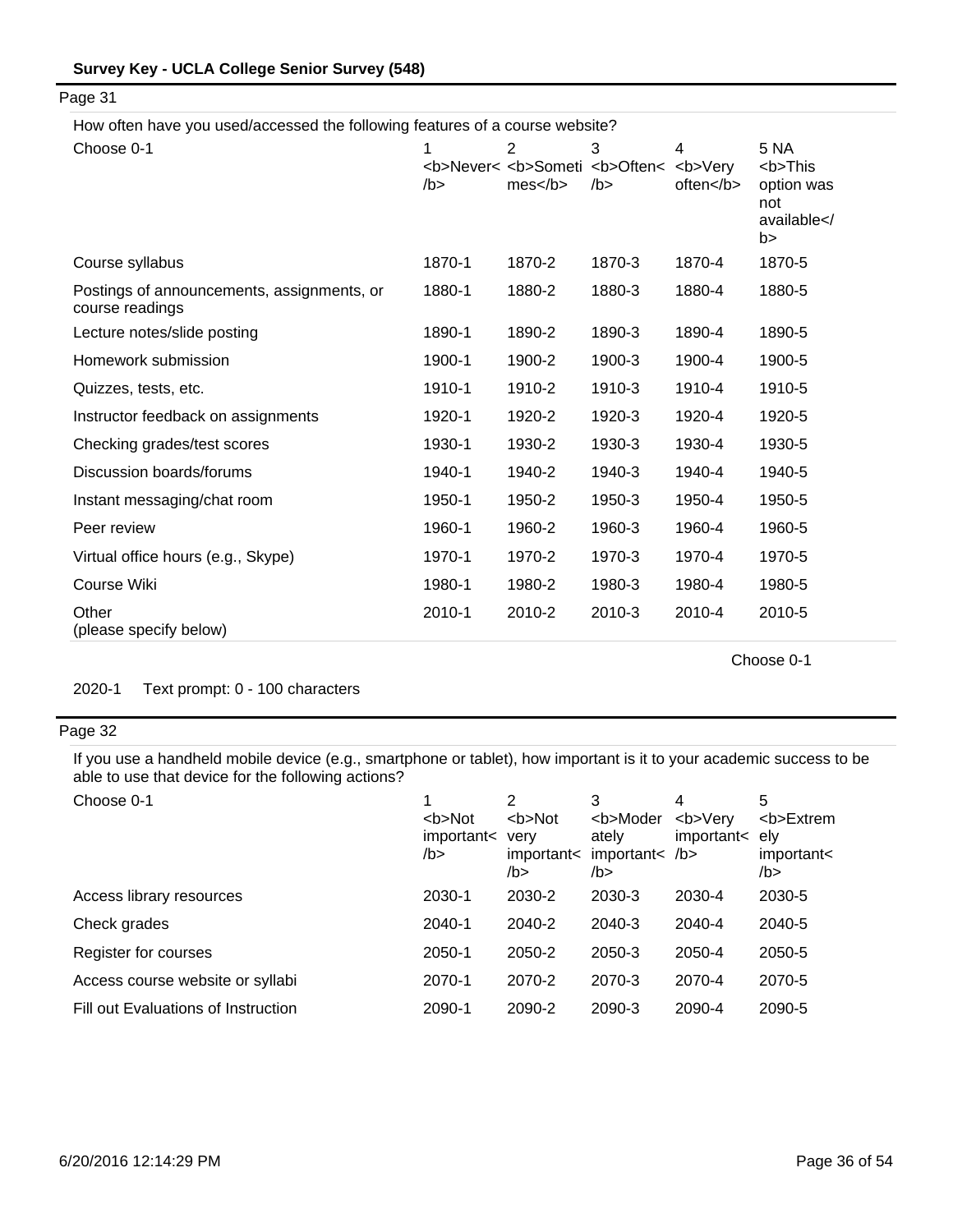| 6-NA<br><br><b>bb</b> > Not<br>Applicable<br>> |
|------------------------------------------------|
| 2030-6                                         |
| 2040-6                                         |
| 2050-6                                         |
| 2070-6                                         |
| 2090-6                                         |
|                                                |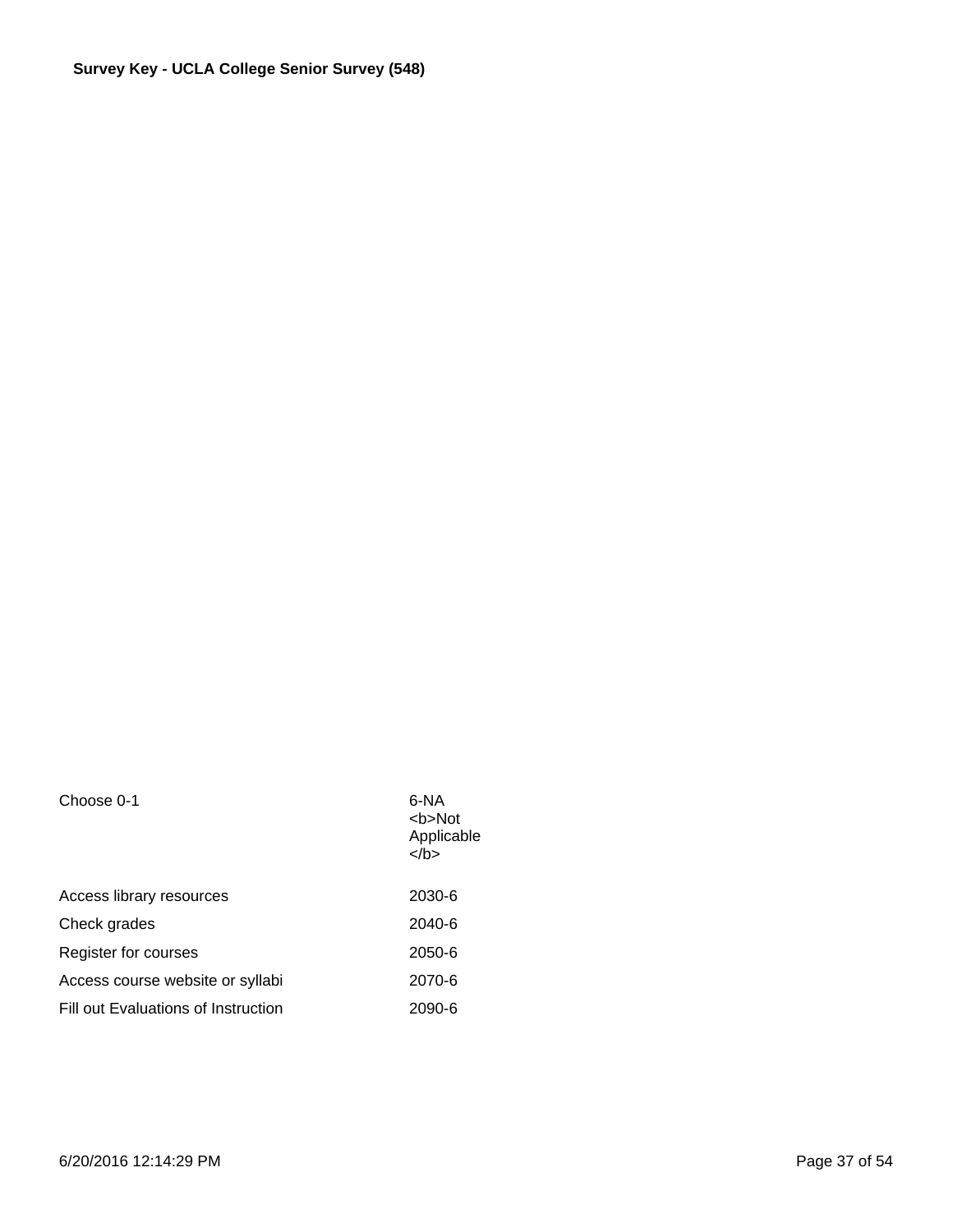Thinking about your college experience within the past year, how many of your instructors:

| Choose 0-1                                                                       | b>         | 2<br><b>None<!-- <b-->Some&lt; <b>Most<!-- <b-->All</b><br/>/b &gt;</b> | 3<br>b> | 4          |
|----------------------------------------------------------------------------------|------------|-------------------------------------------------------------------------|---------|------------|
| Effectively used technology to support your<br>academic success?                 | 2100-1     | 2100-2                                                                  | 2100-3  | 2100-4     |
| Provided you with adequate training for the<br>technology used in their courses? | $2110 - 1$ | 2110-2                                                                  | 2110-3  | $2110 - 4$ |
| Had adequate technical skills for carrying out<br>course instruction?            | 2120-1     | 2120-2                                                                  | 2120-3  | 2120-4     |
| Have used technology to aid your understanding<br>of course materials and ideas? | 2140-1     | 2140-2                                                                  | 2140-3  | 2140-4     |

Page 34

Different instructors use different technologies. Generally speaking, which resources/tools do you wish your instructors used less…or more?

| Choose 0-1                                                                                 | 1                       | 2                                                                        | 3                       |
|--------------------------------------------------------------------------------------------|-------------------------|--------------------------------------------------------------------------|-------------------------|
|                                                                                            | <b>Use it<br/>less </b> | <b>Use it<br/>about the<br/>same<math>&lt;</math>/b<math>&gt;</math></b> | <b>Use it<br/>more </b> |
| Email                                                                                      | 2150-1                  | 2150-2                                                                   | 2150-3                  |
| Social networking sites                                                                    | 2180-1                  | 2180-2                                                                   | 2180-3                  |
| Course or learning management system<br>(Blackboard, Moodle, Sakai, Desire2Learn, etc.)    | 2200-1                  | 2200-2                                                                   | 2200-3                  |
| ePortfolios                                                                                | 2210-1                  | 2210-2                                                                   | 2210-3                  |
| eBooks or eTextbooks                                                                       | 2220-1                  | 2220-2                                                                   | 2220-3                  |
| Freely available course content beyond your<br>campus (OpenCourseWare, Khan Academy, etc.) | 2230-1                  | 2230-2                                                                   | 2230-3                  |
| <b>Blogs</b>                                                                               | 2270-1                  | 2270-2                                                                   | 2270-3                  |
| Online forums or bulletin boards                                                           | 2290-1                  | 2290-2                                                                   | 2290-3                  |
| Podcasts and webcasts                                                                      | 2300-1                  | 2300-2                                                                   | 2300-3                  |
| Web-based music                                                                            | 2310-1                  | 2310-2                                                                   | 2310-3                  |
| Web-based videos                                                                           | 2320-1                  | 2320-2                                                                   | 2320-3                  |
| Photo-sharing websites (Flickr, Snapfish, Picasa,<br>$etc.$ )                              | 2330-1                  | 2330-2                                                                   | 2330-3                  |
| Online multi-user computer games                                                           | 2340-1                  | 2340-2                                                                   | 2340-3                  |
| <b>Educational games</b>                                                                   | 2350-1                  | 2350-2                                                                   | 2350-3                  |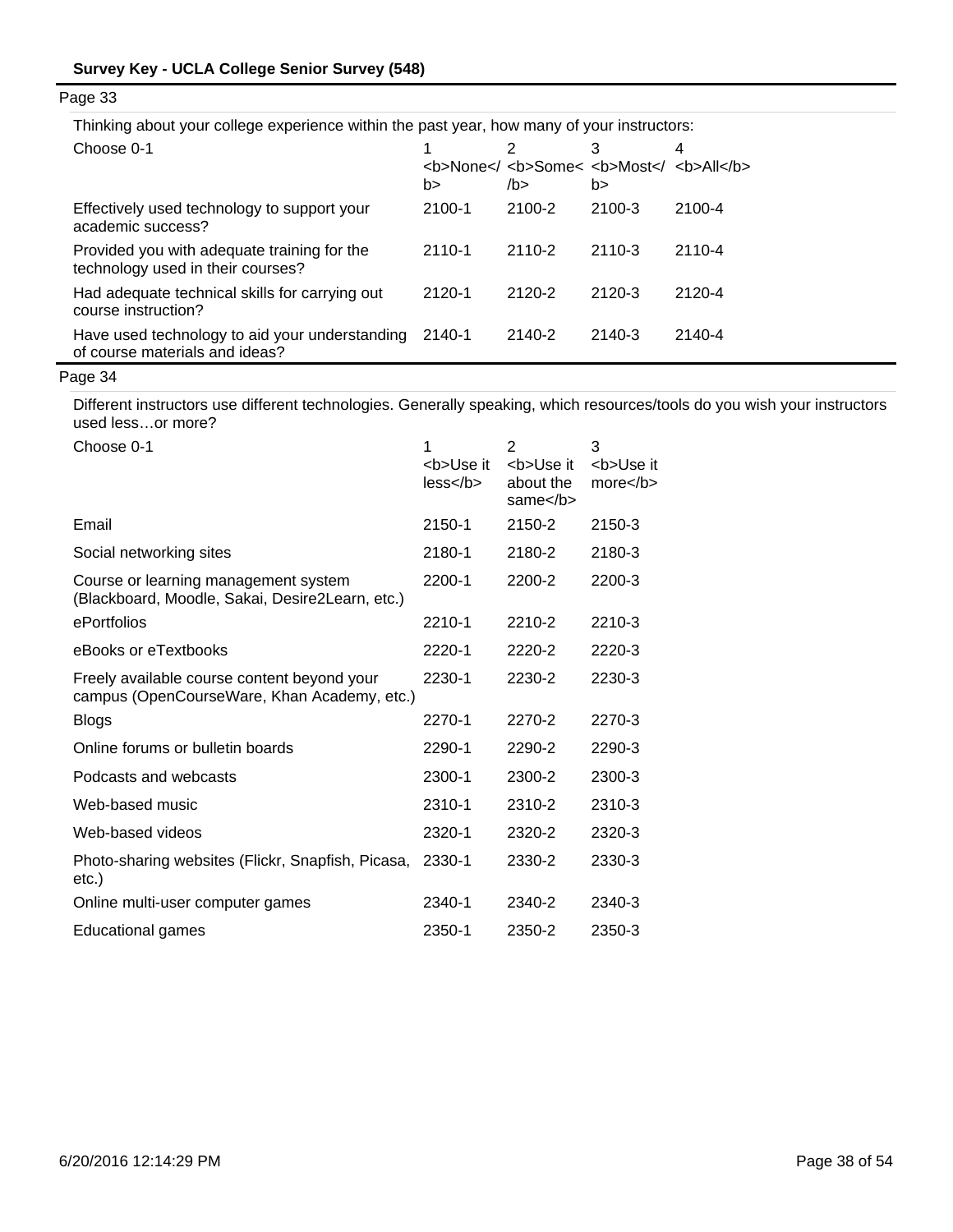| Page 35 |  |
|---------|--|
|---------|--|

Please indicate your level of agreement with the following statements:

| Choose 0-1                                                                                                  | disagree < /<br>b> | 2<br><b>Strongl <b>Disagr<br/>ee<sub>2</sub></b></b> | 3<br><b>Some<br/>what<br/>disagree &lt; /<br/>b&gt;</b> | 4<br><b>Some<br/>what<br/><math>ag</math>ree<math>&lt;</math>/b<math>&gt;</math></b> | 5<br><b>Agree&lt;<br/>/b &gt;</b> |
|-------------------------------------------------------------------------------------------------------------|--------------------|------------------------------------------------------|---------------------------------------------------------|--------------------------------------------------------------------------------------|-----------------------------------|
| I gained new insights into course material from<br>online discussions.                                      | 2400-1             | 2400-2                                               | 2400-3                                                  | 2400-4                                                                               | 2400-5                            |
| I frequently skipped classes when materials from<br>course lectures were available online.                  | 2410-1             | 2410-2                                               | 2410-3                                                  | 2410-4                                                                               | 2410-5                            |
| When available, having student access to the<br>Internet in class has helped me to learn class<br>material. | 2420-1             | 2420-2                                               | 2420-3                                                  | 2420-4                                                                               | 2420-5                            |
| When I accessed the Internet in class, I found it<br>distracting to learning class material.                | 2430-1             | 2430-2                                               | 2430-3                                                  | 2430-4                                                                               | 2430-5                            |
| When others accessed the Internet in class. I<br>found it distracting to learning class material.           | 2440-1             | 2440-2                                               | 2440-3                                                  | 2440-4                                                                               | 2440-5                            |
| $- - - - -$                                                                                                 |                    |                                                      |                                                         |                                                                                      |                                   |

# Page 36

Have you ever taken an online course (at UCLA or elsewhere) for college credit? Choose 0-2

2450-1 Yes, at UCLA

2450-3 No 2450-2 Yes, elsewhere Text prompt: Please indicate where the course was offered. 0 - 100 characters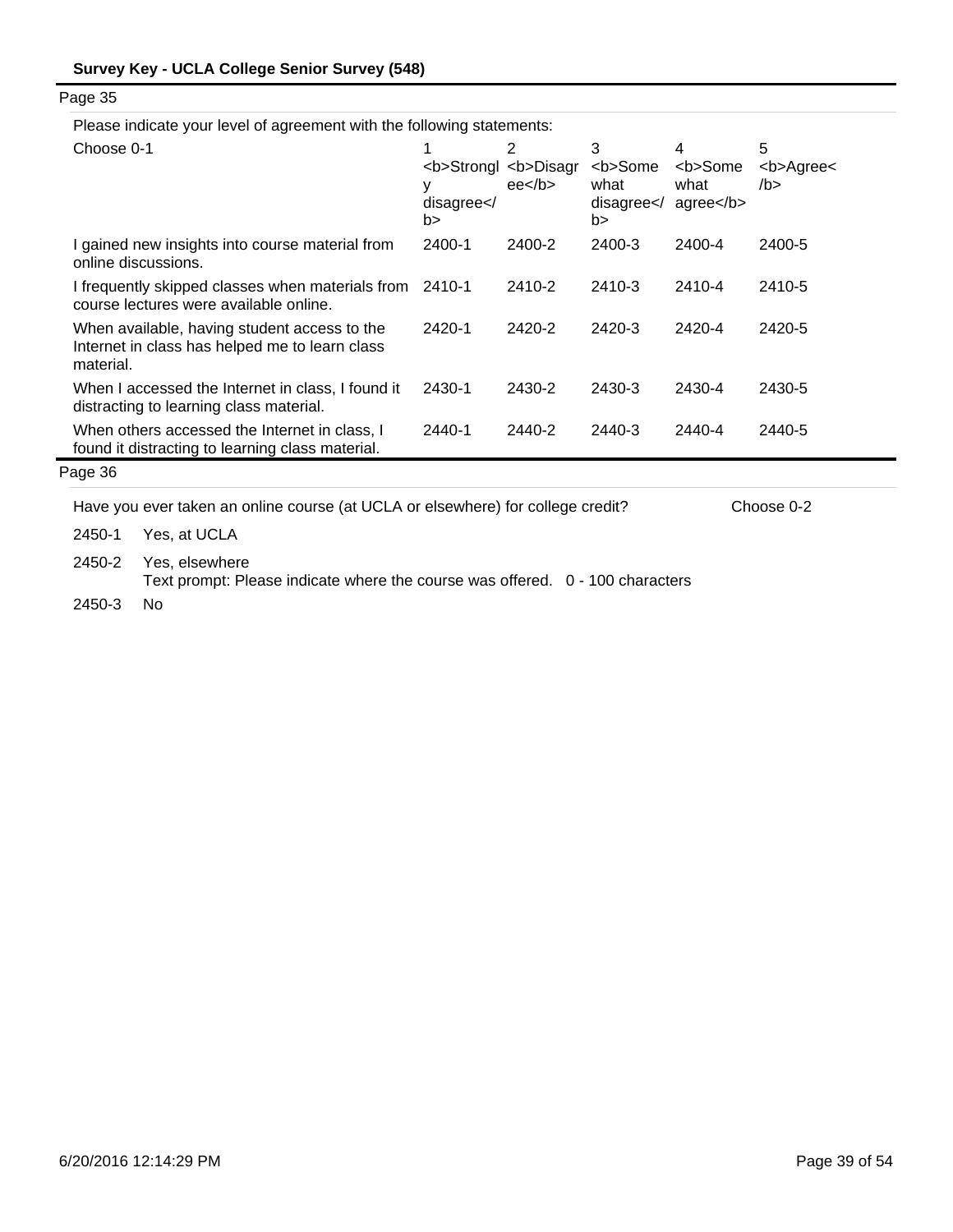| Choose 0-1                                                                                                  | 6<br><b>Strongl<br/>у<br/><math>a</math>gree<math>&lt;</math>/b<math>&gt;</math></b> |
|-------------------------------------------------------------------------------------------------------------|--------------------------------------------------------------------------------------|
| I gained new insights into course material from<br>online discussions.                                      | 2400-6                                                                               |
| I frequently skipped classes when materials from 2410-6<br>course lectures were available online.           |                                                                                      |
| When available, having student access to the<br>Internet in class has helped me to learn class<br>material. | 2420-6                                                                               |
| When I accessed the Internet in class, I found it<br>distracting to learning class material.                | 2430-6                                                                               |
| When others accessed the Internet in class, I<br>found it distracting to learning class material.           | 2440-6                                                                               |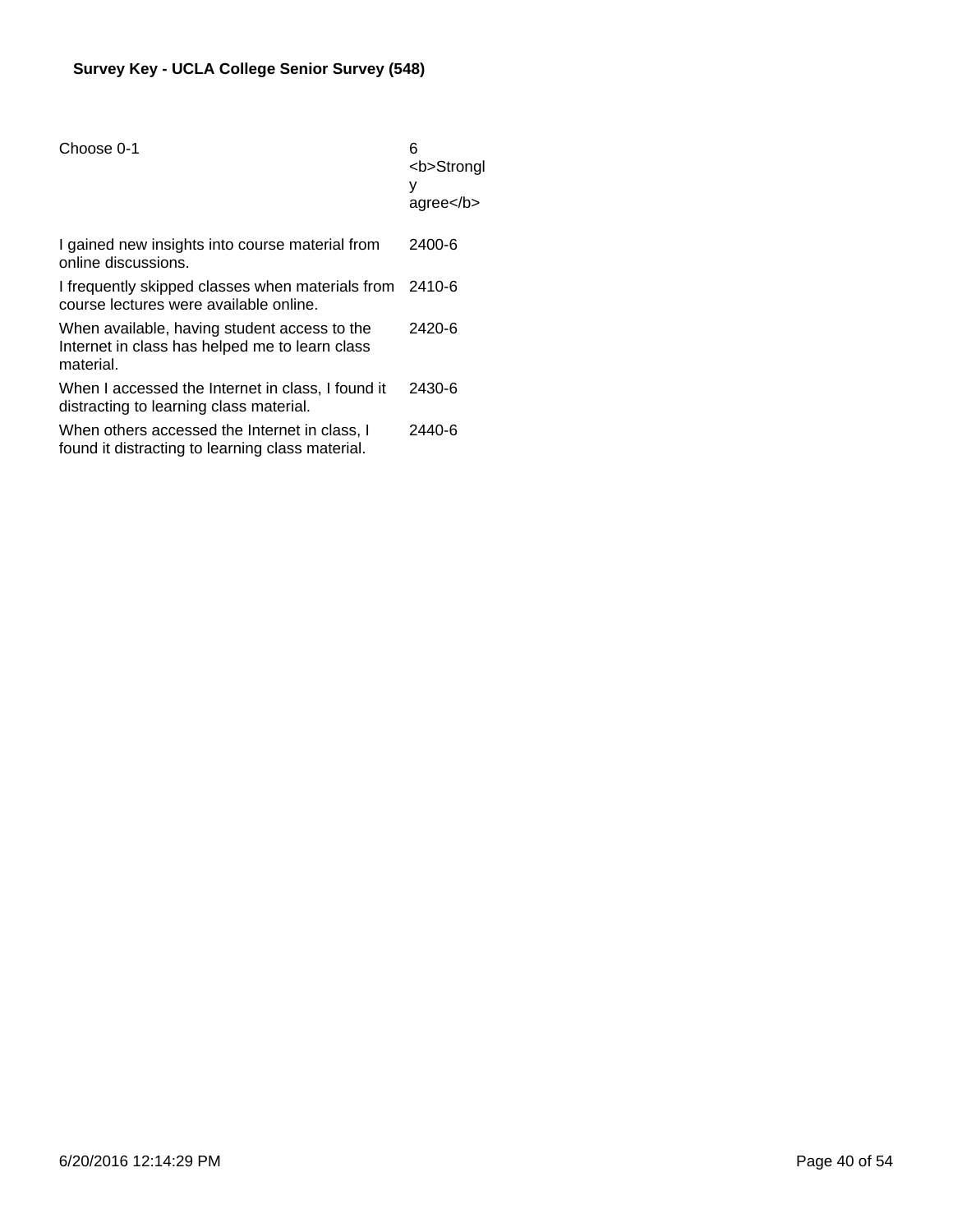If you have taken an online course at UCLA, please describe your experiences in the course.

| Choose 0-1                                                                  | Yes    | No     |
|-----------------------------------------------------------------------------|--------|--------|
| Was it entirely online?                                                     | 2460-1 | 2460-2 |
| Did students interact online?                                               | 2470-1 | 2470-2 |
| Was it mostly recorded lectures?                                            | 2480-1 | 2480-2 |
| Were there non-graded self-assessment quizzes? 2490-1                       |        | 2490-2 |
| Did you get timely feedback from the instructor?                            | 2500-1 | 2500-2 |
| Was the final exam (if any) given online?                                   | 2510-1 | 2510-2 |
| Was it easy to keep up in the course?                                       | 2520-1 | 2520-2 |
| Were there activities that required you to be<br>online at a specific time? | 2530-1 | 2530-2 |

Please indicate your level of agreement with the following statements about the online course(s) you have taken for credit at UCLA, as compared to your experiences in "traditional," face-to-face courses at UCLA.

| Choose 0-1                                                                                    | <b>Strongl <b>Disagr<br/>у<br/>disagree &lt; /<br/>b&gt;</b></b> | 2<br>ee <sub>2</sub> | $3 < b$ r>No<br>$<$ /b $>$ | 4<br><b>opinion <b>Agree&lt; <b>Strongl<br/>/b &gt;</b></b></b> | 5<br>у<br>$agree <$ /b> |
|-----------------------------------------------------------------------------------------------|------------------------------------------------------------------|----------------------|----------------------------|-----------------------------------------------------------------|-------------------------|
| I was satisfied with the quality of instruction in this 2531-1<br>course.                     |                                                                  | 2531-2               | 2531-3                     | 2531-4                                                          | 2531-5                  |
| I was satisfied with my level of learning and<br>mastery of course content.                   | 2532-1                                                           | 2532-2               | 2532-3                     | 2532-4                                                          | 2532-5                  |
| I was satisfied with the amount of interaction I<br>had with the instructor in this course.   | 2533-1                                                           | 2533-2               | 2533-3                     | 2533-4                                                          | 2533-5                  |
| I was satisfied with the quality of interaction I had<br>with the instructor in this course.  | 2534-1                                                           | 2534-2               | 2534-3                     | 2534-4                                                          | 2534-5                  |
| I was satisfied with the amount of interaction I<br>had with my peers in this course.         | 2535-1                                                           | 2535-2               | 2535-3                     | 2535-4                                                          | 2535-5                  |
| I was satisfied with the quality of interaction I had 2536-1<br>with my peers in this course. |                                                                  | 2536-2               | 2536-3                     | 2536-4                                                          | 2536-5                  |
| I was satisfied with my overall experience in the<br>course.                                  | 2537-1                                                           | 2537-2               | 2537-3                     | 2537-4                                                          | 2537-5                  |

Page 38

Would you consider taking a fully online course at UCLA as opposed to a face-to-face course Choose 0-1at UCLA? If so, for what types of courses?

2540-1 Text prompt: 0 - 8000 characters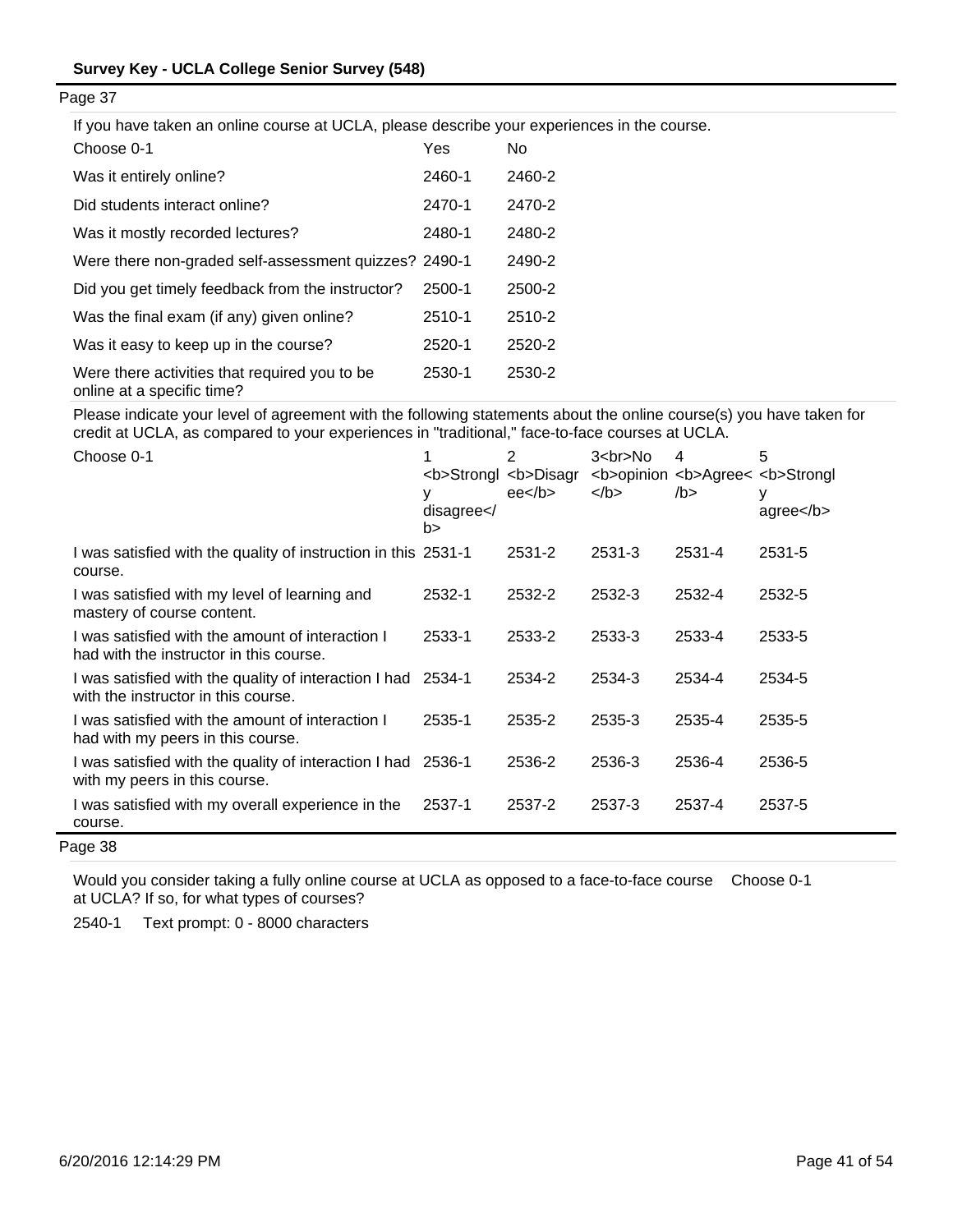Rate yourself on each of the following traits as compared with the average person your age. We want the most accurate estimate of how you see yourself.

| Choose 0-1                                                         | <b>Lowest <b>Below<br/><math>10\%</math> </b></b> | 2<br>average<br>b> | 3<br><b>Averag<br/><math>e</math> </b> | 4<br><b>Above<br/>average<br/>b&gt;</b> | 5<br><b>Highes<br/>t 10%<math>&lt;</math>/b<math>&gt;</math></b> |
|--------------------------------------------------------------------|---------------------------------------------------|--------------------|----------------------------------------|-----------------------------------------|------------------------------------------------------------------|
| Ability to navigate the internet for academic<br>research purposes | 2550-1                                            | 2550-2             | 2550-3                                 | 2550-4                                  | 2550-5                                                           |
| Computer programming and coding                                    | 2560-1                                            | 2560-2             | 2560-3                                 | 2560-4                                  | 2560-5                                                           |
| Confidence with learning new programs and apps                     | 2570-1                                            | 2570-2             | 2570-3                                 | 2570-4                                  | 2570-5                                                           |
| Ability to critically evaluate online sources                      | 2580-1                                            | 2580-2             | 2580-3                                 | 2580-4                                  | 2580-5                                                           |
| Ability to engage in social media for personal<br>communication    | 2590-1                                            | 2590-2             | 2590-3                                 | 2590-4                                  | 2590-5                                                           |
| Ability to engage in social media for professional<br>purposes     | 2600-1                                            | 2600-2             | 2600-3                                 | 2600-4                                  | 2600-5                                                           |
| Effective communication skills in online spaces<br>and forums      | 2610-1                                            | 2610-2             | 2610-3                                 | 2610-4                                  | 2610-5                                                           |
| Website design                                                     | 2620-1                                            | 2620-2             | 2620-3                                 | 2620-4                                  | 2620-5                                                           |

Thinking back on your experiences at UCLA, indicate your level of agreement with the following statements related to technology (e.g., computers, internet, information and communication technologies, social media).

| Choose 0-1                                                                                                                                    | <b>Strongl <b>Disagr<br/>٧<br/>disagree<!--<br-->b&gt;</b></b> | 2<br>ee <sub>2</sub> | 3<br>/b > | 4<br><b>Agree&lt; <b>Strongl<br/>agree</b></b> | 5 NA<br><b>Not<br/>applicable<br/><math>&lt;</math>/b&gt;</b> |
|-----------------------------------------------------------------------------------------------------------------------------------------------|----------------------------------------------------------------|----------------------|-----------|------------------------------------------------|---------------------------------------------------------------|
| I am confident in my ability to critically evaluate<br>online materials and sources.                                                          | 2630-1                                                         | 2630-2               | 2630-3    | 2630-4                                         | 2630-5                                                        |
| I am able to effectively communicate ideas and<br>concepts in online and technology-assisted<br>formats.                                      | 2640-1                                                         | 2640-2               | 2640-3    | 2640-4                                         | 2640-5                                                        |
| I believe that having strong skills and expertise<br>related to technology is an essential tool when<br>you enter the professional workforce. | 2650-1                                                         | 2650-2               | 2650-3    | 2650-4                                         | 2650-5                                                        |
| I have gained new skills and expertise related to<br>technology <u>in my college courses</u> .                                                | 2660-1                                                         | 2660-2               | 2660-3    | 2660-4                                         | 2660-5                                                        |
| I have gained new skills and expertise related to<br>technology <u>in my undergraduate research<br/>experiences</u> .                         | 2670-1                                                         | 2670-2               | 2670-3    | 2670-4                                         | 2670-5                                                        |
| I have gained new skills and expertise related to<br>technology <u>at an internship or professional<br/>experience during college</u> .       | 2680-1                                                         | 2680-2               | 2680-3    | 2680-4                                         | 2680-5                                                        |
| I am confident that I have the necessary skills<br>and expertise for the technology demands of my<br>future profession.                       | 2690-1                                                         | 2690-2               | 2690-3    | 2690-4                                         | 2690-5                                                        |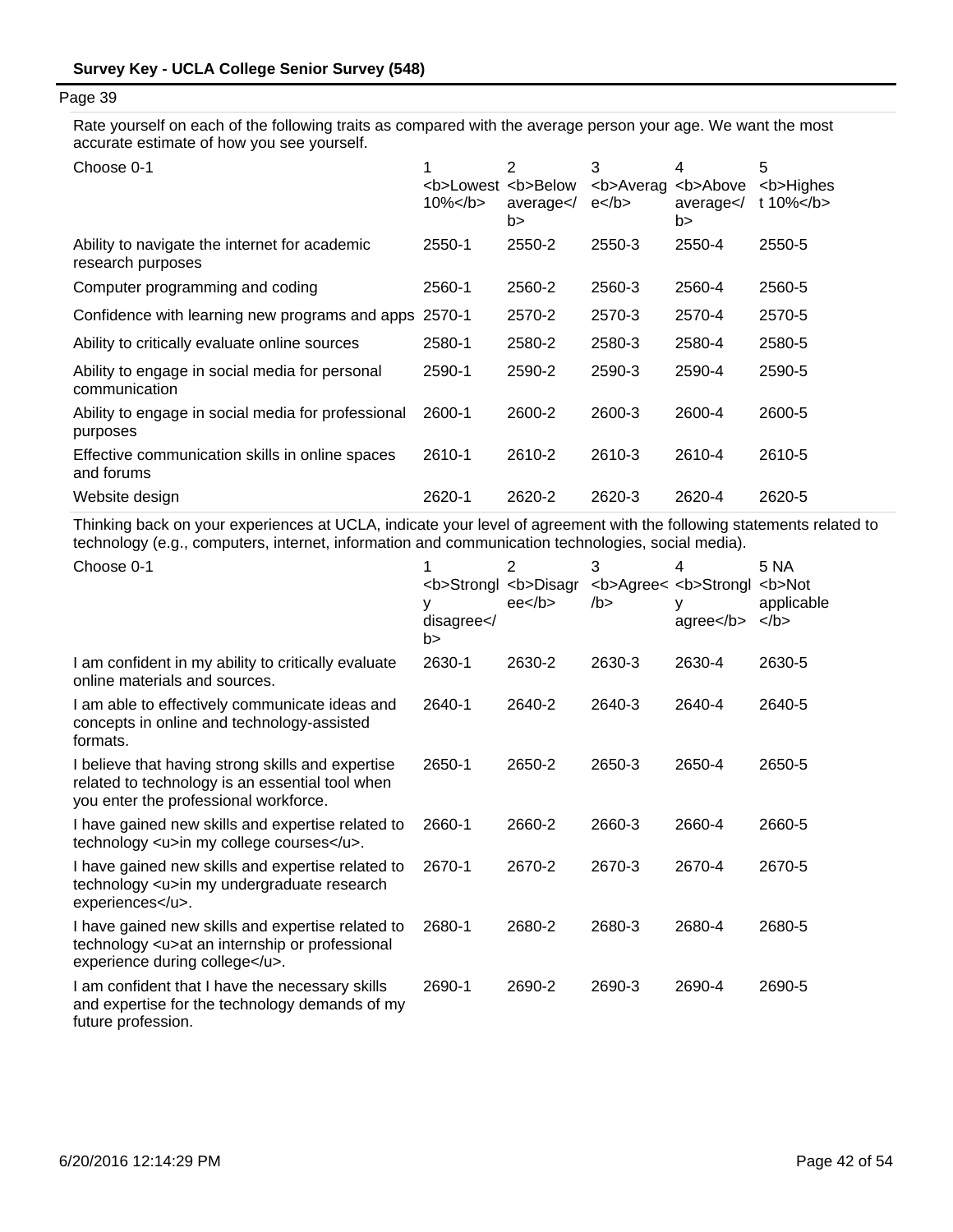2700-1 Text prompt: 0 - 8000 characters How have your experiences at UCLA helped to prepare you for the technology demands of your future profession (e.g., online marketing, presentation skills, computational skills)? Choose 0-1

#### Page 41

| Indicate your level of agreement with each of the following statements:           |                      |                                                      |                      |           |                                                                     |  |  |
|-----------------------------------------------------------------------------------|----------------------|------------------------------------------------------|----------------------|-----------|---------------------------------------------------------------------|--|--|
| Choose 0-1                                                                        | ٧<br>disagree <br b> | 2<br><b>Strongl <b>Disagr<br/>ee<sub>2</sub></b></b> | $3$<br>No<br>$<$ /b> | 4<br>/b > | 5<br><b>opinion <b>Agree&lt; <b>Strongl<br/>у<br/>agree</b></b></b> |  |  |
| I have felt that I can express my political opinions<br>on campus.                | 2760-1               | 2760-2                                               | 2760-3               | 2760-4    | 2760-5                                                              |  |  |
| My time at UCLA has challenged me to think<br>more broadly about social issues.   | 2780-1               | 2780-2                                               | 2780-3               | 2780-4    | 2780-5                                                              |  |  |
| UCLA's diverse student body provides a good<br>learning environment.              | 2790-1               | 2790-2                                               | 2790-3               | 2790-4    | 2790-5                                                              |  |  |
| Students of all sexual orientations are respected<br>here.                        | 2810-1               | 2810-2                                               | 2810-3               | 2810-4    | 2810-5                                                              |  |  |
| There is intense competition for high grades<br>among students in my major.       | 2820-1               | 2820-2                                               | 2820-3               | 2820-4    | 2820-5                                                              |  |  |
| UCLA's size proved to be an obstacle to my<br>being satisfied with my experience. | 2830-1               | 2830-2                                               | 2830-3               | 2830-4    | 2830-5                                                              |  |  |
| Discussions at UCLA of controversial subjects<br>are generally respectful.        | 2840-1               | 2840-2                                               | 2840-3               | 2840-4    | 2840-5                                                              |  |  |
| I feel part of the UCLA community.                                                | 2850-1               | 2850-2                                               | 2850-3               | 2850-4    | 2850-5                                                              |  |  |

Page 42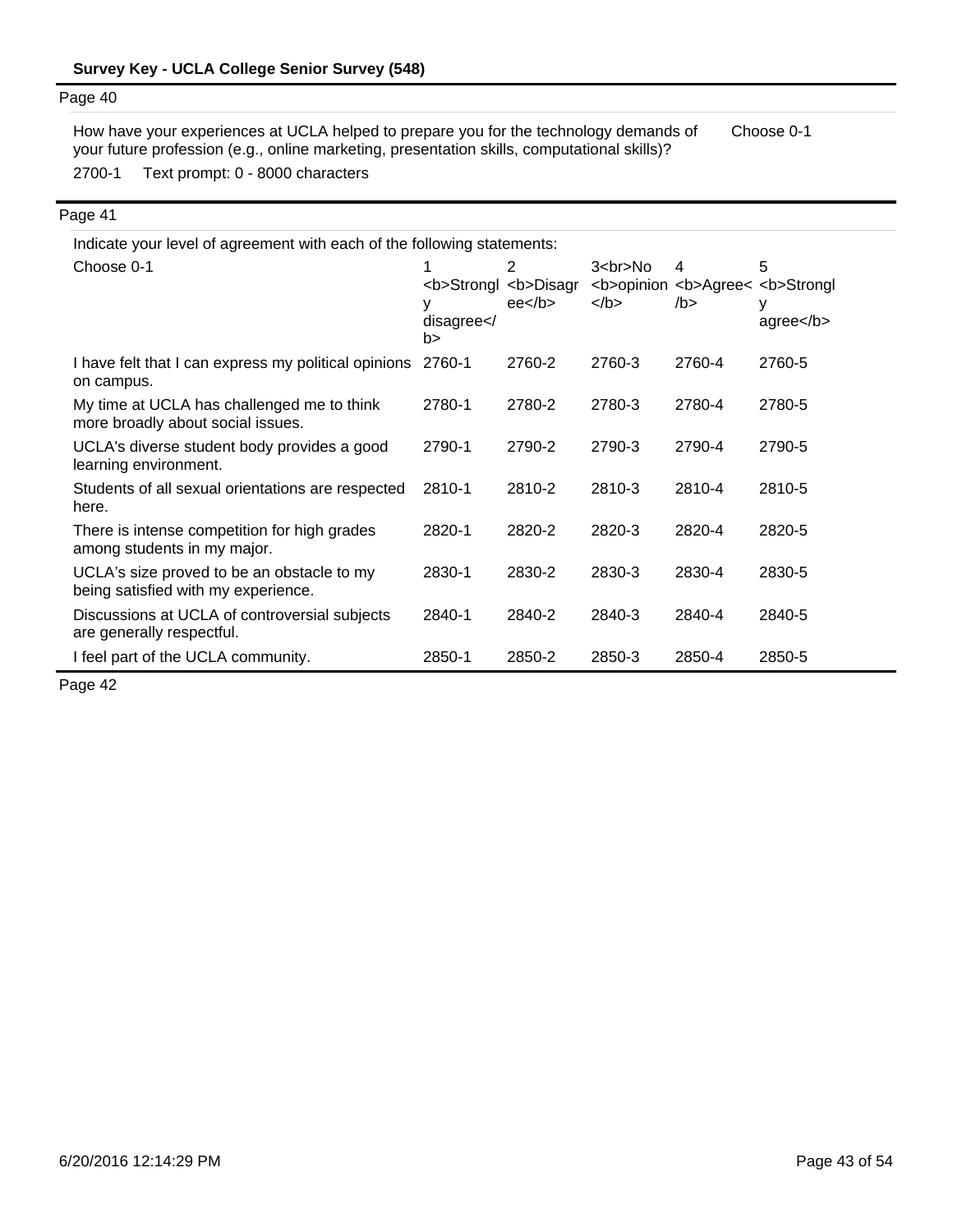Please indicate your level of involvement in the following activities while you were a student at UCLA.

| Choose 0-1                                                                                                                                              | 1<br><b>Not<br/>involved<!--<br-->b&gt;</b> | $\overline{2}$<br>involved <br b> | 3<br><b>Slightly <b>Moder<br/>ately<br/>involved<!--<br-->b&gt;</b></b> | 4<br><b>Highly<br/>involved<!--<br-->b&gt;</b> |
|---------------------------------------------------------------------------------------------------------------------------------------------------------|---------------------------------------------|-----------------------------------|-------------------------------------------------------------------------|------------------------------------------------|
| Student Leadership and Governance (e.g.,<br>USAC, University committee involvement)                                                                     | 2860-1                                      | 2860-2                            | 2860-3                                                                  | 2860-4                                         |
| Academic/Professional Organizations (e.g., Pre-<br>Law Society, Business Society, Pilipinos in<br>Engineering)                                          | 2870-1                                      | 2870-2                            | 2870-3                                                                  | 2870-4                                         |
| Shared Interest Organizations (e.g., Photography 2880-1<br>Club, Model United Nations, Sign Language<br>Club)                                           |                                             | 2880-2                            | 2880-3                                                                  | 2880-4                                         |
| Cultural/Ethnic Campus Community Groups (e.g., 2890-1<br>Afrikan Student Union, American Indian Student<br>Association, Asian Pacific Coalition, MEChA) |                                             | 2890-2                            | 2890-3                                                                  | 2890-4                                         |
| Campus-Based Political Activities (e.g., Bruin<br>Democrats, Bruin Republicans, voter registration)                                                     | 2900-1                                      | 2900-2                            | 2900-3                                                                  | 2900-4                                         |
| Religious/Spiritual Organizations (e.g., MSA,<br>HILLEL, Campus Crusade)                                                                                | 2910-1                                      | 2910-2                            | 2910-3                                                                  | 2910-4                                         |
| University Outreach/Advocacy Activities (e.g.,<br>CCCP, EAOP, RAIN)                                                                                     | 2920-1                                      | 2920-2                            | 2920-3                                                                  | 2920-4                                         |
| Service Organizations/Civic Engagement (e.g.,<br>Community Service Commission groups, CPO<br>Projects, medical volunteer organizations,<br>tutoring)    | 2930-1                                      | 2930-2                            | 2930-3                                                                  | 2930-4                                         |
| Social Fraternities and Sororities (e.g.,<br>Interfraternity Council, Panhellenic; NPHC;<br><b>Multicultural Greeks)</b>                                | 2940-1                                      | 2940-2                            | 2940-3                                                                  | 2940-4                                         |
| <b>Publications and Student Media Organizations</b><br>(e.g., Daily Bruin; UCLA Radio; Special Interest<br>Papers)                                      | 2950-1                                      | 2950-2                            | 2950-3                                                                  | 2950-4                                         |
| Campus Sports and Recreation (e.g., Intramurals, 2960-1<br>Club Sports, FITTED, Quidditch Club)                                                         |                                             | 2960-2                            | 2960-3                                                                  | 2960-4                                         |
| Music/Arts/Performance Organizations (e.g.,<br>Acapella groups; Hooligans; Kyodo Taiko, Choral<br>Excellence Association at UCLA)                       | 2970-1                                      | 2970-2                            | 2970-3                                                                  | 2970-4                                         |
| Honor Societies (e.g., Mortar Board; Regents<br>Scholars, Phi Beta Kappa, UCLA Omicron Delta<br><b>Epsilon Economics Honor Society)</b>                 | 2980-1                                      | 2980-2                            | 2980-3                                                                  | 2980-4                                         |
| Residence Hall Activities (e.g., RA, OCHC, Hall<br>or Floor Government)                                                                                 | 2990-1                                      | 2990-2                            | 2990-3                                                                  | 2990-4                                         |
| On-campus Employment (e.g., Recreation,<br>Libraries, ASUCLA)                                                                                           | 3000-1                                      | 3000-2                            | 3000-3                                                                  | 3000-4                                         |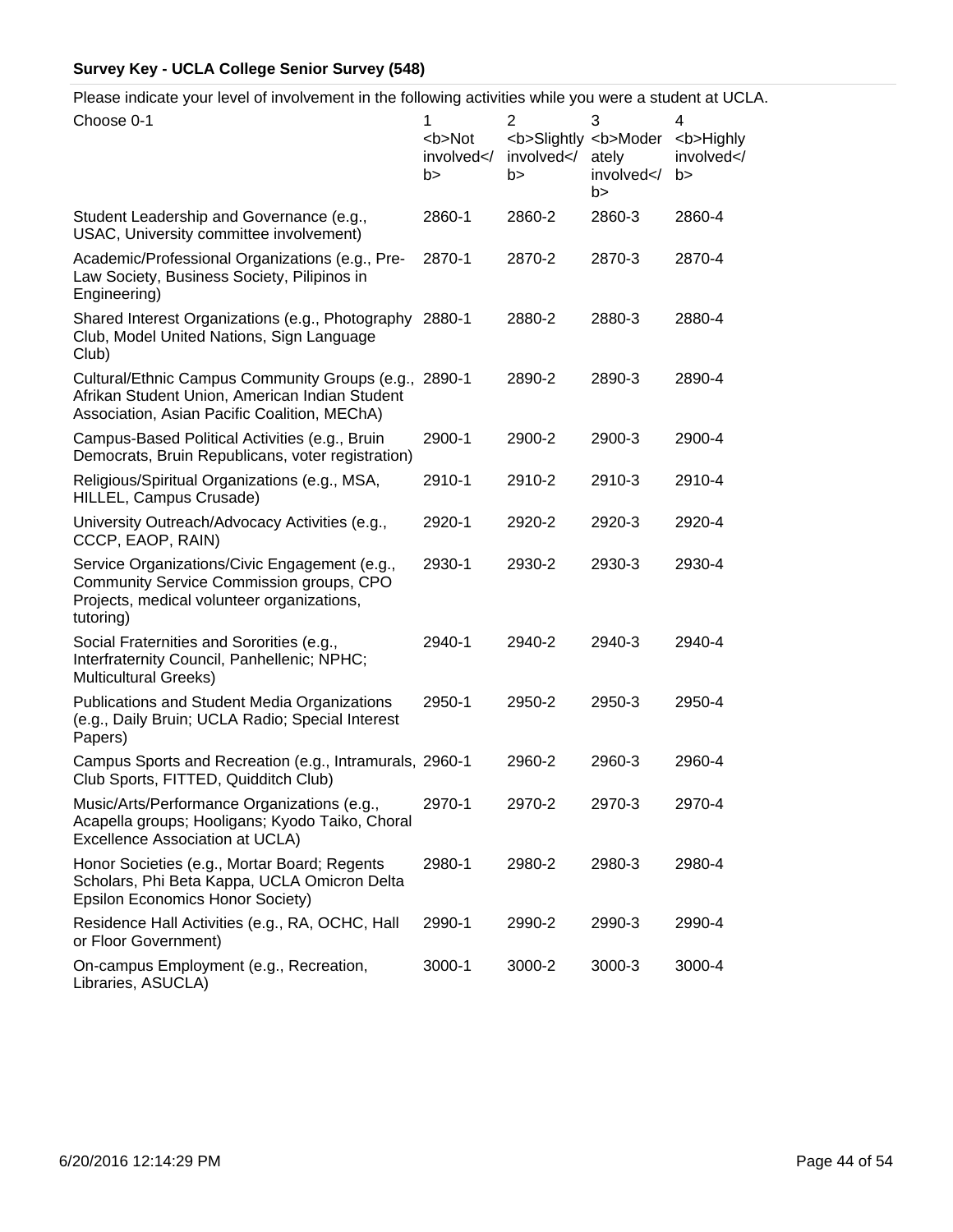How many internships did you have while enrolled at UCLA? Choose 0-1

| 3010-1     | O         |
|------------|-----------|
| 3010-2     | 1         |
| 3010-3     | 2         |
| $3010 - 4$ | 3         |
| 3010-5     | 4         |
| 3010-6     | 5 or more |

### Page 43

<b>Please indicate the extent to which you have engaged in the following with <u><i>students different from you</i></u> (e.g., by race, ethnicity, socioeconomic status, sexual orientation, religion, political opinions).</b>

| Choose 0-1                                                             | <b>Never&lt; <b>Seldo</b><br/>/b&gt;</b> | $m$    | 3<br>mes | 4<br><b>Someti <b>Often&lt;<br/><math>/b</math>&gt;</b></b> | 5<br><b>Verv<br/>often &lt; ?b&gt;</b> |
|------------------------------------------------------------------------|------------------------------------------|--------|----------|-------------------------------------------------------------|----------------------------------------|
| Dined or shared a meal                                                 | 3130-1                                   | 3130-2 | 3130-3   | 3130-4                                                      | 3130-5                                 |
| Interacted in class                                                    | $3140 - 1$                               | 3140-2 | 3140-3   | 3140-4                                                      | 3140-5                                 |
| Discussed course material outside of class                             | 3150-1                                   | 3150-2 | 3150-3   | 3150-4                                                      | 3150-5                                 |
| Interacted as part of a UCLA-based<br>extracurricular activity or club | 3160-1                                   | 3160-2 | 3160-3   | 3160-4                                                      | 3160-5                                 |
| Discussed topics about which you had different<br>opinions             | 3170-1                                   | 3170-2 | 3170-3   | 3170-4                                                      | 3170-5                                 |
| Discussed your different backgrounds                                   | 3180-1                                   | 3180-2 | 3180-3   | 3180-4                                                      | 3180-5                                 |

How would you rate <u><i>the overall quality</u></i><i>>> of these interactions with students different from you?

| Choose 0-1                                                             | <b>Very<br/>Negative<math>\lt</math>/<br/>b&gt;</b> | 2<br><b>Negati<br/>ve</b> | 3<br><b>Neither <b>Positiv<br/>Negative<br/>or<br/>Positive&gt;</b></b> | 4<br>$e$ | 5<br><b>Very<br/>Positive&gt;</b> |
|------------------------------------------------------------------------|-----------------------------------------------------|---------------------------|-------------------------------------------------------------------------|----------|-----------------------------------|
| Dined or shared a meal                                                 | 3190-1                                              | 3190-2                    | 3190-3                                                                  | 3190-4   | 3190-5                            |
| Interacted in class                                                    | 3200-1                                              | 3200-2                    | 3200-3                                                                  | 3200-4   | 3200-5                            |
| Discussed course material outside of class                             | 3210-1                                              | 3210-2                    | 3210-3                                                                  | 3210-4   | 3210-5                            |
| Interacted as part of a UCLA-based<br>extracurricular activity or club | 3220-1                                              | 3220-2                    | 3220-3                                                                  | 3220-4   | 3220-5                            |
| Discussed topics about which you had different<br>opinions             | 3230-1                                              | 3230-2                    | 3230-3                                                                  | 3230-4   | 3230-5                            |
| Discussed your different backgrounds                                   | 3240-1                                              | 3240-2                    | 3240-3                                                                  | 3240-4   | 3240-5                            |

How many years did you live in the residence halls ("on the Hill")? Choose 0-1

3250-1 Never lived on the Hill

3250-2 Less than 1 academic year

3250-3 1 academic year

3250-4 2 academic years

3250-5 More than 2 academic years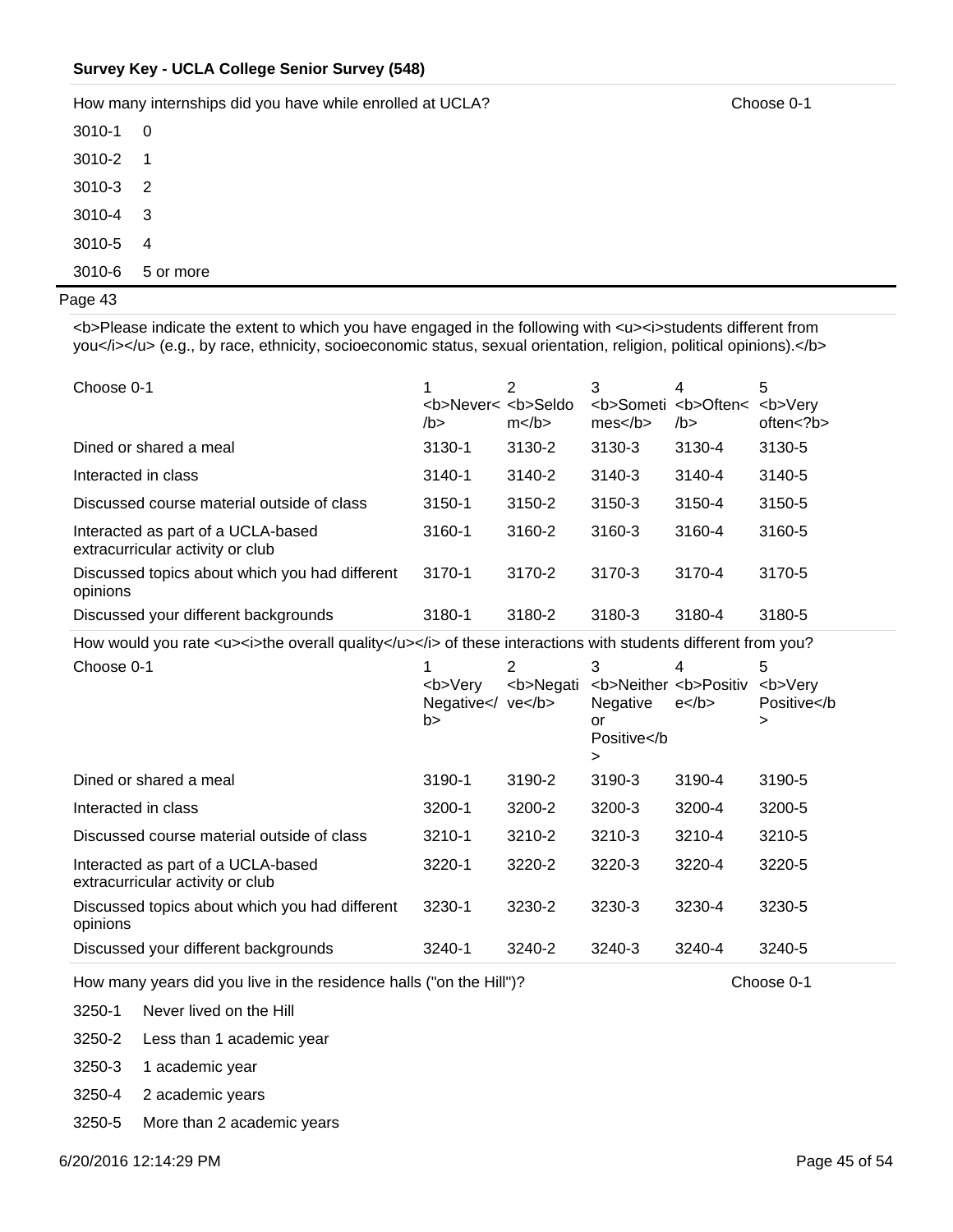| (Select one) | Which of the following best describes your gender identity?                                                                                                             | Choose 0-1 |  |  |  |
|--------------|-------------------------------------------------------------------------------------------------------------------------------------------------------------------------|------------|--|--|--|
| $3252 - 1$   | Male                                                                                                                                                                    |            |  |  |  |
| 3252-2       | Female                                                                                                                                                                  |            |  |  |  |
| 3252-3       | Transgender                                                                                                                                                             |            |  |  |  |
| 3252-4       | Genderqueer                                                                                                                                                             |            |  |  |  |
| 3252-5       | Other<br>Text prompt: Please specify 0 - 100 characters                                                                                                                 |            |  |  |  |
| (Select one) | Which of the following best describes your sexual orientation?                                                                                                          | Choose 0-1 |  |  |  |
| 3254-1       | Asexual                                                                                                                                                                 |            |  |  |  |
| 3254-2       | <b>Bisexual</b>                                                                                                                                                         |            |  |  |  |
| 3254-3       | Gay/Lesbian                                                                                                                                                             |            |  |  |  |
| 3254-4       | Heterosexual/Straight                                                                                                                                                   |            |  |  |  |
| 3254-5       | Queer                                                                                                                                                                   |            |  |  |  |
| 3254-6       | Other<br>Text prompt: Please specify 0 - 100 characters                                                                                                                 |            |  |  |  |
|              | Choose 0-1<br>Please describe an experience you had at UCLA that most helped you understand the<br>perspective of individuals from different backgrounds than your own. |            |  |  |  |

3260-1 Text prompt: 0 - 8000 characters

Were there any services or programs that you have needed as a UCLA student that, as far as Choose 0-1 you know, are not available for undergraduates at UCLA?

3270-1 No

3270-2 Yes Text prompt: Please specify. 0 - 1000 characters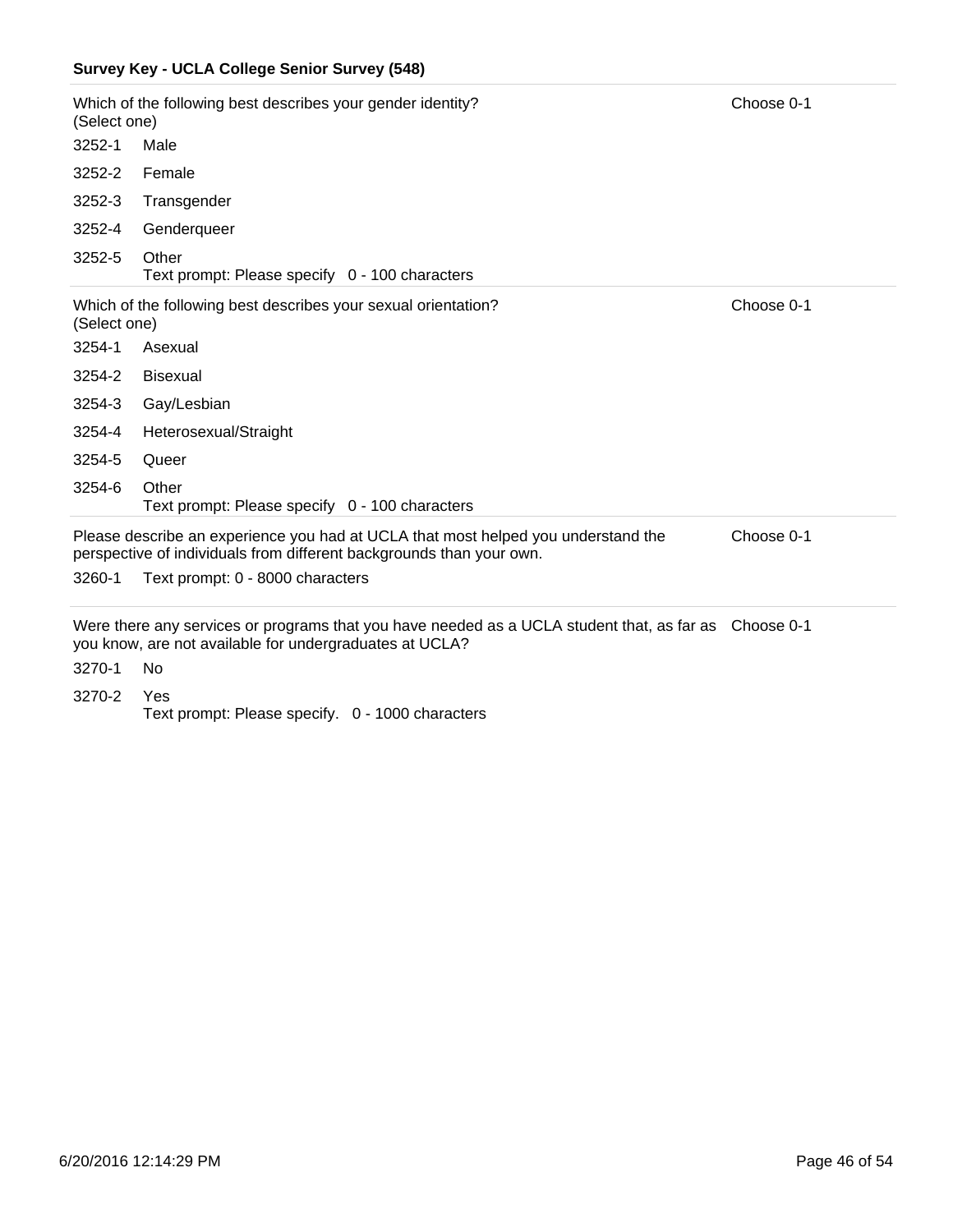| Page 44 |                                                                                                  |                                                                                             |            |  |  |  |
|---------|--------------------------------------------------------------------------------------------------|---------------------------------------------------------------------------------------------|------------|--|--|--|
|         | What is most likely to be your principal activity upon graduation?<br>Choose 0-1<br>(select one) |                                                                                             |            |  |  |  |
|         | 3290-1                                                                                           | Employment, full-time paid                                                                  |            |  |  |  |
|         | 3290-2                                                                                           | Employment, part-time paid                                                                  |            |  |  |  |
|         | 3290-3                                                                                           | Graduate or professional school, full-time                                                  |            |  |  |  |
|         | 3290-4                                                                                           | Graduate or professional school, part-time                                                  |            |  |  |  |
|         | 3290-5                                                                                           | Additional undergraduate coursework                                                         |            |  |  |  |
|         | 3290-6                                                                                           | Military service                                                                            |            |  |  |  |
|         | 3290-7                                                                                           | Volunteer activity (e.g. Peace Corps)                                                       |            |  |  |  |
|         | 3290-8                                                                                           | Starting or raising a family                                                                |            |  |  |  |
|         | 3290-9<br>Other<br>Text prompt: Please specify. 0 - 500 characters                               |                                                                                             |            |  |  |  |
|         |                                                                                                  | Which of the following best describes your employment situation:                            | Choose 0-1 |  |  |  |
|         | 3295-1                                                                                           | I am currently seeking employment (full-time, part-time, etc.).                             |            |  |  |  |
|         | 3295-2                                                                                           | I will be self-employed (entrepreneurial pursuit, artistic pursuit, family business, etc.). |            |  |  |  |
|         | 3295-3                                                                                           | I have secured a full-time job.                                                             |            |  |  |  |
|         | 3295-4                                                                                           | I have secured a part-time job.                                                             |            |  |  |  |
|         | 3295-5                                                                                           | I have accepted an internship.                                                              |            |  |  |  |
|         | 3295-6                                                                                           | I have accepted a fellowship.                                                               |            |  |  |  |
|         |                                                                                                  | If you have accepted a position, how did you find this position?                            | Choose 0-1 |  |  |  |
|         | 3305-1                                                                                           | BruinView <sup>™</sup> Job Postings                                                         |            |  |  |  |
|         | 3305-2                                                                                           | BruinView <sup>™</sup> Campus Interviews                                                    |            |  |  |  |
|         | 3305-3                                                                                           | UCLA sponsored Career Fair/Job Fair                                                         |            |  |  |  |
|         | 3305-4                                                                                           | Networking through a UCLA contact e.g., (faculty, student organization, career counselor)   |            |  |  |  |
|         | 3305-5                                                                                           | Participated in an Internship with the employer                                             |            |  |  |  |
|         | 3305-6                                                                                           | Non-UCLA job posting website/job listing resource                                           |            |  |  |  |
|         | 3305-7                                                                                           | Networking through personal contacts outside of UCLA (family, friends, self-initiated)      |            |  |  |  |
|         | 3305-8                                                                                           | Direct contact (cold call / email / web inquiry to employer)                                |            |  |  |  |
|         | 3305-9                                                                                           | Professional Development event/program                                                      |            |  |  |  |
|         |                                                                                                  |                                                                                             |            |  |  |  |

3305-10 Other Text prompt: Please specify 0 - 100 characters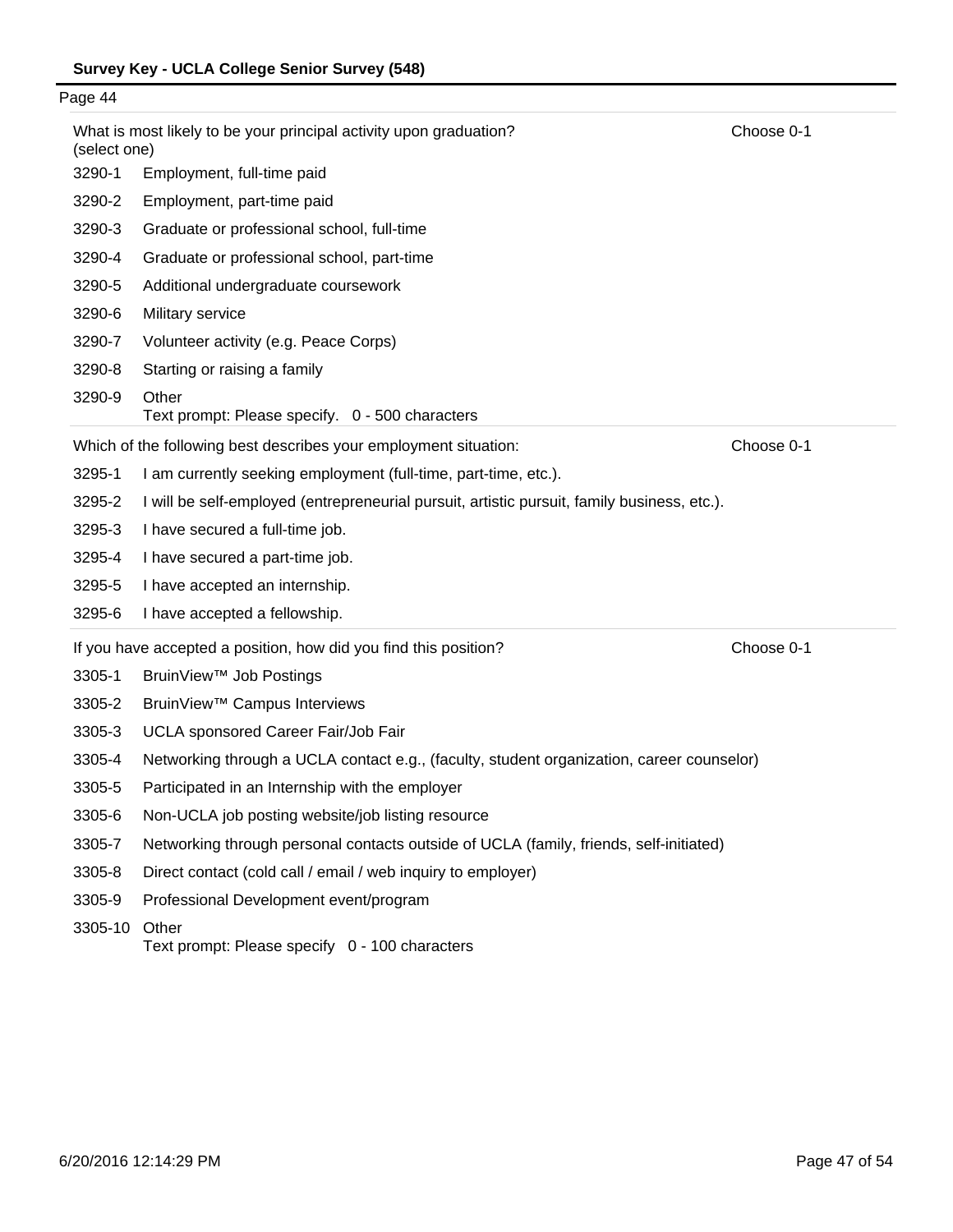| Page 45  |                                                                                          |            |
|----------|------------------------------------------------------------------------------------------|------------|
|          | Is your prospective position related to your undergraduate major field(s) of study?      | Choose 0-1 |
| 3310-1   | Yes, same field as major                                                                 |            |
| 3310-2   | Yes, related to major                                                                    |            |
| 3310-3   | No, not related                                                                          |            |
| 3310-4   | Not applicable                                                                           |            |
|          | Is your prospective position related to your undergraduate minor?                        | Choose 0-1 |
| 3320-1   | Yes, same field as minor                                                                 |            |
| 3320-2   | Yes, related to minor                                                                    |            |
| 3320-3   | No, not related                                                                          |            |
| 3320-4   | Not applicable (no minor, etc.)                                                          |            |
| Page 46  |                                                                                          |            |
| morka+0. | How well do you think your undergraduate experience at UCLA has prepared you for the job | Choose 0-1 |

| market? |                               |
|---------|-------------------------------|
| 3330-1  | 1<br><b>Very inadequately</b> |
| 3330-2  | 2<br><b>Inadequately</b>      |
| 3330-3  | 3<br><b>Generally well</b>    |
| 3330-4  | 4<br><b>Very well</b>         |
| 3330-5  | 5 NA<br><b>Not relevant</b>   |

Which, if any, degrees do you plan to pursue upon graduation or at any time in the future? Check all that apply.

| Choose 0-1                                                       | Yes.<br>immediatel plans<br>y upon<br>graduation | Yes, future No |        |
|------------------------------------------------------------------|--------------------------------------------------|----------------|--------|
| Master's Degree (M.A., M.S., M.F.A., M.M.,<br>M.Arch., or other) | 3360-1                                           | 3360-2         | 3360-3 |
| MBA                                                              | 3370-1                                           | 3370-2         | 3370-3 |
| Law $(L.L.B. or J.D.)$                                           | 3380-1                                           | 3380-2         | 3380-3 |
| Medicine (M.D.)                                                  | 3390-1                                           | 3390-2         | 3390-3 |
| Dental (D.D.S.)                                                  | 3400-1                                           | 3400-2         | 3400-3 |
| <b>Other Medical</b>                                             | 3410-1                                           | 3410-2         | 3410-3 |
| <b>Teaching Credential</b>                                       | 3420-1                                           | 3420-2         | 3420-3 |
| Doctorate (Ph.D., Ed.D., D.M.A., or other)                       | 3430-1                                           | 3430-2         | 3430-3 |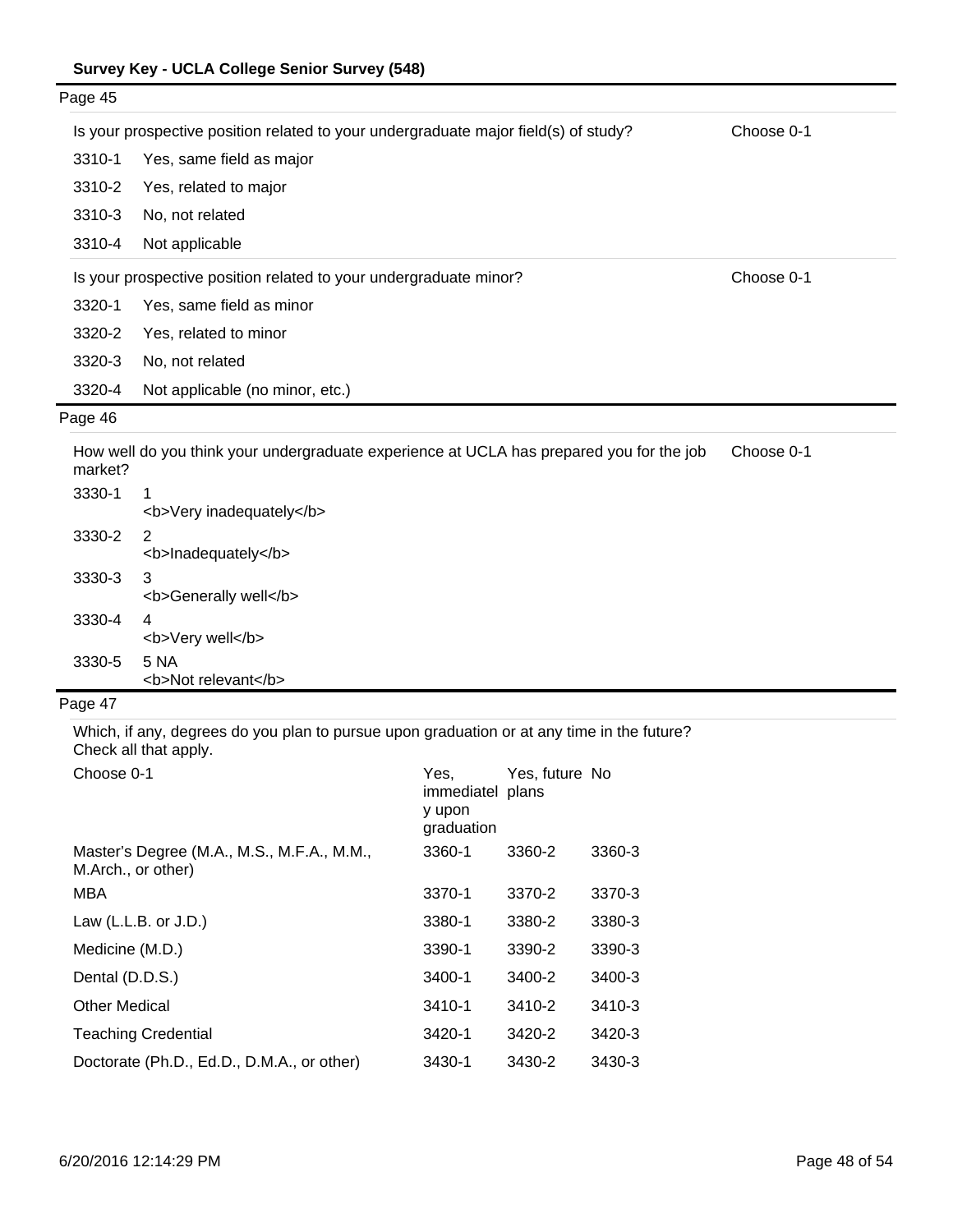| Choose 0-1<br>Other, please specify |                                                                                                                         |  |  |  |  |  |  |
|-------------------------------------|-------------------------------------------------------------------------------------------------------------------------|--|--|--|--|--|--|
| 3440-1                              | Yes, immediately upon graduation<br>Text prompt: Indicate the major or field that you plan to study. 0 - 200 characters |  |  |  |  |  |  |
| 3440-2                              | Yes, future plans<br>Text prompt: Indicate the major or field that you plan to study. 0 - 200 characters                |  |  |  |  |  |  |
| 3440-3                              | No                                                                                                                      |  |  |  |  |  |  |
| Choose 0-1<br>Master's Degree       |                                                                                                                         |  |  |  |  |  |  |
|                                     | For the Master's Degree selected above, please indicate the major or field you plan to study.                           |  |  |  |  |  |  |
| 3450-1                              | Arts and Humanities: Art, fine and applied                                                                              |  |  |  |  |  |  |
| 3450-2                              | Arts and Humanities: Art History                                                                                        |  |  |  |  |  |  |
| 3450-3                              | Arts and Humanities: English (language and literature)                                                                  |  |  |  |  |  |  |
| 3450-4                              | Arts and Humanities: Journalism                                                                                         |  |  |  |  |  |  |
| 3450-5                              | Arts and Humanities: Languages and/or Cultures                                                                          |  |  |  |  |  |  |
| 3450-6                              | Arts and Humanities: Linguistics                                                                                        |  |  |  |  |  |  |
| 3450-7                              | Arts and Humanities: Music                                                                                              |  |  |  |  |  |  |
| 3450-8                              | Arts and Humanities: Philosophy                                                                                         |  |  |  |  |  |  |
| 3450-9                              | Arts and Humanities: Speech                                                                                             |  |  |  |  |  |  |
|                                     | 3450-10 Arts and Humanities: Theater or Drama                                                                           |  |  |  |  |  |  |
| 3450-11                             | Arts and Humanities: Theology or Religion                                                                               |  |  |  |  |  |  |
|                                     | 3450-12 Arts and Humanities: Other                                                                                      |  |  |  |  |  |  |
|                                     | 3450-13 Biological Sciences: Agriculture                                                                                |  |  |  |  |  |  |
|                                     | 3450-14 Biological Sciences: Biology (general)                                                                          |  |  |  |  |  |  |
|                                     | 3450-15 Biological Sciences: Botany                                                                                     |  |  |  |  |  |  |
|                                     | 3450-16 Biological Sciences: Environmental Science                                                                      |  |  |  |  |  |  |
| 3450-17                             | Biological Sciences: Marine (Life) Science                                                                              |  |  |  |  |  |  |
|                                     | 3450-18 Biological Sciences: Microbiology                                                                               |  |  |  |  |  |  |
|                                     | 3450-19 Biological Sciences: Molecular or Cell Biology                                                                  |  |  |  |  |  |  |
| 3450-20                             | Biological Sciences: Physiology or Kinesiology                                                                          |  |  |  |  |  |  |
| 3450-21                             | <b>Biological Sciences: Other</b>                                                                                       |  |  |  |  |  |  |
|                                     | 3450-22 Business: Accounting                                                                                            |  |  |  |  |  |  |
|                                     | 3450-23 Business: Business Administration (general)                                                                     |  |  |  |  |  |  |
|                                     | 3450-24 Business: Finance                                                                                               |  |  |  |  |  |  |
|                                     | 3450-25 Business: International Business                                                                                |  |  |  |  |  |  |
|                                     | 3450-26 Business: Marketing                                                                                             |  |  |  |  |  |  |
|                                     | 3450-27 Business: Management                                                                                            |  |  |  |  |  |  |
|                                     | 3450-28 Business: Other                                                                                                 |  |  |  |  |  |  |
| 3450-29                             | <b>Education: Business Education</b>                                                                                    |  |  |  |  |  |  |
|                                     | 3450-30 Education: Elementary Education                                                                                 |  |  |  |  |  |  |
|                                     | 3450-31 Education: Music or Art Education                                                                               |  |  |  |  |  |  |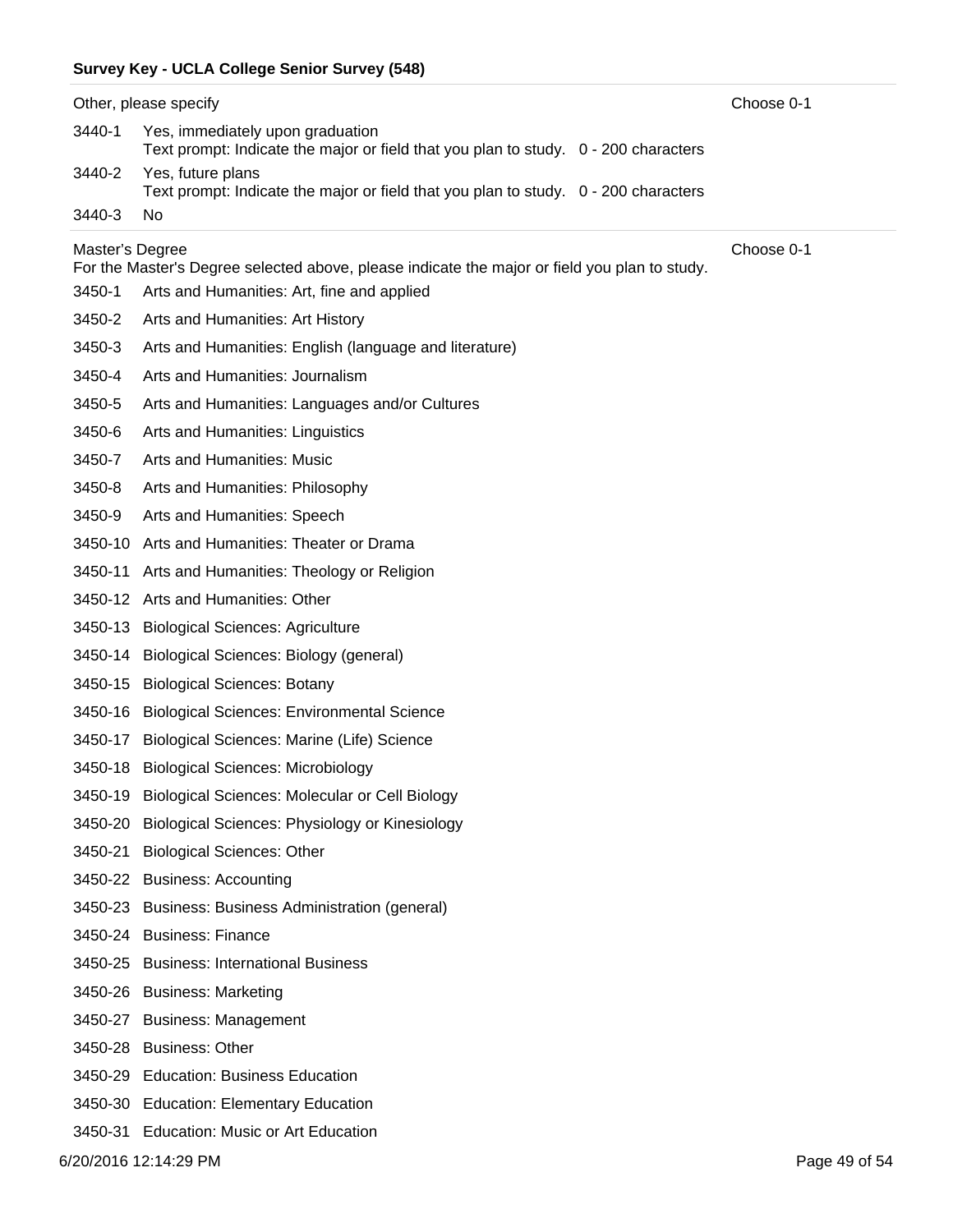- 3450-32 Education: Physical Education or Recreation
- 3450-33 Education: Secondary Education
- 3450-34 Education: Special Education
- 3450-35 Education: Other
- 3450-36 Engineering: Aeronautical or Astronautical Engineering
- 3450-37 Engineering: Civil Engineering
- 3450-38 Engineering: Chemical Engineering
- 3450-39 Engineering: Computer Engineering
- 3450-40 Engineering: Computer Science
- 3450-41 Engineering: Electrical or Electronic Engineering
- 3450-42 Engineering: Industrial Engineering
- 3450-43 Engineering: Mechanical Engineering
- 3450-44 Engineering: Other
- 3450-45 Physical Science: Astronomy
- 3450-46 Physical Science: Atmospheric Science (incl. Meteorology)
- 3450-47 Physical Science: Chemistry or Biochemistry
- 3450-48 Physical Science: Earth and Space Science
- 3450-49 Physical Science: Mathematics
- 3450-50 Physical Science: Physics
- 3450-51 Physical Science: Statistics
- 3450-52 Physical Science: Other
- 3450-53 Social/Behavioral Sciences: Anthropology
- 3450-54 Social/Behavioral Sciences: Communications
- 3450-55 Social/Behavioral Sciences: Economics
- 3450-56 Social/Behavioral Sciences: Ethnic Studies
- 3450-57 Social/Behavioral Sciences: Geography
- 3450-58 Social/Behavioral Sciences: History
- 3450-59 Social/Behavioral Sciences: Political Science (gov't., international relations)
- 3450-60 Social/Behavioral Sciences: Psychology
- 3450-61 Social/Behavioral Sciences: Social Work
- 3450-62 Social/Behavioral Sciences: Sociology
- 3450-63 Social/Behavioral Sciences: Women's Studies
- 3450-64 Social/Behavioral Sciences: Other
- 3450-65 Other: Architecture or Urban Planning
- 3450-66 Other: Forestry
- 3450-67 Other: Law Enforcement
- 3450-68 Other: Library/Archival Science
- 3450-69 Other: Military Science

6/20/2016 12:14:29 PM Page 50 of 54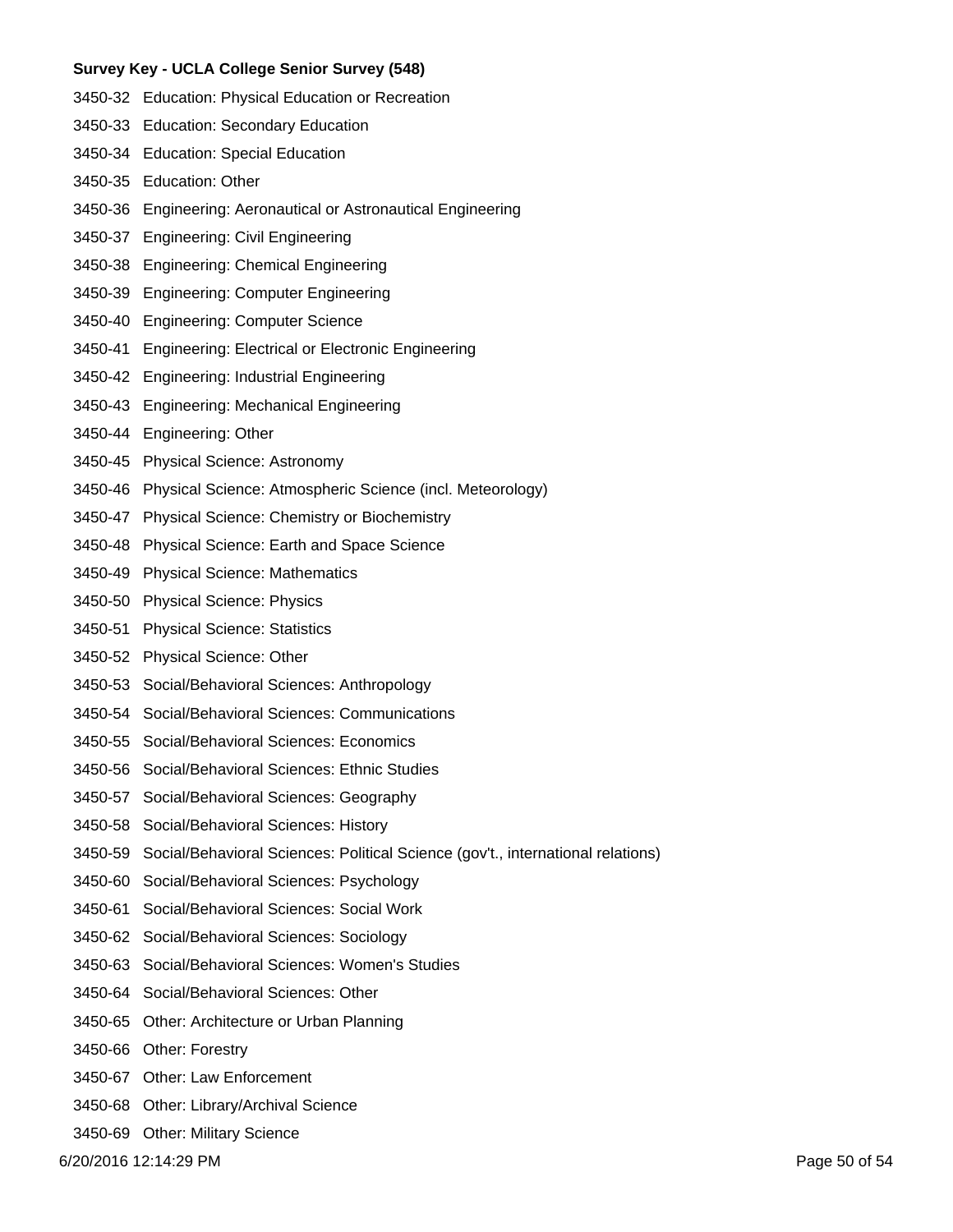3450-70 Other: Therapy (occupational, physical, speech)

#### Other Medical

3460-2 Optometry (O.D.) 3460-1 Nursing (R.N., M.S.N.) For the Other Medical Degree selected above, please indicate the major or field you plan to study.

- 3460-3 Osteopathic Medicine (D.O.)
- 3460-4 Pharmacy (Pharm.D.)
- 3460-5 Physical Therapy (P.T.)
- 3460-6 Physician Assistant (P.A.)
- 3460-7 Public Health (M.P.H.)
- 3460-8 Veterinary Medicine (DVM)

#### Doctorate

For the Doctorate Degree selected above, please indicate the major or field you plan to study.

- 3470-1 Arts and Humanities: Art, fine and applied
- 3470-2 Arts and Humanities: Art History
- 3470-3 Arts and Humanities: English (language and literature)
- 3470-4 Arts and Humanities: Journalism
- 3470-5 Arts and Humanities: Languages and/or Cultures
- 3470-6 Arts and Humanities: Linguistics
- 3470-7 Arts and Humanities: Music
- 3470-8 Arts and Humanities: Philosophy
- 3470-9 Arts and Humanities: Speech
- 3470-10 Arts and Humanities: Theater or Drama
- 3470-11 Arts and Humanities: Theology or Religion
- 3470-12 Arts and Humanities: Other
- 3470-13 Biological Sciences: Agriculture
- 3470-14 Biological Sciences: Biology (general)
- 3470-15 Biological Sciences: Botany
- 3470-16 Biological Sciences: Environmental Science
- 3470-17 Biological Sciences: Marine (Life) Science
- 3470-18 Biological Sciences: Microbiology
- 3470-19 Biological Sciences: Molecular or Cell Biology
- 3470-20 Biological Sciences: Physiology or Kinesiology
- 3470-21 Biological Sciences: Other
- 3470-22 Business: Accounting
- 3470-23 Business: Business Administration (general)
- 3470-24 Business: Finance

Choose 0-1

Choose 0-1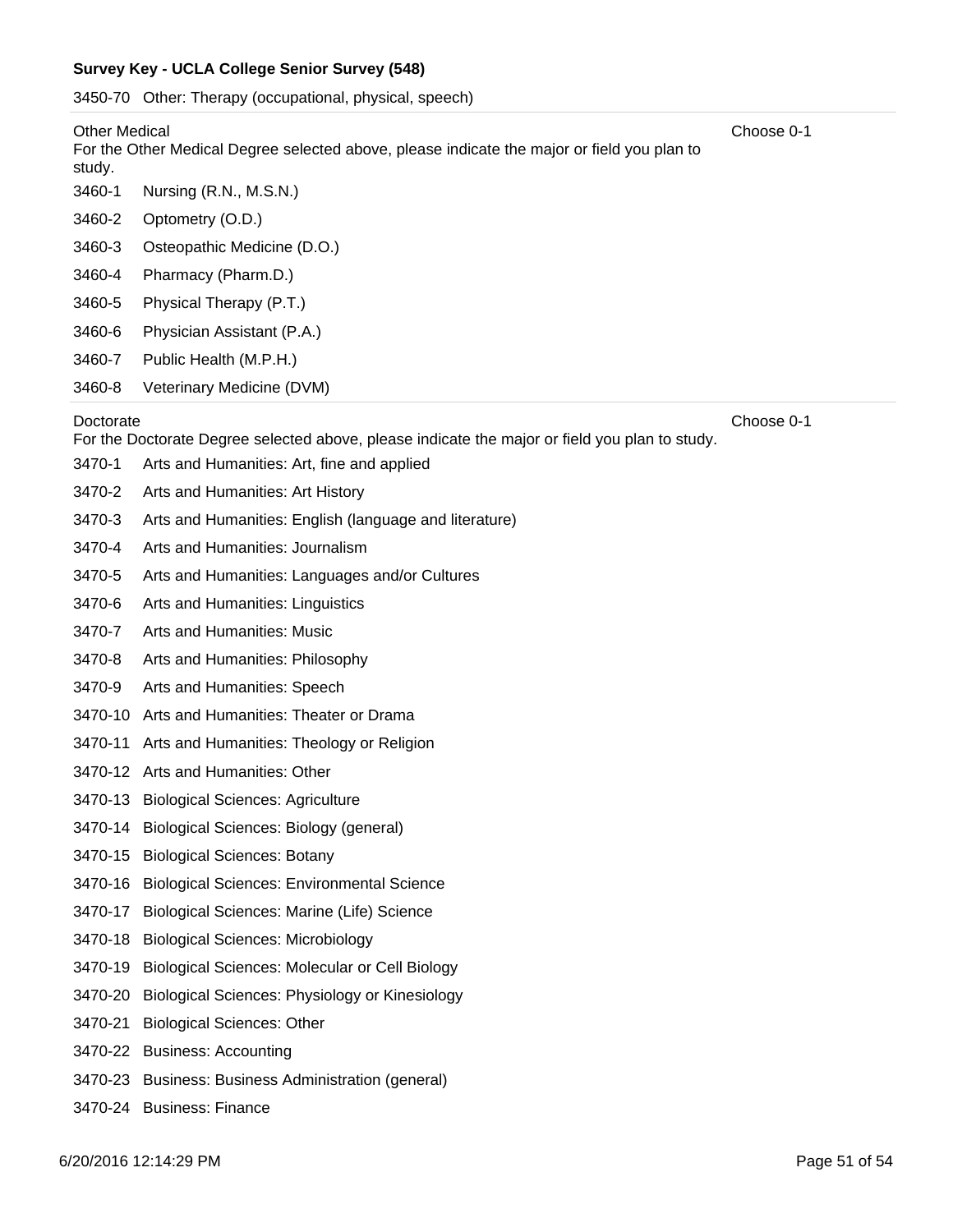- 3470-25 Business: International Business
- 3470-26 Business: Marketing
- 3470-27 Business: Management
- 3470-28 Business: Other
- 3470-29 Education: Business Education
- 3470-30 Education: Elementary Education
- 3470-31 Education: Music or Art Education
- 3470-32 Education: Physical Education or Recreation
- 3470-33 Education: Secondary Education
- 3470-34 Education: Special Education
- 3470-35 Education: Other
- 3470-36 Engineering: Aeronautical or Astronautical Engineering
- 3470-37 Engineering: Civil Engineering
- 3470-38 Engineering: Chemical Engineering
- 3470-39 Engineering: Computer Engineering
- 3470-40 Engineering: Computer Science
- 3470-41 Engineering: Electrical or Electronic Engineering
- 3470-42 Engineering: Industrial Engineering
- 3470-43 Engineering: Mechanical Engineering
- 3470-44 Engineering: Other
- 3470-45 Physical Science: Astronomy
- 3470-46 Physical Science: Atmospheric Science (incl. Meteorology)
- 3470-47 Physical Science: Chemistry or Biochemistry
- 3470-48 Physical Science: Earth and Space Science
- 3470-49 Physical Science: Mathematics
- 3470-50 Physical Science: Physics
- 3470-51 Physical Science: Statistics
- 3470-52 Physical Science: Other
- 3470-53 Social/Behavioral Sciences: Anthropology
- 3470-54 Social/Behavioral Sciences: Communications
- 3470-55 Social/Behavioral Sciences: Economics
- 3470-56 Social/Behavioral Sciences: Ethnic Studies
- 3470-57 Social/Behavioral Sciences: Geography
- 3470-58 Social/Behavioral Sciences: History
- 3470-59 Social/Behavioral Sciences: Political Science (gov't., international relations)
- 3470-60 Social/Behavioral Sciences: Psychology
- 3470-61 Social/Behavioral Sciences: Social Work
- 3470-62 Social/Behavioral Sciences: Sociology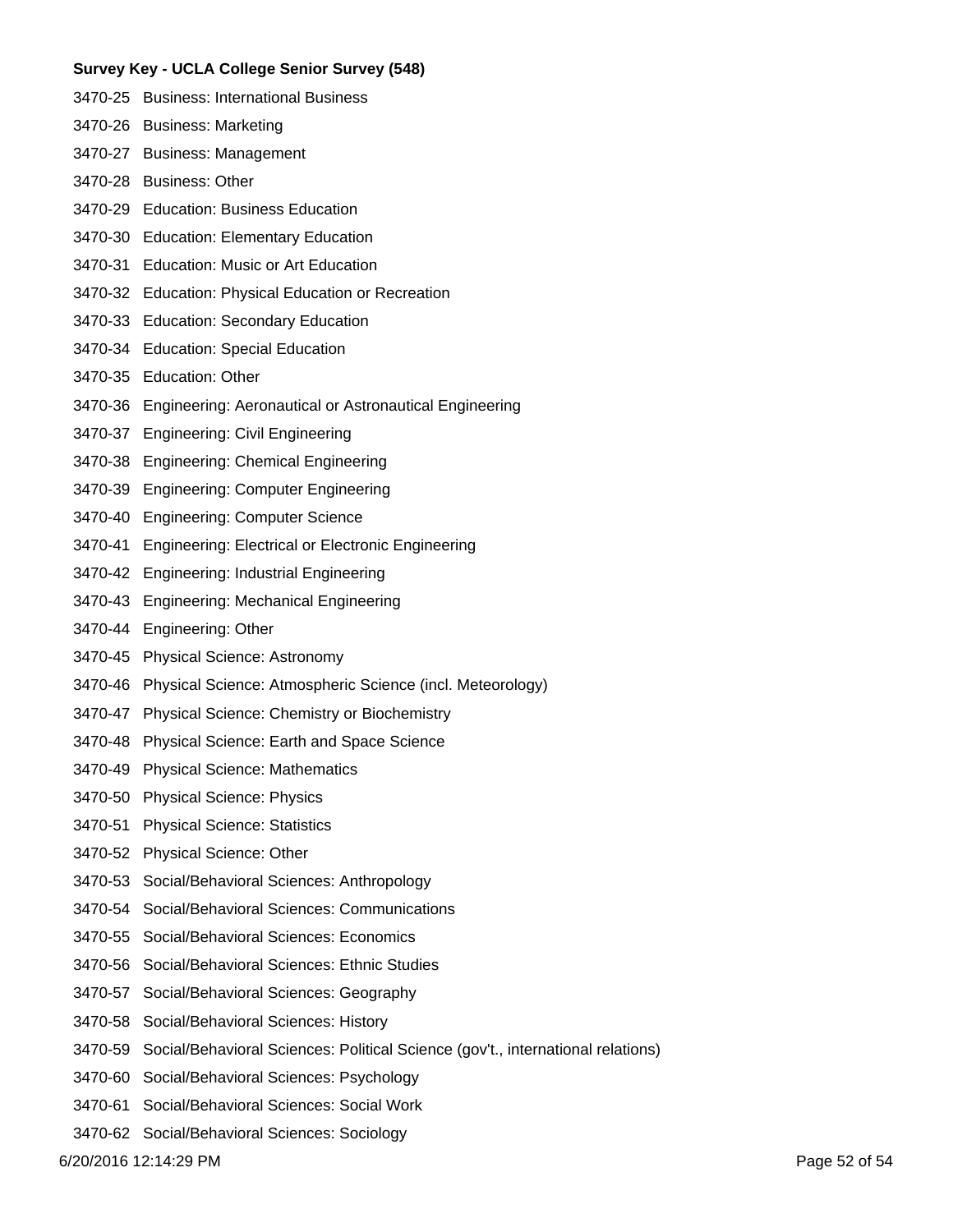- 3470-64 Social/Behavioral Sciences: Other
- 3470-65 Other: Architecture or Urban Planning
- 3470-66 Other: Forestry
- 3470-67 Other: Law Enforcement
- 3470-68 Other: Library/Archival Science
- 3470-69 Other: Military Science
- 3470-70 Other: Therapy (occupational, physical, speech)

| How well do you think your undergraduate experience at UCLA has prepared you for | Choose 0-1 |
|----------------------------------------------------------------------------------|------------|
| graduate/professional school?                                                    |            |

| 3480-1 | 1<br><b>Very inadequately</b> |
|--------|-------------------------------|
| 3480-2 | 2<br><b>Inadequately</b>      |
| 3480-3 | 3<br><b>Generally well</b>    |
| 3480-4 | 4<br><b>Very well</b>         |
| 3480-5 | 5 NA<br><b>Not relevant</b>   |
|        |                               |

At the time you graduate, approximately what will be the total amount borrowed to finance your Choose 0-1 undergraduate education, that you are personally responsible for repaying?

- 3490-1 None
- 3490-2 \$1 to \$9,999
- 3490-3 \$10,000 to \$19,999
- 3490-4 \$20,000 to \$29,999
- 3490-5 \$30,000 to \$39,999
- 3490-6 \$40,000 to \$49,999
- 3490-7 \$50,000 or more
- 3490-8 Unable to estimate